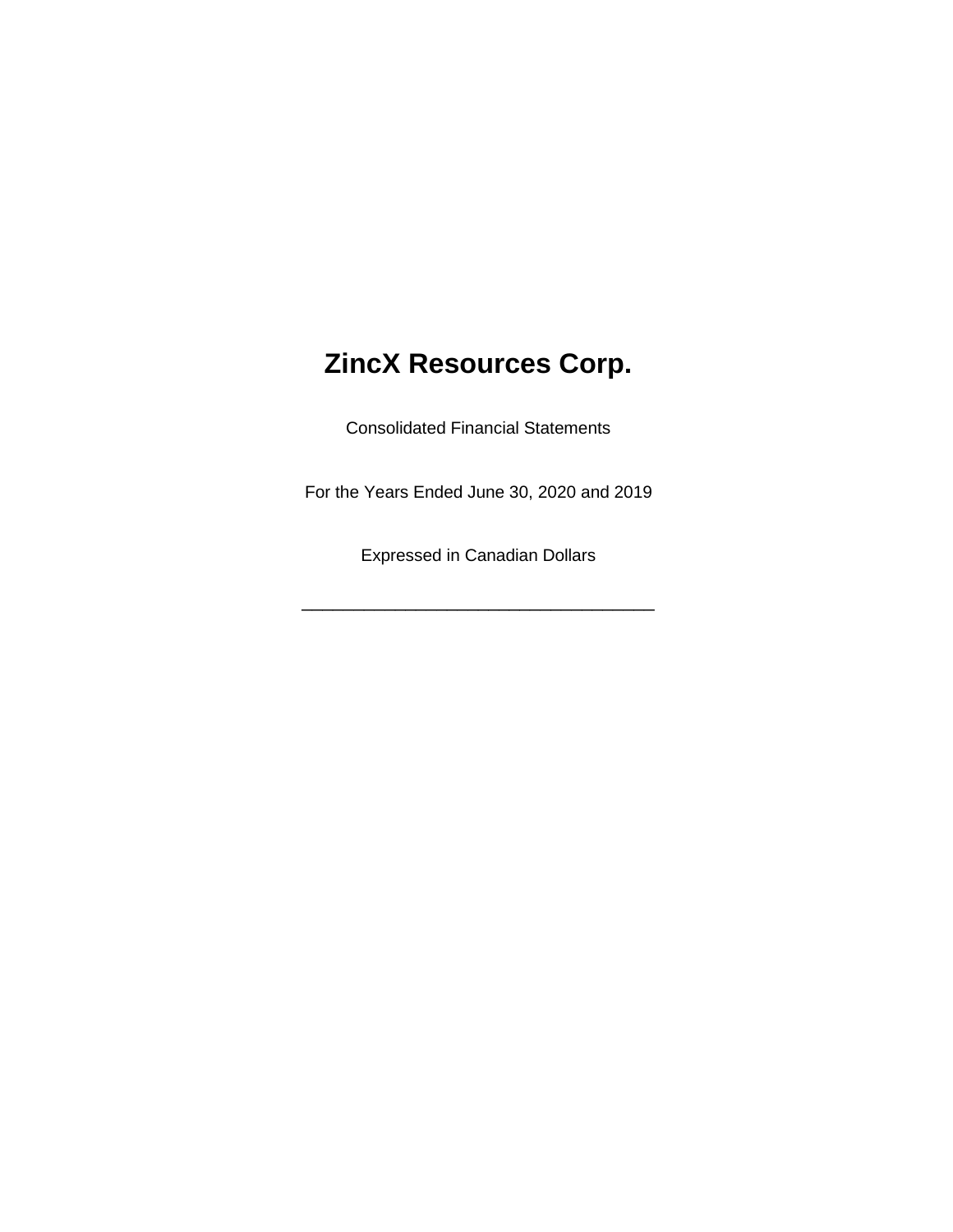## **ZincX Resources Corp.**

| Index                                                        | Page     |
|--------------------------------------------------------------|----------|
|                                                              |          |
|                                                              |          |
|                                                              |          |
|                                                              |          |
|                                                              |          |
| Independent Auditors' Report                                 | $3 - 4$  |
|                                                              |          |
| <b>Consolidated Financial Statements</b>                     |          |
| <b>Consolidated Statements of Financial Position</b>         |          |
|                                                              | 5<br>6   |
| Consolidated Statement of Changes in Equity                  |          |
| Consolidated Statements of Operations and Comprehensive Loss | 7        |
| <b>Consolidated Statements of Cash Flows</b>                 | 8        |
| Notes to Consolidated Financial Statements                   | $9 - 38$ |
|                                                              |          |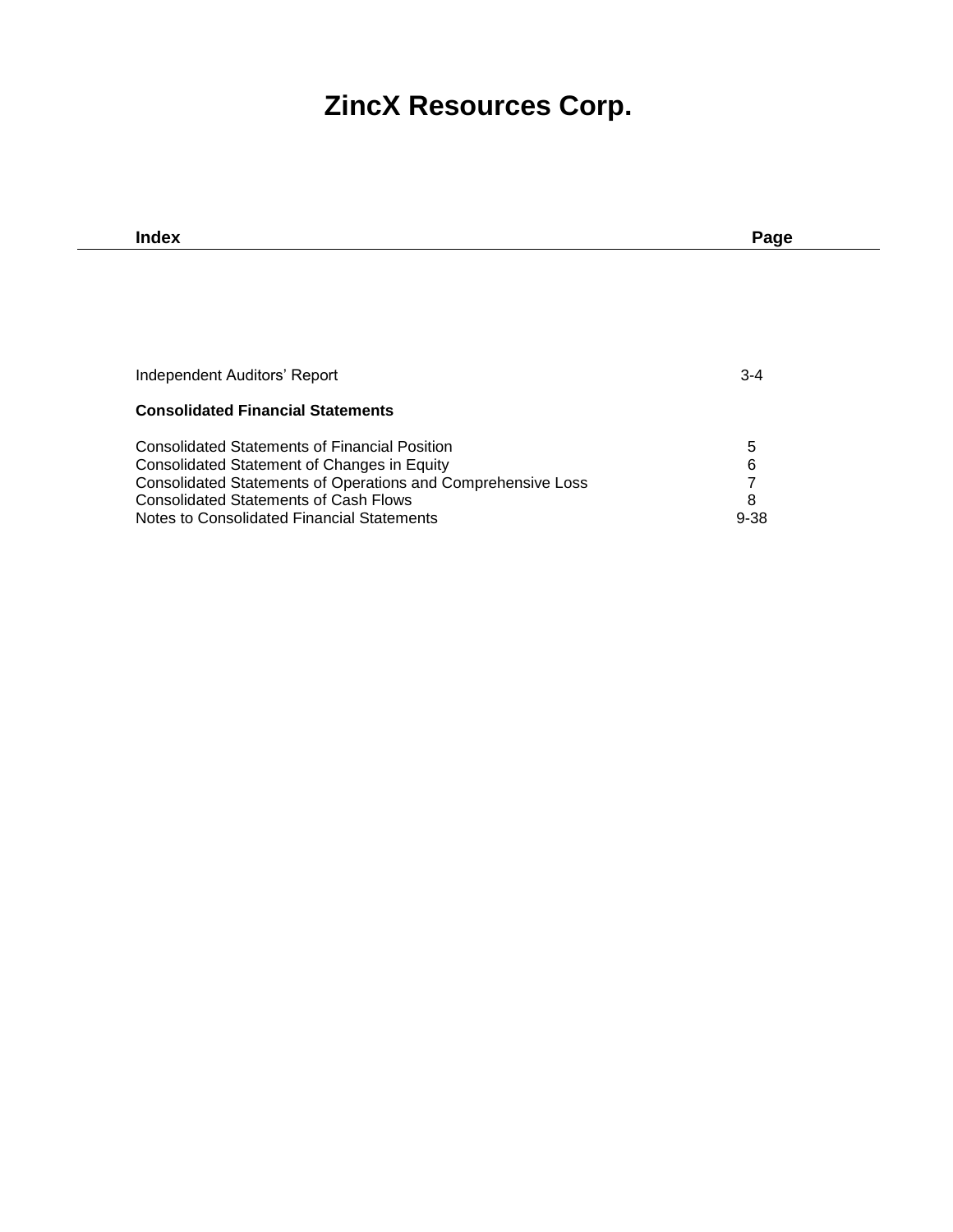# $D_{\text{AVIDSON}} \ \&\ \text{COMPANY LLP} \_\text{\tiny{Lap} \_\text{\tiny{C}}}$ Chartered Professional Accountants  $D_{\text{A}}$

#### **INDEPENDENT AUDITOR'S REPORT**

To the Shareholders of ZincX Resources Corp.

#### *Opinion*

We have audited the accompanying consolidated financial statements of ZincX Resources Corp. (the "Company"), which comprise the consolidated statements of financial position as at June 30, 2020 and 2019, and the consolidated statements of changes in equity, operations and comprehensive loss, and cash flows for the years then ended, and notes to the consolidated financial statements, including a summary of significant accounting policies.

In our opinion, these consolidated financial statements present fairly, in all material respects, the financial position of the Company as at June 30, 2020 and 2019, and its financial performance and its cash flows for the years then ended in accordance with International Financial Reporting Standards ("IFRS").

#### *Basis for Opinion*

We conducted our audit in accordance with Canadian generally accepted auditing standards. Our responsibilities under those standards are further described in the Auditor's Responsibilities for the Audit of the Consolidated Financial Statements section of our report. We are independent of the Company in accordance with the ethical requirements that are relevant to our audits of the consolidated financial statements in Canada, and we have fulfilled our other ethical responsibilities in accordance with these requirements. We believe that the audit evidence we have obtained in our audits is sufficient and appropriate to provide a basis for our opinion.

#### *Other Information*

Management is responsible for the other information. The other information obtained at the date of this auditor's report includes Management's Discussion and Analysis.

Our opinion on the consolidated financial statements does not cover the other information and we do not express any form of assurance conclusion thereon.

In connection with our audit of the consolidated financial statements, our responsibility is to read the other information and, in doing so, consider whether the other information is materially inconsistent with the consolidated financial statements or our knowledge obtained in the audit, or otherwise appears to be materially misstated.

We obtained Management's Discussion and Analysis prior to the date of this auditor's report. If, based on the work we have performed, we conclude that there is a material misstatement of this other information, we are required to report that fact. We have nothing to report in this regard.

#### *Responsibilities of Management and Those Charged with Governance for the Consolidated Financial Statements*

Management is responsible for the preparation and fair presentation of the consolidated financial statements in accordance with IFRS, and for such internal control as management determines is necessary to enable the preparation of consolidated financial statements that are free from material misstatement, whether due to fraud or error.

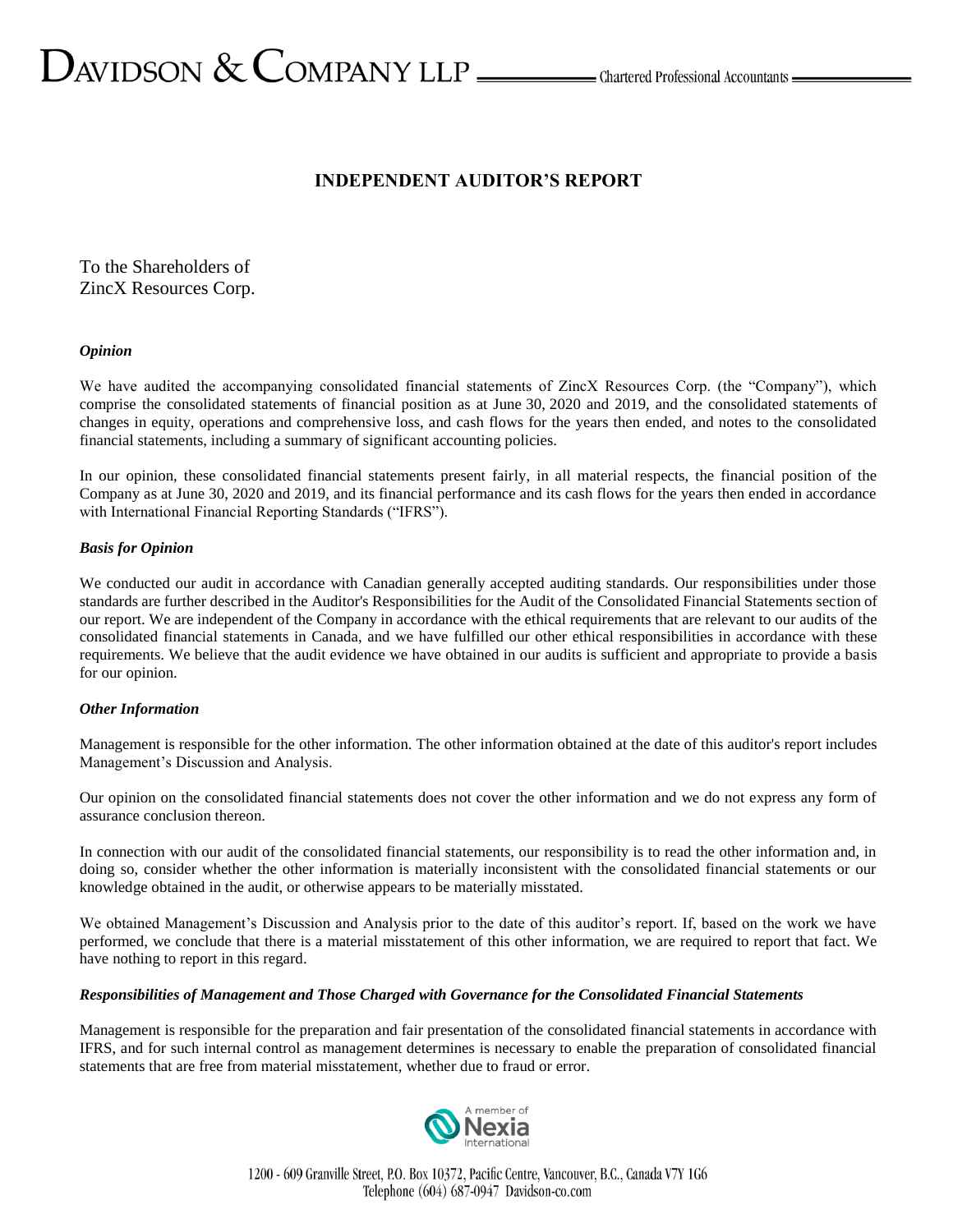In preparing the consolidated financial statements, management is responsible for assessing the Company's ability to continue as a going concern, disclosing, as applicable, matters related to going concern and using the going concern basis of accounting unless management either intends to liquidate the Company or to cease operations, or has no realistic alternative but to do so.

Those charged with governance are responsible for overseeing the Company's financial reporting process.

#### *Auditor's Responsibilities for the Audit of the Consolidated Financial Statements*

Our objectives are to obtain reasonable assurance about whether the consolidated financial statements as a whole are free from material misstatement, whether due to fraud or error, and to issue an auditor's report that includes our opinion. Reasonable assurance is a high level of assurance, but is not a guarantee that an audit conducted in accordance with Canadian generally accepted auditing standards will always detect a material misstatement when it exists. Misstatements can arise from fraud or error and are considered material if, individually or in the aggregate, they could reasonably be expected to influence the economic decisions of users taken on the basis of these consolidated financial statements.

As part of an audit in accordance with Canadian generally accepted auditing standards, we exercise professional judgment and maintain professional skepticism throughout the audit. We also:

- Identify and assess the risks of material misstatement of the consolidated financial statements, whether due to fraud or error, design and perform audit procedures responsive to those risks, and obtain audit evidence that is sufficient and appropriate to provide a basis for our opinion. The risk of not detecting a material misstatement resulting from fraud is higher than for one resulting from error, as fraud may involve collusion, forgery, intentional omissions, misrepresentations, or the override of internal control.
- Obtain an understanding of internal control relevant to the audit in order to design audit procedures that are appropriate in the circumstances, but not for the purpose of expressing an opinion on the effectiveness of the Company's internal control.
- Evaluate the appropriateness of accounting policies used and the reasonableness of accounting estimates and related disclosures made by management.
- Conclude on the appropriateness of management's use of the going concern basis of accounting and, based on the audit evidence obtained, whether a material uncertainty exists related to events or conditions that may cast significant doubt on the Company's ability to continue as a going concern. If we conclude that a material uncertainty exists, we are required to draw attention in our auditor's report to the related disclosures in the consolidated financial statements or, if such disclosures are inadequate, to modify our opinion. Our conclusions are based on the audit evidence obtained up to the date of our auditor's report. However, future events or conditions may cause the Company to cease to continue as a going concern.
- Evaluate the overall presentation, structure and content of the consolidated financial statements, including the disclosures, and whether the consolidated financial statements represent the underlying transactions and events in a manner that achieves fair presentation.
- Obtain sufficient appropriate audit evidence regarding the financial information of the entities or business activities within the Company to express an opinion on the consolidated financial statements. We are responsible for the direction, supervision and performance of the group audit. We remain solely responsible for our audit opinion.

We communicate with those charged with governance regarding, among other matters, the planned scope and timing of the audit and significant audit findings, including any significant deficiencies in internal control that we identify during our audit.

We also provide those charged with governance with a statement that we have complied with relevant ethical requirements regarding independence, and to communicate with them all relationships and other matters that may reasonably be thought to bear on our independence, and where applicable, related safeguards.

The engagement partner on the audit resulting in this independent auditor's report is Grant P. Block.

#### **"DAVIDSON & COMPANY LLP"**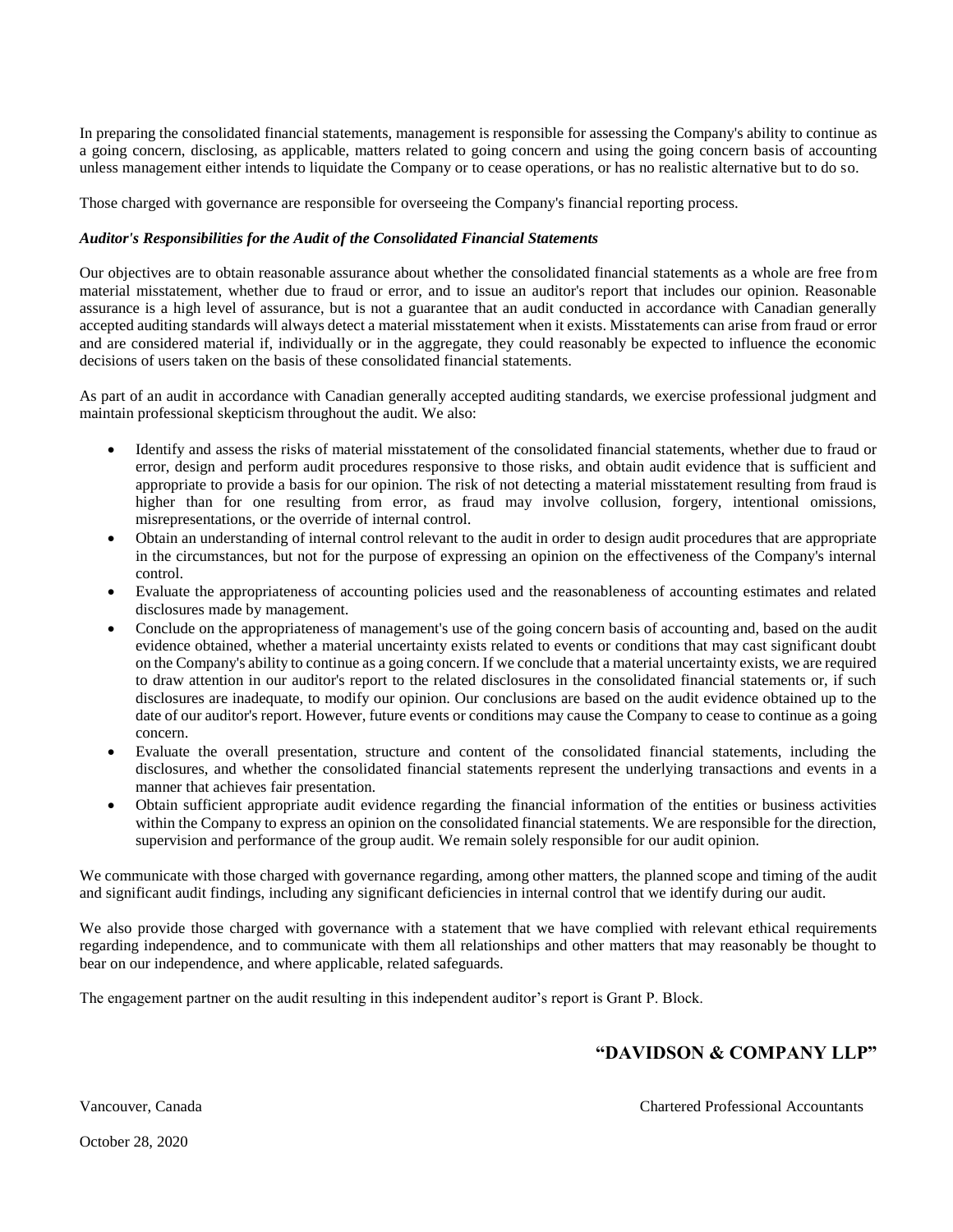Consolidated Statements of Financial Position As at June 30, 2020 and 2019 (Expressed in Canadian Dollars)

|                                        | <b>Notes</b>   | 2020             | 2019             |
|----------------------------------------|----------------|------------------|------------------|
| <b>Assets</b>                          |                |                  |                  |
| <b>Current assets</b>                  |                |                  |                  |
| Cash                                   |                | \$<br>208,938    | \$<br>802,671    |
| Receivables                            | 3              | 8,663            | 32,789           |
| Prepaid expenses                       |                | 35,670           | 60,641           |
| Marketable securities                  | 5              | 33,625           | 41,875           |
| Investments                            | 6              | 2,428,043        | 2,524,460        |
|                                        |                | 2,714,939        | 3,462,436        |
| Other assets                           | $\overline{7}$ | 332,500          | 332,500          |
| Equipment                              | 12             | 167,944          | 197,343          |
| Right-of-use asset                     | 9              | 34,830           |                  |
| Exploration and evaluation assets      | 13             | 75,777,025       | 74,848,548       |
|                                        |                | \$<br>79,027,238 | \$<br>78,840,827 |
| <b>Liabilities</b>                     |                |                  |                  |
| <b>Current liabilities</b>             |                |                  |                  |
| Trade payables and accrued liabilities | 8              | \$<br>67,299     | \$<br>483,840    |
| Lease liability                        | 9              | 36,580           |                  |
| Due to related parties                 | 17             | 1,400,686        |                  |
| Flow-through premium liability         | 10             | 29,992           | 241,445          |
|                                        |                | 1,534,557        | 725,285          |
| Government loan                        | 11             | 31,184           |                  |
| Deferred income tax liability          | 15             | 1,803,000        | 1,608,000        |
|                                        |                | 3,368,741        | 2,333,285        |
| <b>Equity</b>                          |                |                  |                  |
| Capital stock                          | 14             | 101,870,548      | 101,755,665      |
| Reserves                               | 14             | 15,130,102       | 14,893,488       |
| Deficit                                |                | (41, 342, 153)   | (40, 141, 611)   |
|                                        |                | 75,658,497       | 76,507,542       |
|                                        |                | \$<br>79,027,238 | \$<br>78,840,827 |

#### **Nature and continuance of operations** (Note 1)

The accompanying notes form an integral part of these consolidated financial statements. Approved on behalf of the Board of Directors:

*"Peeyush Varshney" "John Thomas"*

Director Director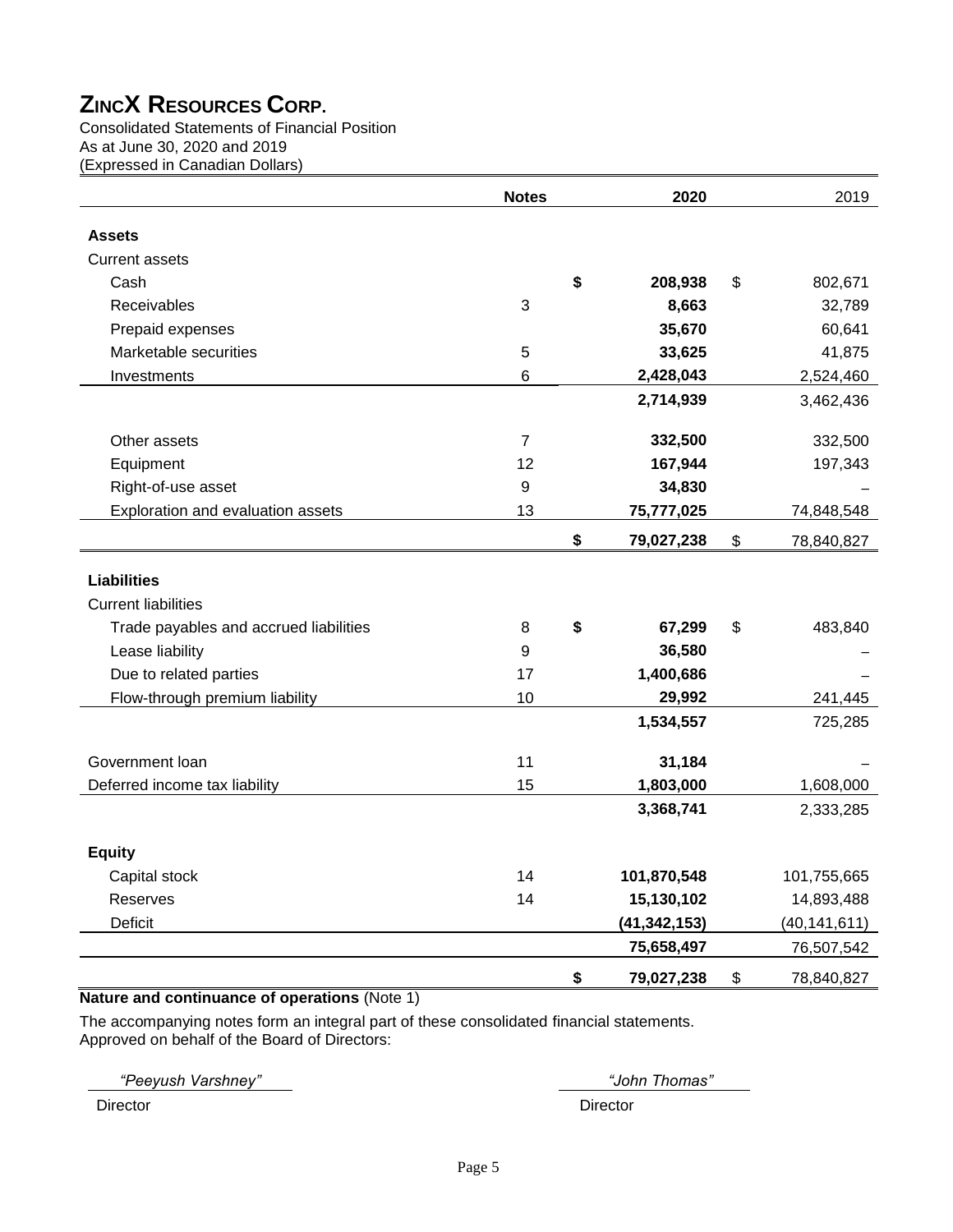#### Consolidated Statement of Changes in Equity

(Expressed in Canadian Dollars)

|                                               |      |                               |                                 |      | <b>Share Capital</b>    |                           |      |                              |      |                |                                               |     |              |
|-----------------------------------------------|------|-------------------------------|---------------------------------|------|-------------------------|---------------------------|------|------------------------------|------|----------------|-----------------------------------------------|-----|--------------|
|                                               | Note | Number of<br>common<br>shares | Number of<br>treasury<br>shares |      | Common Shares<br>Amount | Treasury shares<br>Amount |      | <b>Reserves</b><br>(Note 14) |      | Deficit        | Accumulated<br>other<br>comprehensive<br>loss |     | Total equity |
| Balance, June 30, 2018                        |      | 166,169,683                   | (781, 500)                      | -\$  | 101,067,845             | \$<br>(212, 581)          | - \$ | 14,472,792                   | - \$ | (38, 479, 278) | \$<br>(6, 731)                                | -\$ | 76,842,047   |
| Treasury shares cancelled                     | 14   | (781, 500)                    | 781,500                         |      | (475, 540)              | 212,581                   |      | 262,959                      |      |                |                                               |     |              |
| Exercise of shares options                    | 14   | 142,500                       |                                 |      | 84,845                  |                           |      | (48, 820)                    |      |                |                                               |     | 36,025       |
| <b>Exercise of warrants</b>                   | 14   | 220,000                       |                                 |      | 121,000                 |                           |      |                              |      |                |                                               |     | 121,000      |
| Share-based compensation                      | 14   |                               |                                 |      |                         | $\blacksquare$            |      | 206,557                      |      |                |                                               |     | 206,557      |
| Reclassification on the<br>adoption of IFRS 9 |      |                               |                                 |      |                         |                           |      | $\blacksquare$               |      | (6, 731)       | 6,731                                         |     |              |
| Flow-through private<br>placement             | 14   | 3,568,692                     |                                 |      | 1,391,790               |                           |      |                              |      |                | $\blacksquare$                                |     | 1,391,790    |
| Flow-through premium<br>liability             | 10   |                               |                                 |      | (360, 166)              |                           |      |                              |      |                |                                               |     | (360, 166)   |
| Share issuance costs                          | 14   |                               |                                 |      | (74, 109)               |                           |      |                              |      |                |                                               |     | (74, 109)    |
| Loss for the year                             |      |                               |                                 |      |                         |                           |      |                              |      | (1,655,602)    | $\sim$                                        |     | (1,655,602)  |
| <b>Balance, June 30, 2019</b>                 |      | 169,319,375                   |                                 |      | 101,755,665             | ٠                         |      | 14,893,488                   |      | (40, 141, 611) | -                                             |     | 76,507,542   |
| Share-based compensation                      |      |                               |                                 |      |                         | $\blacksquare$            |      | 236,614                      |      |                |                                               |     | 236,614      |
| Flow-through private<br>placement             | 14   | 1,016,666                     |                                 |      | 152,500                 |                           |      |                              |      |                | ۰                                             |     | 152,500      |
| Flow-through premium<br>liability             | 10   |                               |                                 |      | (29, 992)               |                           |      |                              |      |                |                                               |     | (29, 992)    |
| Share issuance costs                          |      |                               |                                 |      | (7,625)                 |                           |      |                              |      |                |                                               |     | (7,625)      |
| Loss for the year                             |      |                               |                                 |      |                         |                           |      |                              |      | (1,200,542)    |                                               |     | (1,200,542)  |
| <b>Balance, June 30, 2020</b>                 |      | 170,336,041                   | $\sim$                          | - \$ | 101,870,548             | \$<br>$\sim$              | \$   | 15,130,102 \$                |      | (41, 342, 153) | \$<br>$\sim$ 10 $\pm$                         | -\$ | 75,658,497   |

The accompanying notes form an integral part of these consolidated financial statements.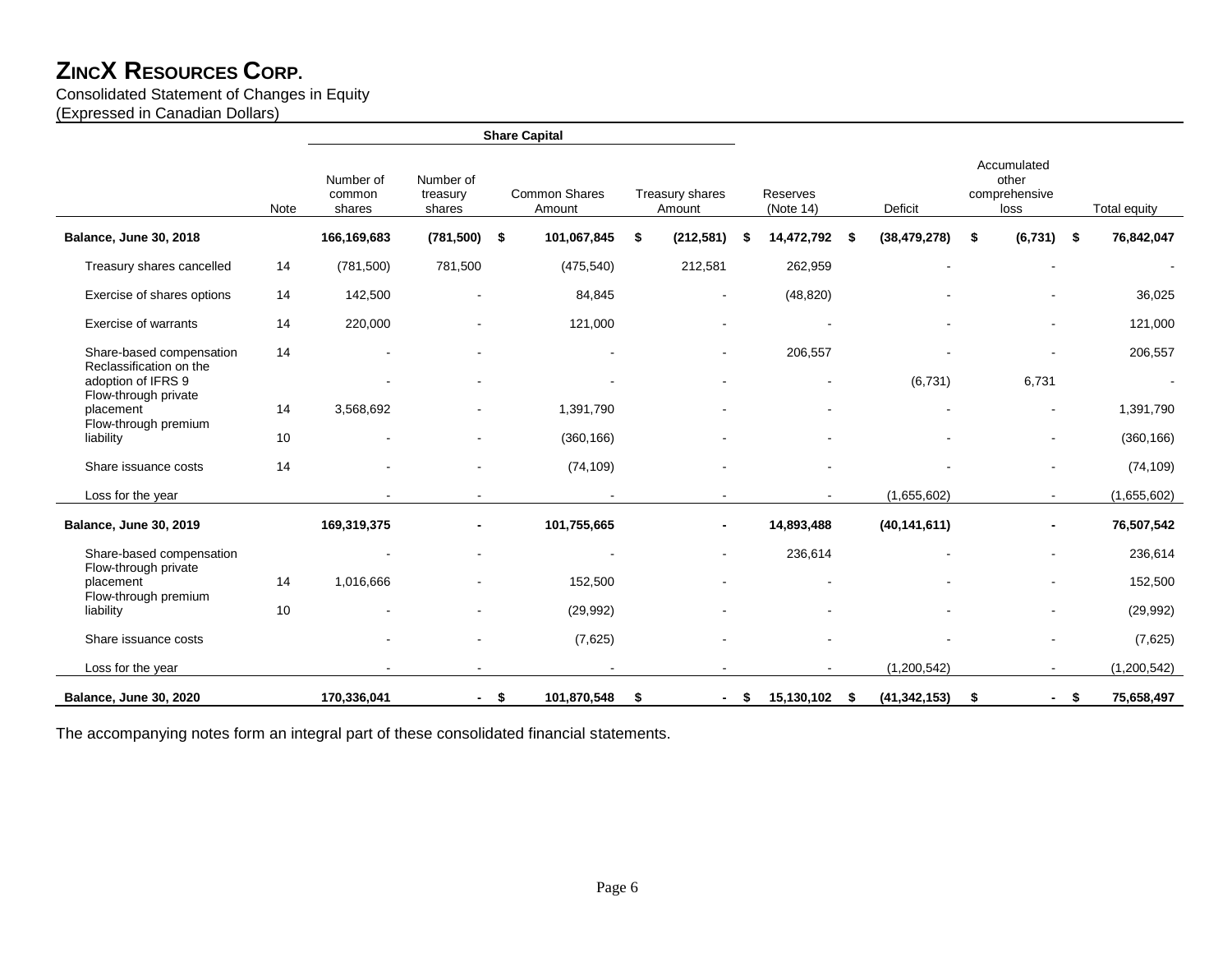Consolidated Statements of Operations and Comprehensive Loss For the years ended June 30, 2020 and 2019 (Expressed in Canadian Dollars)

|                                                   | <b>Notes</b> | 2020              | 2019              |
|---------------------------------------------------|--------------|-------------------|-------------------|
| <b>ADMINISTRATION EXPENSES</b>                    |              |                   |                   |
| Administration                                    | 17           | \$<br>60,000      | \$<br>60,000      |
| <b>Bonuses</b>                                    | 17           |                   | 30,256            |
| Consulting                                        | 17           | 25,108            | 160,588           |
| Depreciation of office equipment                  | 12           | 2,621             | 2,438             |
| Depreciation of the right-of-use asset            | 9            | 83,592            |                   |
| Directors fees                                    | 17           |                   | 20,000            |
| Flow-through taxes                                | 10           | 1,795             | 14,941            |
| Interest expense                                  |              | 8,710             |                   |
| Management fees                                   | 17           | 296,000           | 354,000           |
| Marketing and investor relations                  |              | 1,995             | 248,867           |
| Office and miscellaneous                          |              | 73,653            | 83,587            |
| Professional fees                                 |              | 44,510            | 51,995            |
| Regulatory and transfer agent fees                |              | 19,968            | 40,522            |
| Rent                                              |              | 7,717             | 96,532            |
| Share-based compensation                          | 14           | 236,614           | 206,557           |
| Travel and promotion                              |              | 53,906            | 142,195           |
| Wages and benefits                                |              | 390,992           | 451,839           |
|                                                   |              | (1, 307, 181)     | (1,964,317)       |
|                                                   |              |                   |                   |
| Interest income                                   |              | 50,771            | 93,390            |
| Impairment allowance                              | 4            |                   | (128, 466)        |
| Adjustment for change in fair value of marketable | 5            | (8, 250)          | (15, 275)         |
| securities                                        |              |                   |                   |
| Other income                                      |              | 17,673            | 2,892             |
|                                                   |              | 60,194            | (47, 459)         |
|                                                   |              |                   |                   |
| Loss before income taxes                          |              | (1, 246, 987)     | (2,011,776)       |
| Deferred tax recovery                             | 15           | 46,445            | 356,174           |
|                                                   |              |                   |                   |
| Loss and comprehensive loss for the year          |              | \$<br>(1,200,542) | \$<br>(1,655,602) |
| <b>Earnings per share</b>                         |              |                   |                   |
| - basic and diluted                               |              | \$<br>(0.01)      | \$<br>(0.01)      |
| Weighted average number of common shares          |              |                   |                   |
| outstanding                                       |              |                   |                   |
| - basic and diluted                               |              | 169,855,486       | 167,962,762       |

The accompanying notes form an integral part of these consolidated financial statements.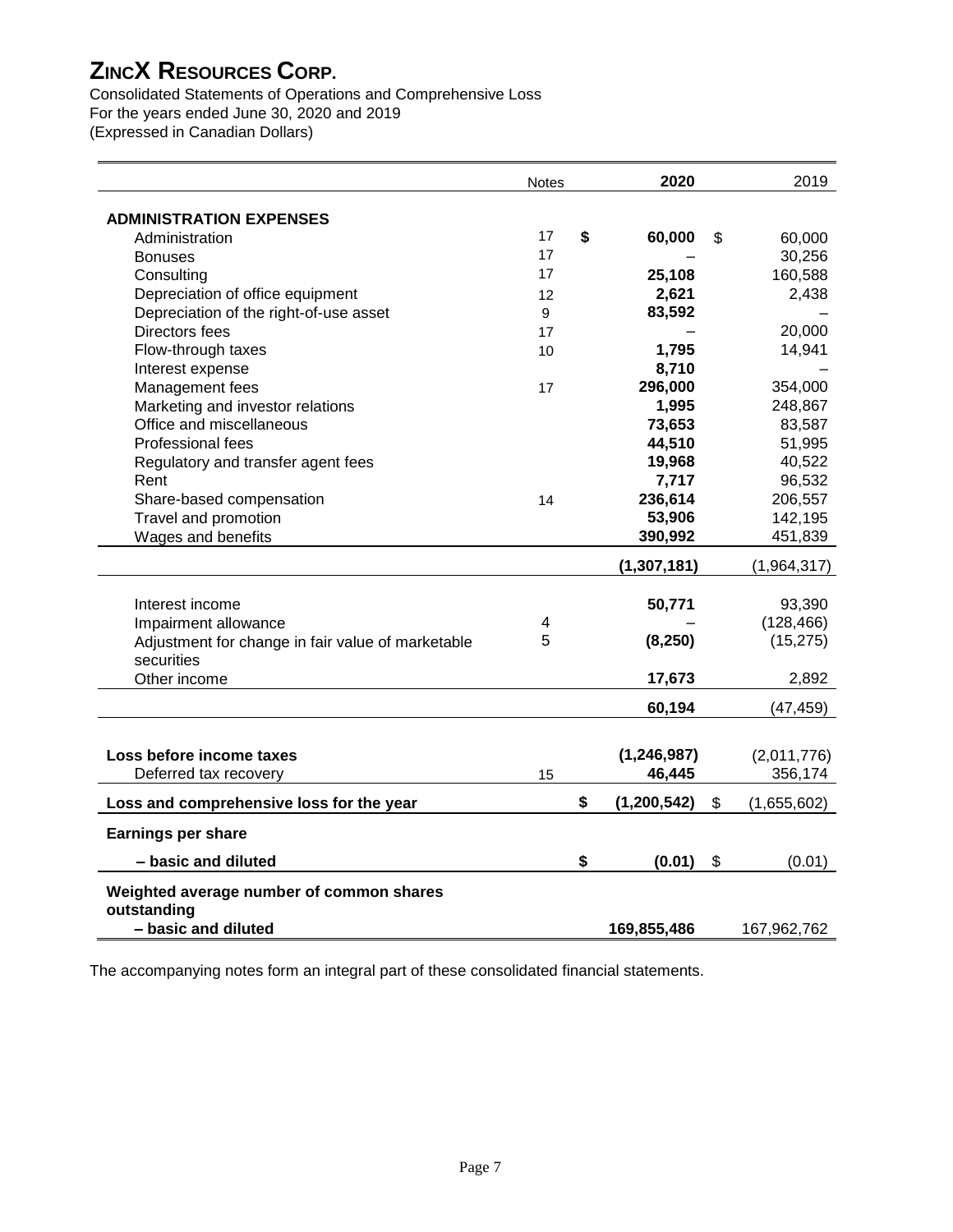Consolidated Statements of Cash Flows For the years ended June 30, 2020 and 2019 (Expressed in Canadian Dollars)

|                                                                 | <b>Notes</b> | 2020              | 2019              |
|-----------------------------------------------------------------|--------------|-------------------|-------------------|
| <b>CASH FLOWS FROM OPERATING ACTIVITIES</b>                     |              |                   |                   |
| Loss for the year                                               |              | \$<br>(1,200,542) | \$<br>(1,655,602) |
| Items not affecting cash:                                       |              |                   |                   |
| Depreciation                                                    | 12           | 2,621             | 2,438             |
| Depreciation of the right-of-use asset                          | 9            | 83,592            |                   |
| Interest on lease liability                                     | 9            | 8,159             |                   |
| Accrued interest on government loan                             | 11           | 513               |                   |
| Grant income                                                    | 11           | (9, 329)          |                   |
| Flow-through taxes accrued                                      | 10           |                   | 10,451            |
| Interest accrued on investments and loan<br>receivable          |              | (37, 227)         | (67, 708)         |
| Adjustment for change in fair value of<br>marketable securities | 5            | 8,250             | 15,275            |
| Share-based compensation                                        | 14           | 236,614           | 206,557           |
| Deferred income tax recovery                                    | 15           | (46, 445)         | (356, 174)        |
| Impairment allowance on loan receivable                         | 4            |                   | 128,466           |
| Changes in non-cash working capital items:                      |              |                   |                   |
| Receivables                                                     |              | 24,126            | 12,382            |
| Prepaid expenses                                                |              | 24,971            | 4,798             |
| Trade payables and accrued liabilities                          |              | (37, 049)         | (23, 340)         |
| Due to related parties                                          | 17           | 1,400,686         |                   |
| Cash provided by (used in operating activities                  |              | 458,940           | (1,722,457)       |
|                                                                 |              |                   |                   |
| <b>CASH FLOWS FROM INVESTING ACTIVITIES</b>                     |              |                   |                   |
| GIC investment, net                                             | 6            | 133,643           | 1,537,562         |
| Equipment and leasehold improvements                            | 12           | (33,091)          | (2, 375)          |
| Exploration and evaluation asset costs                          | 13           | (1, 248, 100)     | (1,633,645)       |
| Cash used in investing activities                               |              | (1, 147, 548)     | (98, 458)         |
| <b>CASH FLOWS FROM FINANCING ACTIVITIES</b>                     |              |                   |                   |
|                                                                 | 14           | 144,875           | 1,474,706         |
| Issuance of capital stock, net of issuance costs                | 9            | (90,000)          |                   |
| Lease payments<br><b>Government Loan</b>                        | 11           | 40,000            |                   |
|                                                                 |              |                   |                   |
| Cash provided by financing activities                           |              | 94,875            | 1,474,706         |
| Change in cash during the year                                  |              | (593, 733)        | (346, 209)        |
| Cash, beginning of year                                         |              | 802,671           | 1,148,880         |
| Cash, end of year                                               |              | \$<br>208,938     | \$<br>802,671     |

Supplemental disclosure with respect to cash flows (Note 16)

The accompanying notes form an integral part of these consolidated financial statements.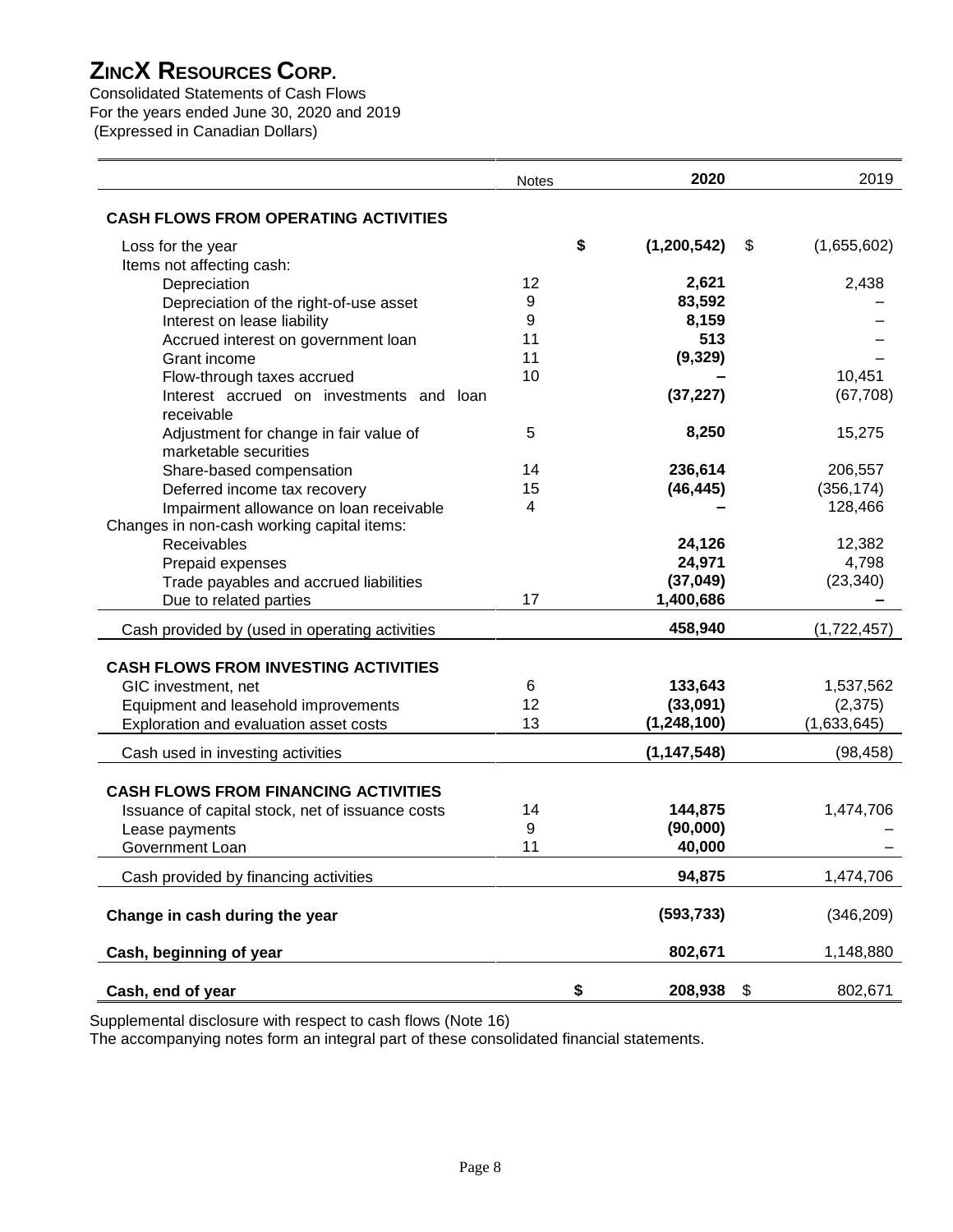Notes to Consolidated Financial Statements For the years ended June 30, 2020 and 2019 (Expressed in Canadian Dollars, unless otherwise stated)

#### **1. NATURE AND CONTINUANCE OF OPERATIONS**

ZincX Resources Corp. (the "Company") is incorporated under the laws of the Province of British Columbia. The Company operates in one business segment, that being the exploration and evaluation of resource properties in Canada, and has not yet determined whether these properties contain ore reserves that are economically recoverable. The recoverability of the amounts shown for exploration and evaluation assets is dependent upon the existence of economically recoverable reserves, the ability of the Company to obtain necessary financing to complete their development, and upon future profitable production.

The Company's shares trade on the TSX Venture Exchange ("TSX-V") under the symbol ZNX.

The Company's head office and principal address is Suite 2050-1055 West Georgia Street, PO Box 11121, Royal Centre, Vancouver, BC V6E 3P3. The registered and records office is Suite 400, 725 Granville Street, Vancouver, BC V7Y 1G5.

These consolidated financial statements have been prepared on a going concern basis, which presumes that the Company will be able to realize its assets and discharge its liabilities in the normal course of business for the foreseeable future. The Company has incurred losses since its inception and the ability of the Company to continue as a going-concern depends upon its ability to raise adequate financing and to commence profitable operations in the future.

While the Company has been successful in obtaining its required financing in the past, mainly through the issuance of equity capital, there is no assurance that such financing will be available or be available on favorable terms. An inability to raise additional financing may impact the future assessment of the Company as a going concern. The consolidated financial statements do not include adjustments to amounts and classifications of assets and liabilities that might be necessary should the Company be unable to continue operations.

In March 2020, the World Health Organization declared coronavirus COVID-19 a global pandemic. This contagious disease outbreak, which has continued to spread, and any related adverse public health developments, has adversely affected workforces, economies, and financial markets globally, potentially leading to an economic downturn. While the impact of COVID-19 is expected to be temporary, the current circumstances are dynamic and the impacts of COVID-19 on business operations cannot be reasonably estimated at this time. There can be no assurance that the Company will not be impacted by adverse consequences that may be brought about by the pandemic's impact on its business, results of operations, financial position and cash flows in the future.

At June 30, 2020, the Company has a positive working capital position of \$1,180,382 (2019 - \$2,737,151). Management believes the Company has sufficient working capital to maintain its operations and its exploration activities for the next fiscal year.

These financial statements were authorized for issue on October 26, 2020 by the directors of the Company.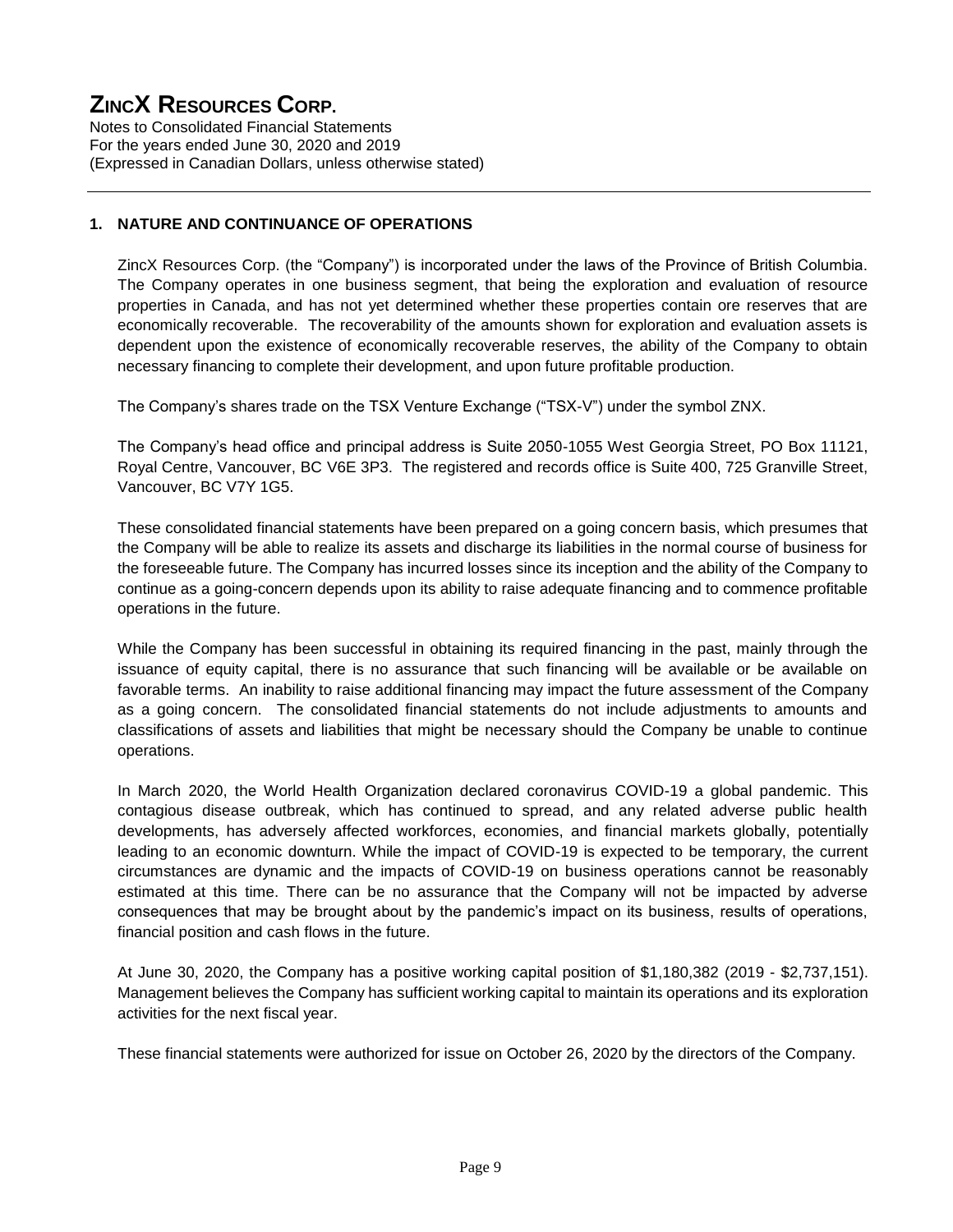Notes to Consolidated Financial Statements For the years ended June 30, 2020 and 2019 (Expressed in Canadian Dollars, unless otherwise stated)

#### **2. SIGNIFICANT ACCOUNTING POLICIES AND BASIS OF PREPARATION**

#### *Statement of compliance*

These consolidated financial statements, including comparatives, have been prepared in accordance with International Financial Reporting Standards ("IFRS") as issued by the International Accounting Standards Board ("IASB") and Interpretations issued by the International Financial Reporting Interpretations Committee ("IFRIC").

#### *Basis of presentation*

The consolidated financial statements of the Company have been prepared on an accrual basis except for certain cash flow information, and are based on historical costs, except for certain financial instruments classified as financial instruments at fair value through profit and loss, which are stated at their fair value. The consolidated financial statements are presented in Canadian dollars, which is also the functional currency of the Company and its subsidiary unless otherwise noted.

#### *Principles of consolidation*

These consolidated financial statements include amounts of the Company and its wholly owned subsidiary Ecstall Mining Corp. ("Ecstall"), a company incorporated under the laws of the Province of British Columbia and engaged in the exploration and evaluation of resource properties.

Subsidiaries are corporations in which the Company is able to control the financial operating, investing and financing activities and policies, which is the authority usually connected with holding majority voting rights. The consolidated financial statements include the accounts of the Company and its controlled entity from the date on which control was acquired. Ecstall uses the same reporting period and the same accounting policies as the Company.

All inter-entity balances and transactions, including unrealized profits and losses arising from inter-company transactions, have been eliminated in full on consolidation.

#### *Significant accounting judgements, estimates and assumptions*

The preparation of financial statements in conformity with IFRS requires management to make judgments, estimates and assumptions that affect the reported amount of assets and liabilities and the disclosure of contingent liabilities at the date of the financial statements and the reported amount of expenses during the reporting period.

Estimates and assumptions are continuously evaluated and are based on management's experience and other factors, including expectations of future events that are believed to be reasonable under the circumstances. However, actual outcomes can differ from these estimates.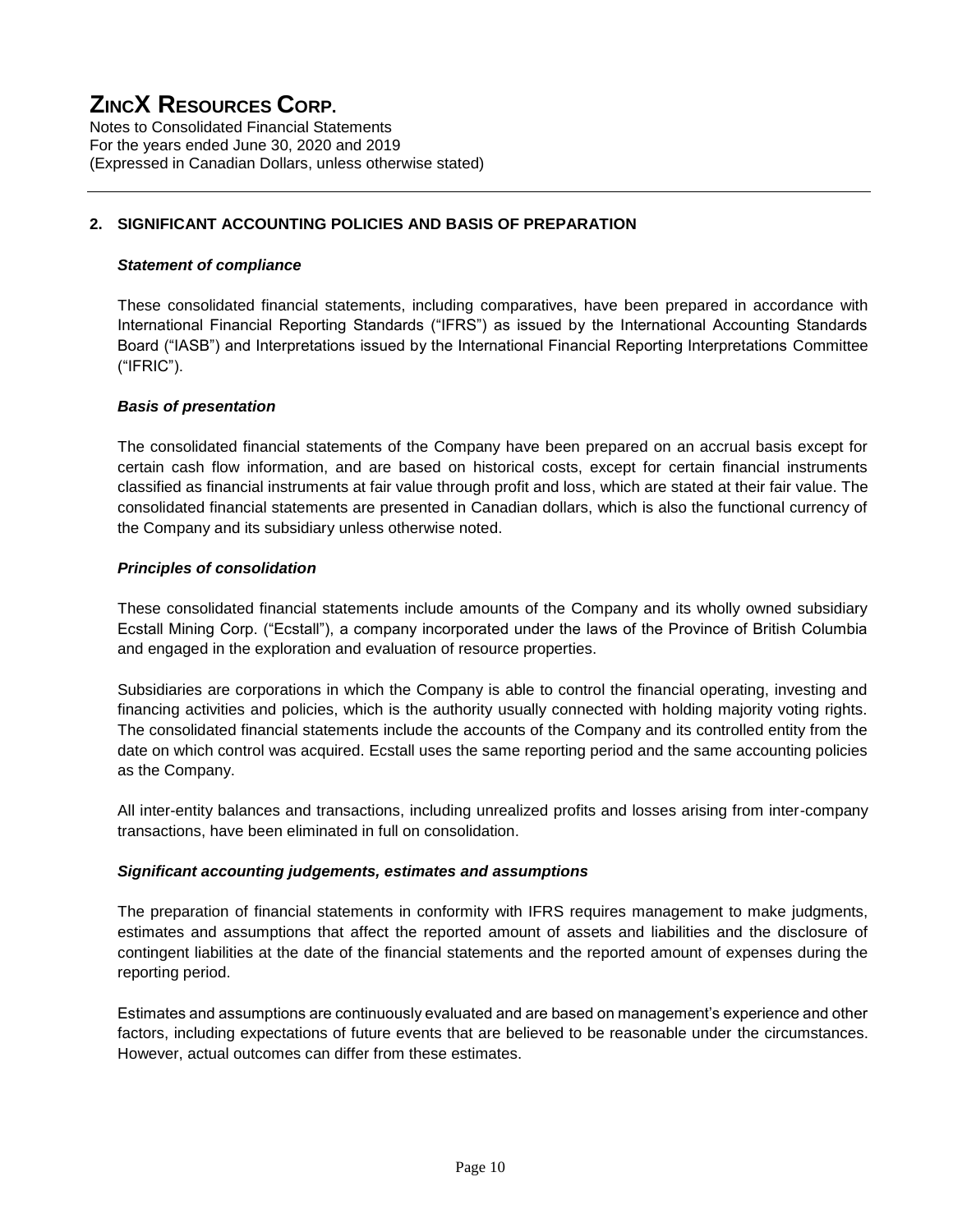Notes to Consolidated Financial Statements For the years ended June 30, 2020 and 2019 (Expressed in Canadian Dollars, unless otherwise stated)

#### **2. SIGNIFICANT ACCOUNTING POLICIES AND BASIS OF PREPARATION** (cont'd)

#### *Significant accounting judgements, estimates and assumptions (cont'd)*

#### *Critical judgments*

The preparation of consolidated financial statements requires management to make judgments regarding the going concern of the Company as discussed in Note 1.

#### *Key Sources of Estimation Uncertainty*

Significant estimates made by management affecting these consolidated financial statements include:

#### *Share-based compensation*

Share-based compensation expense is measured by reference to the fair value of the stock options at the date at which they are granted. Estimating fair value for granted stock options requires determining the most appropriate valuation model which is dependent on the terms and conditions of the grant. This estimate also requires determining the most appropriate inputs to the valuation model including the expected life of the option, volatility, dividend yield, and rate of forfeitures and making assumption about them. The value of the share-based compensation expense for the year along with the assumptions and model used for estimating fair value for share-based compensation transactions are disclosed in Note 14.

#### *Financial instruments*

The fair values of financial instruments are estimated based upon market and third party inputs. These estimates are subject to change with fluctuations in commodity prices, interest rates, foreign currency exchange rates and estimates of non-performance risk.

#### *Deferred tax assets and liabilities*

The measurement of deferred income tax provision is subject to uncertainty associated with the timing of future events and changes in legislation, tax rates and interpretations by tax authorities. The estimation of taxes includes evaluating the recoverability of deferred tax assets based on an assessment of the Company's ability to utilize the underlying future tax deductions against future taxable income prior to expiry of those deductions. Management assesses whether it is probable that some or all of the deferred income tax assets will not be realized. The ultimate realization of deferred tax assets is dependent upon the generation of future taxable income, which in turn is dependent upon the successful operations of the Company. To the extent that management's assessment of the Company's ability to utilize future tax deductions changes, the Company would be required to recognize more or fewer deferred tax assets, and deferred tax provisions or recoveries could be affected.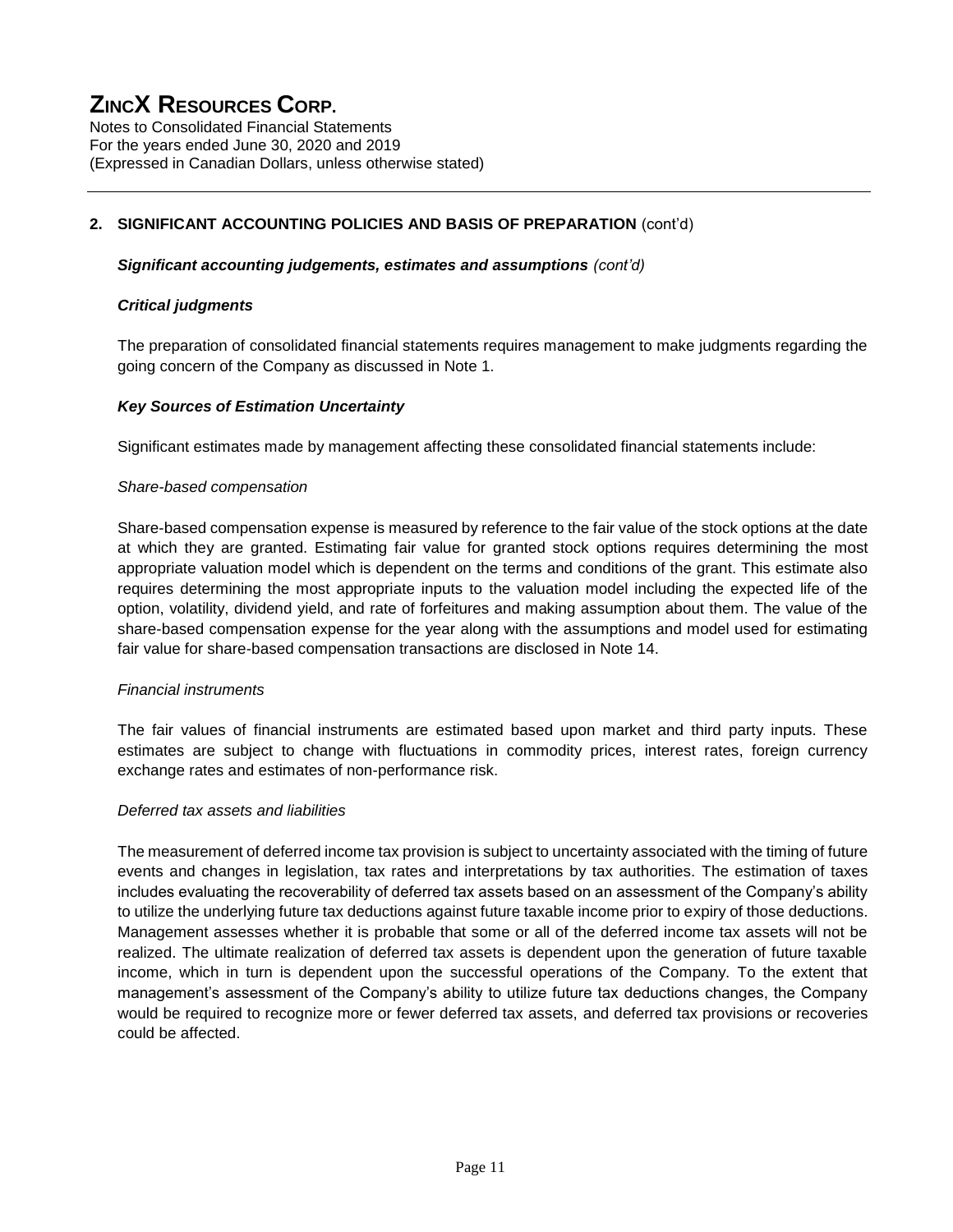Notes to Consolidated Financial Statements For the years ended June 30, 2020 and 2019 (Expressed in Canadian Dollars, unless otherwise stated)

#### **2. SIGNIFICANT ACCOUNTING POLICIES AND BASIS OF PREPARATION** (cont'd)

#### *Useful life of equipment*

Each significant component of an item of equipment is depreciated over its estimated useful life. Estimated useful lives are determined based on current facts and past experience, and take into consideration the anticipated physical life of the asset, existing long-term sales agreements and contracts, current and forecasted demand, the potential for technological obsolescence, and regulations.

#### *Carrying value and recoverability of exploration and evaluation assets*

The carrying amount of the Company's exploration and evaluation assets does not necessarily represent present or future values, and the Company's exploration and evaluation assets have been accounted for under the assumption that the carrying amount will be recoverable. Recoverability is dependent on various factors, including the discovery of economically recoverable reserves, the ability of the Company to obtain the necessary financing to complete the development and upon future profitable production or proceeds from the disposition of the mineral properties themselves. Additionally, there are numerous geological, economic, environmental and regulatory factors and uncertainties that could impact management's assessment as to the overall viability of its properties or to the ability to generate future cash flows necessary to cover or exceed the carrying value of the Company's exploration and evaluation assets.

#### *Financial instruments*

#### (i) Classification

The Company classifies its financial instruments in the following categories: at fair value through profit and loss ("FVTPL"), at fair value through other comprehensive income (loss) ("FVTOCI") or at amortized cost. The Company determines the classification of financial assets at initial recognition. The classification of debt instruments is driven by the Company's business model for managing the financial assets and their contractual cash flow characteristics. Equity instruments that are held for trading are classified as FVTPL.

For other equity instruments, on the day of acquisition the Company can make an irrevocable election (on an instrument-by-instrument basis) to designate them as at FVTOCI. Financial liabilities are measured at amortized cost, unless they are required to be measured at FVTPL (such as instruments held for trading or derivatives) or if the Company has opted to measure them at FVTPL.

#### (ii) Measurement

#### Financial assets and liabilities at amortized cost

Financial assets and liabilities at amortized cost are initially recognized at fair value plus or minus transaction costs, respectively, and subsequently carried at amortized cost less any impairment.

#### Financial assets and liabilities at FVTPL

Financial assets and liabilities carried at FVTPL are initially recorded at fair value and transaction costs are expensed. Realized and unrealized gains and losses arising from changes in the fair value of the financial assets and liabilities held at FVTPL are included in profit or loss in the period in which they arise.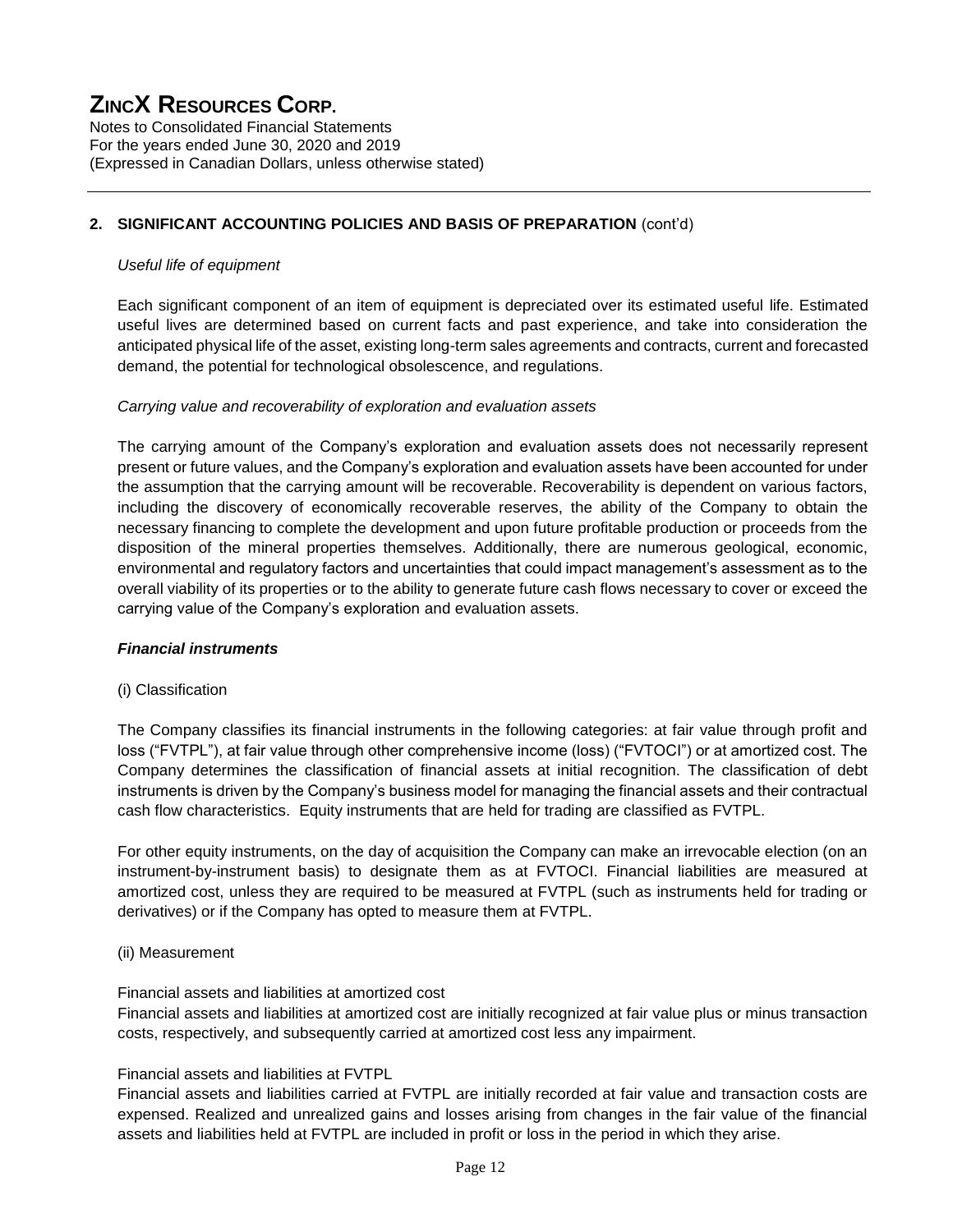Notes to Consolidated Financial Statements For the years ended June 30, 2020 and 2019 (Expressed in Canadian Dollars, unless otherwise stated)

#### **2. SIGNIFICANT ACCOUNTING POLICIES AND BASIS OF PREPARATION** (cont'd)

#### *Financial instruments (cont'd)*

#### Debt investments at FVTOCI

These assets are subsequently measured at fair value. Interest income calculated using the effective interest method, foreign exchange gains and losses and impairment are recognized in profit or loss. Other net gains and losses are recognized in Other Comprehensive Income (loss) ("OCI"). On de-recognition, gains and losses accumulated in OCI are reclassified to profit or loss

#### Equity investments at FVTOCI

These assets are subsequently measured at fair value. Dividends are recognized as income in profit or loss unless the dividend clearly represents a recovery of part of the cost of the investment. Other net gains and losses are recognized in OCI and are never reclassified to profit or loss.

#### (iii) Impairment of financial assets at amortized cost

The Company recognizes a loss allowance for expected credit losses on financial assets that are measured at amortized cost. At each reporting date, the loss allowance for the financial asset is measured at an amount equal to the lifetime expected credit losses if the credit risk on the financial asset has increased significantly since initial recognition. If at the reporting date, the financial asset has not increased significantly since initial recognition, the loss allowance is measured for the financial asset at an amount equal to twelve month expected credit losses. Impairment losses on financial assets carried at amortized cost are reversed in subsequent periods if the amount of the loss decreases and the decrease can be objectively related to an event occurring after the impairment was recognized. As at June 30, 2020, the Company \$Nil was recognized compared to a loss allowance recognized \$128,466 during the fiscal year of 2019 on its loan receivable (Note 4).

#### (iv) De-recognition

#### Financial assets

The Company derecognizes financial assets only when the contractual rights to cash flows from the financial assets expire, or when it transfers the financial assets and substantially all of the associated risks and rewards of ownership to another entity.

#### Financial liabilities

The Company derecognizes a financial liability when its contractual obligations are discharged or cancelled, or expired. The Company also derecognizes a financial liability when the terms of the liability are modified such that the terms and / or cash flows of the modified instrument are substantially different, in which case a new financial liability based on the modified terms is recognized at fair value.

Gains and losses on de-recognition are generally recognized in profit or loss.

The Company has made the following designations of its financial instruments: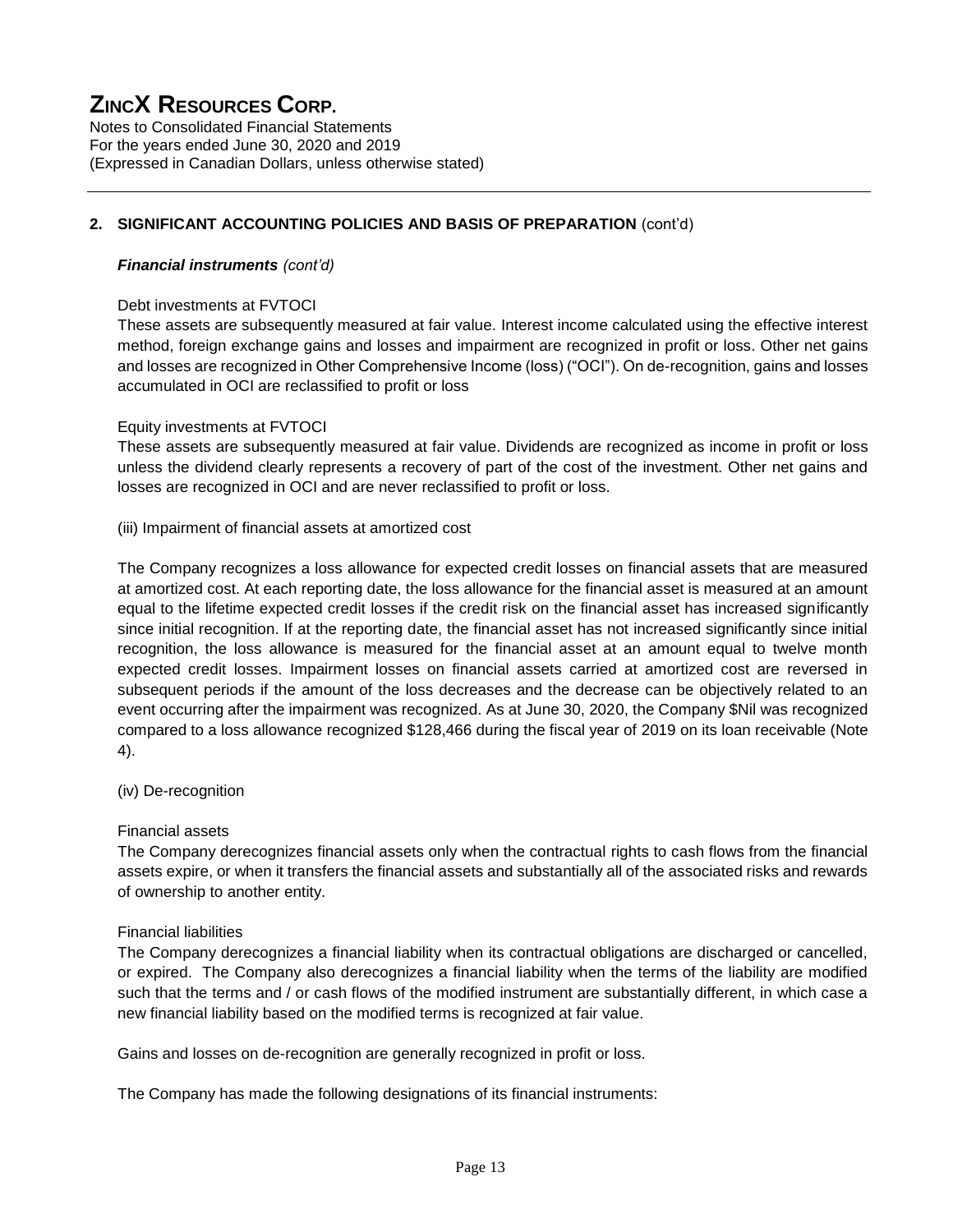Notes to Consolidated Financial Statements For the years ended June 30, 2020 and 2019 (Expressed in Canadian Dollars, unless otherwise stated)

#### **2. SIGNIFICANT ACCOUNTING POLICIES AND BASIS OF PREPARATION** (cont'd)

#### *Financial instruments (cont'd)*

| <b>Financial assets</b>                |                |
|----------------------------------------|----------------|
| Cash                                   | <b>FVTPL</b>   |
| <b>Receivables</b>                     | Amortized cost |
| Marketable securities                  | <b>FVTPL</b>   |
| Investments                            | <b>FVTPL</b>   |
|                                        |                |
| <b>Financial liabilities</b>           |                |
| Trade payables and accrued liabilities | Amortized cost |
| Due to related parties                 | Amortized cost |
| Government loan                        | Amortized cost |

#### *Equipment*

Equipment is recorded at cost less accumulated depreciation and impairment charges. Such cost consists of the purchase price, any costs directly attributable to bringing the equipment to the location and condition necessary for its intended use. Depreciation of equipment is calculated over the estimated useful lives as follows:

| Camp equipment and fixtures    | 25%  | declining balance method |
|--------------------------------|------|--------------------------|
| Camp structures and upgrades   | 25%  | declining balance method |
| Computers                      | 55%  | declining balance method |
| Computer software              | 100% | straight-line method     |
| Office equipment and furniture | 20%  | declining balance method |
| License                        | 55%  | declining balance method |
| Vehicle                        | 30%  | declining balance method |

In the year of acquisition, only one-half of the depreciation is recorded.

The depreciation of licenses, vehicles, camp equipment and fixtures and camp upgrades is capitalized to exploration and evaluation assets.

Where an item of equipment comprises significant components with different useful lives, the components are accounted for as separate items of equipment. The cost of replacing part of an item within equipment is recognized when the cost is incurred if it is probable that the future economic benefits will flow to the group and the cost of the item can be measured reliably. The carrying amount of the part that has been replaced is expensed. All other costs are recognized as an expense as incurred.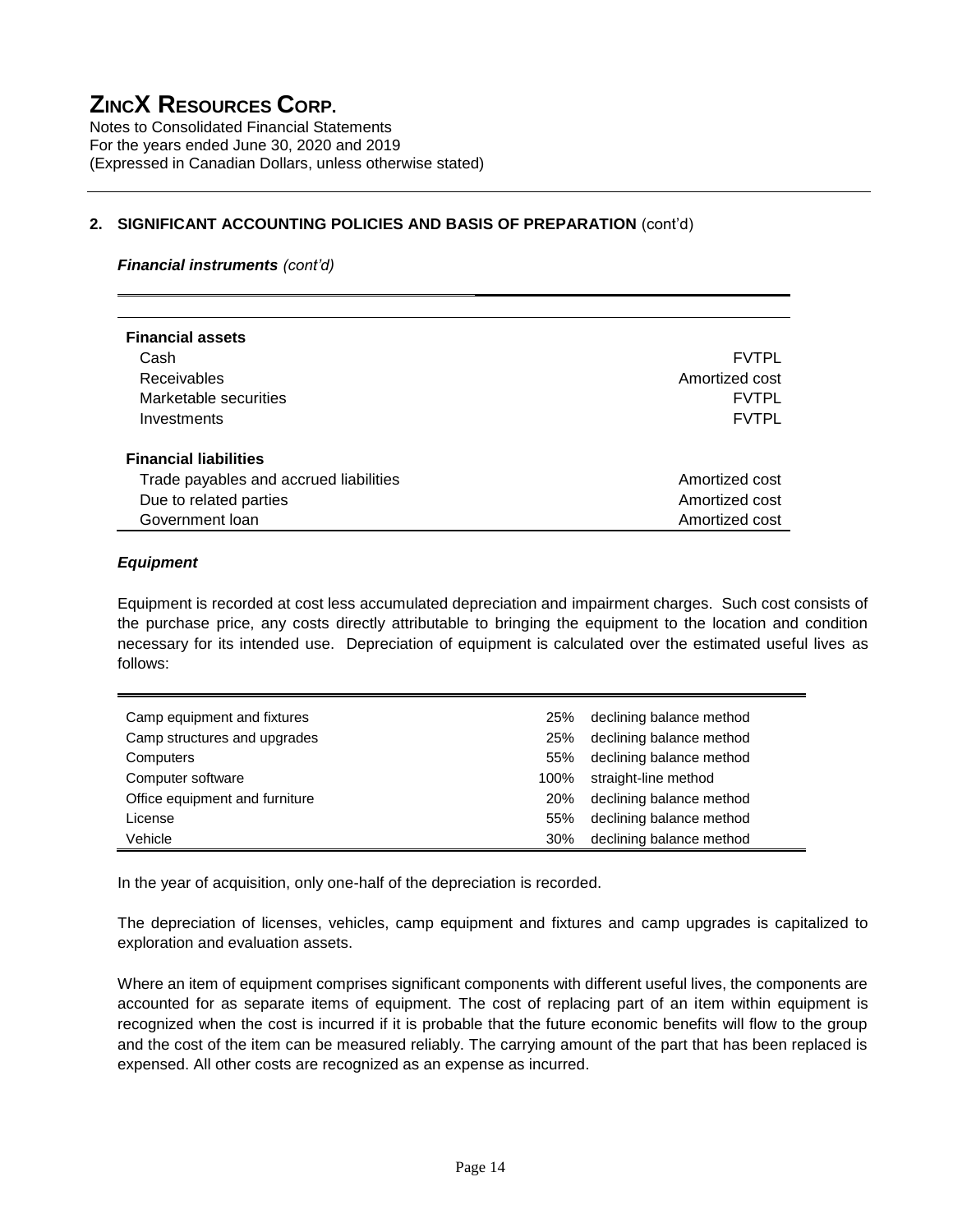Notes to Consolidated Financial Statements For the years ended June 30, 2020 and 2019 (Expressed in Canadian Dollars, unless otherwise stated)

#### **2. SIGNIFICANT ACCOUNTING POLICIES AND BASIS OF PREPARATION** (cont'd)

#### *Exploration and evaluation assets*

Exploration and evaluation expenditures are capitalized once the legal right to explore a property has been acquired. Exploration and evaluation assets are recorded at cost less accumulated impairment losses. Direct costs related to the acquisition, exploration and evaluation of exploration and evaluation assets are capitalized until the commercial viability of the asset is established, at which time the capitalized costs are reclassified to mineral properties under development. To the extent that the expenditures are spent to establish ore reserves within the rights to explore, the Company will consider those costs as intangible assets in nature. The depreciation of a capital asset in connection with exploring or evaluating a property of this nature will be included in the cost of the intangible asset.

When a project is deemed to no longer have commercially viable prospects to the Company, exploration and evaluation expenditures in respect of the project are deemed to be impaired. As a result, those exploration and evaluation costs, in excess of estimated recoveries, are written off to profit or loss.

Management reviews the facts and circumstances suggesting if the carrying amount of the exploration and evaluation assets exceeds their recoverable amount on a regular basis.

Exploration costs renounced to shareholders due to flow-through share subscription agreements remain capitalized; however, for income tax purposes the Company has no right to claim these costs as tax deductible expenses.

#### *METC recoverable*

Mining exploration tax credits ("METC") from the Government of British Columbia for certain exploration expenditures incurred in British Columbia are treated as a reduction of the exploration costs of the respective resource property. The Company records METC recoverable when its METC applications for a refund are approved by authorities.

#### *Impairment of long lived assets*

An impairment loss is recognized when the carrying amount of an asset, or its cash generating unit ("CGU"), exceeds its recoverable amount. A CGU is the smallest identifiable group of assets that generates cash inflows that are largely independent of the cash inflows from other assets or groups of assets. Impairment losses are recognized in profit and loss for the period. Impairment losses recognized in respect of CGUs are allocated first to reduce the carrying amount of any goodwill allocated to CGUs and then to reduce the carrying amount of the other assets in the unit on a pro-rata basis.

The recoverable amount of assets is the greater of an asset's fair value less cost to sell and value in use. In assessing value in use, the estimated future cash flows are discounted to their present value using a pre-tax discount rate that reflects the current market assessments of the time value of money and the risks specific to the asset. For an asset that does not generate cash inflows largely independent of those from other assets, the recoverable amount is determined for the cash-generating unit to which the asset belongs.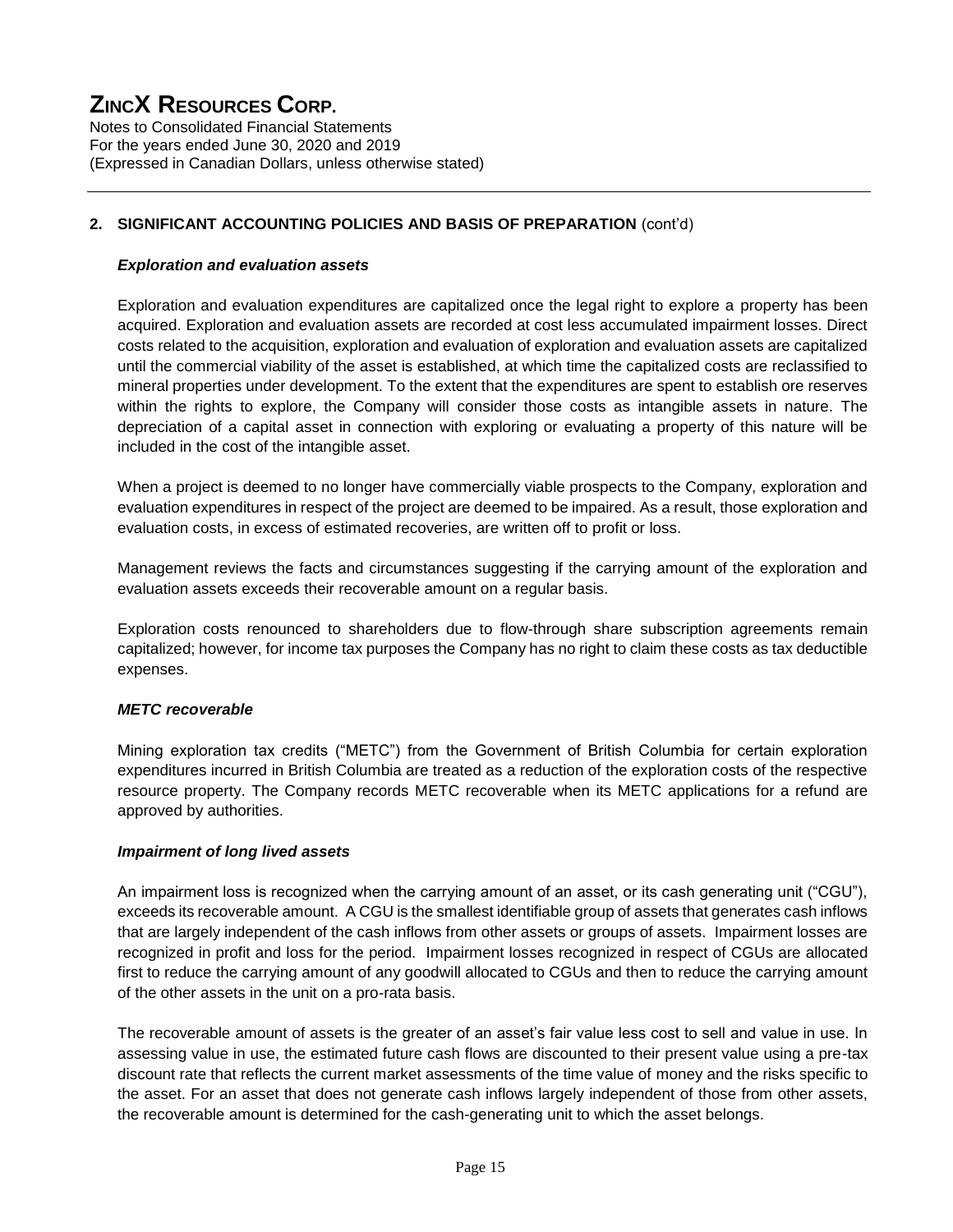Notes to Consolidated Financial Statements For the years ended June 30, 2020 and 2019 (Expressed in Canadian Dollars, unless otherwise stated)

#### **2. SIGNIFICANT ACCOUNTING POLICIES AND BASIS OF PREPARATION** (cont'd)

#### *Impairment of long lived assets (cont'd)*

An impairment loss is only reversed if there is an indication that the impairment loss may no longer exist and there has been a change in the estimates used to determine the recoverable amount, however, not to an amount higher than the carrying amount that would have been determined had no impairment loss been recognized in previous years.

Assets that have an indefinite useful life are not subject to amortization and are tested annually for impairment.

#### *Flow-through shares*

Canadian tax legislation permits a company to issue securities referred to as flow-through shares whereby the deduction for tax purposes relating to qualified resource expenditures is claimed by the investors rather than the Company. The Company accounts for flow-through shares whereby the premium, if any, paid for the flowthrough share in excess of the market value of the shares without a flow-through feature at the time of issue is initially recorded to flow-through premium liability and then included in profit or loss, as a deferred income tax recovery, at the same time the qualifying expenditures are made.

#### *Provisions*

Provisions are recorded when a present legal or constructive obligation exists as a result of past events where it is probable that an outflow of resources embodying economic benefits will be required to settle the obligation, and a reliable estimate of the amount of the obligation can be made.

The amount recognized as a provision is the best estimate of the consideration required to settle the present obligation at the reporting date, taking into account the risks and uncertainties surrounding the obligation and discount rates. Where a provision is measured using the cash flows estimated to settle the present obligation, its carrying amount is the present value of those cash flows discounted for the market discount rate.

Over time the discounted liability is increased for the changes in the present value based on the current market discount rates and liability risks. When some or all of the economic benefits required to settle a provision are expected to be recovered from a third party, the receivable is recognized as an asset if it is virtually certain that reimbursement will be received and the amount receivable can be measured reliably.

Changes in closure and reclamation estimates are accounted for as a change in the corresponding capitalized cost. The Company has no significant provisions for the periods presented.

#### *Capital stock*

Common shares are classified as equity. Incremental costs directly attributable to the issue of common shares and stock options are recognized as a deduction from equity. Common shares issued for consideration other than cash, are valued based on their market value at the date the shares are issued.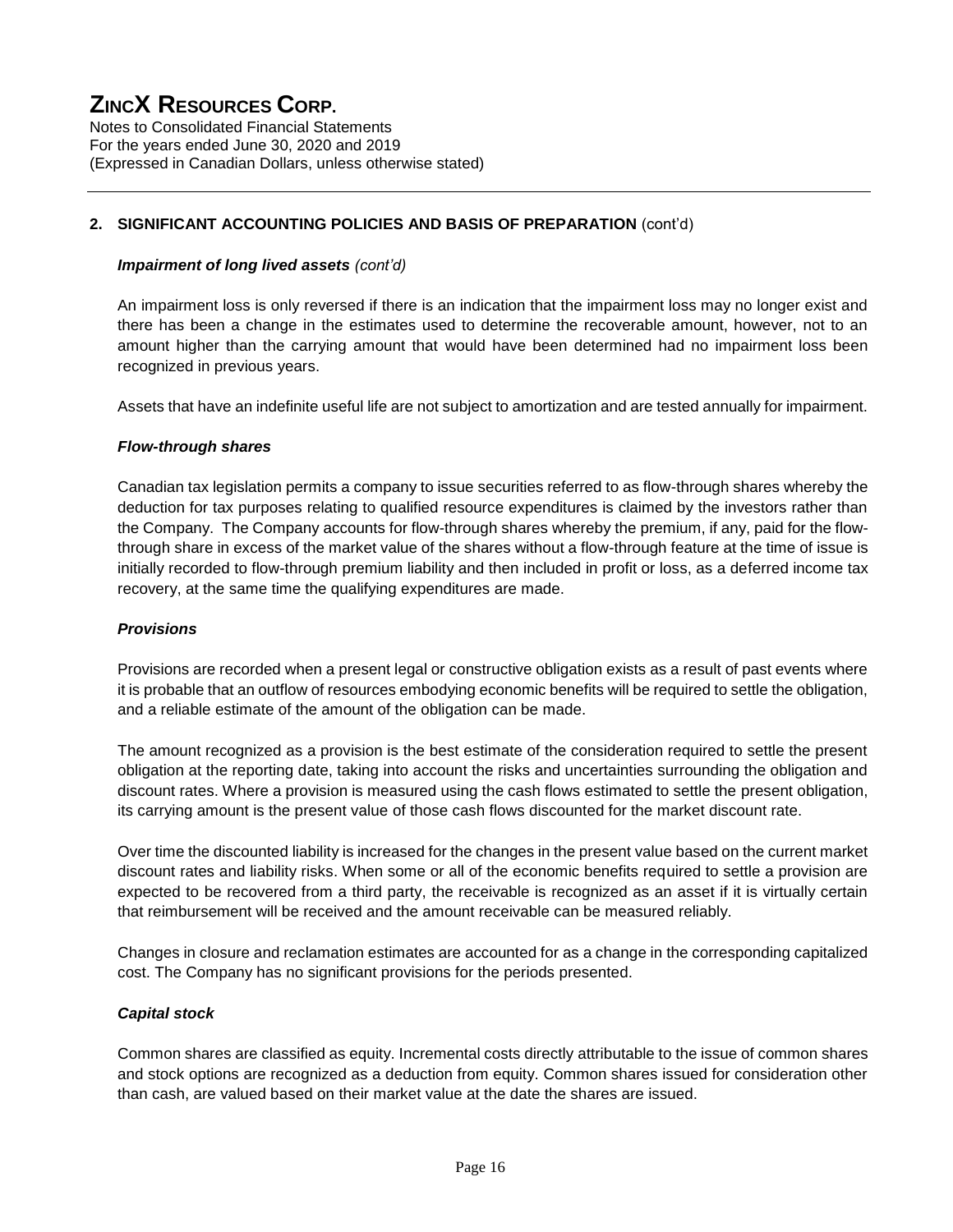Notes to Consolidated Financial Statements For the years ended June 30, 2020 and 2019 (Expressed in Canadian Dollars, unless otherwise stated)

#### **2. SIGNIFICANT ACCOUNTING POLICIES AND BASIS OF PREPARATION** (cont'd)

#### *Capital stock (cont'd)*

The Company has adopted a residual value method with respect to the measurement of shares and warrants issued as private placement units. The residual value method first allocates value to the more easily measurable component based on fair value and then the residual value, if any, to the less easily measurable component.

The Company considers the fair value of common shares issued in the private placements to be the more easily measurable component and the common shares are valued at their fair value, as determined by the closing market price on the announcement date. The balance, if any, is allocated to the attached warrants. Any fair value attributed to the warrants is recorded as reserves.

#### *Share-based compensation*

The Company operates an employee share option plan. The fair value of share-based compensation to employees is measured at grant date using the Black-Scholes option pricing model, and is recognized over the vesting period using the graded vesting method. The fair value of share-based compensation to nonemployees is measured at the date the goods or services are received, at either the fair value of the goods or services received or the fair value of the equity instruments issued using the Black-Scholes option pricing model, if the fair value of the goods or services received cannot be readily measured.

For both employees and non-employees, the fair value is recognized as an expense with a corresponding increase in reserves. The amount recognized as expense is adjusted to reflect the number of share options expected to vest. For share options granted with vesting terms conditional upon the achievement of a performance condition, and the performance condition is not a market condition, the Company revises its estimates of the length of the vesting period, if necessary, when information arises that indicates that the length of the vesting period differs from previous estimates. When this occurs, the change in estimate is accounted for prospectively.

#### *Income taxes*

Income tax expense comprises current and deferred tax. Income tax is recognized in the statement of operations and comprehensive loss except to the extent that it relates to items recognized directly in equity. Current tax expense is the expected tax payable on taxable income for the year, using tax rates enacted or substantively enacted at period end, adjusted for amendments to tax payable with regards to previous years.

Deferred tax is recorded using the liability method, providing for temporary differences, between the carrying amounts of assets and liabilities for financial reporting purposes and the amounts used for taxation purposes.

Temporary differences are not provided for relating to goodwill not deductible for tax purposes, the initial recognition of assets or liabilities that affect neither accounting nor taxable loss, nor differences relating to investments in subsidiaries to the extent that they will probably not reverse in the foreseeable future. The amount of deferred tax provided is based on the expected manner of realization or settlement of the carrying amount of assets and liabilities, using tax rates enacted or substantively enacted at the reporting date.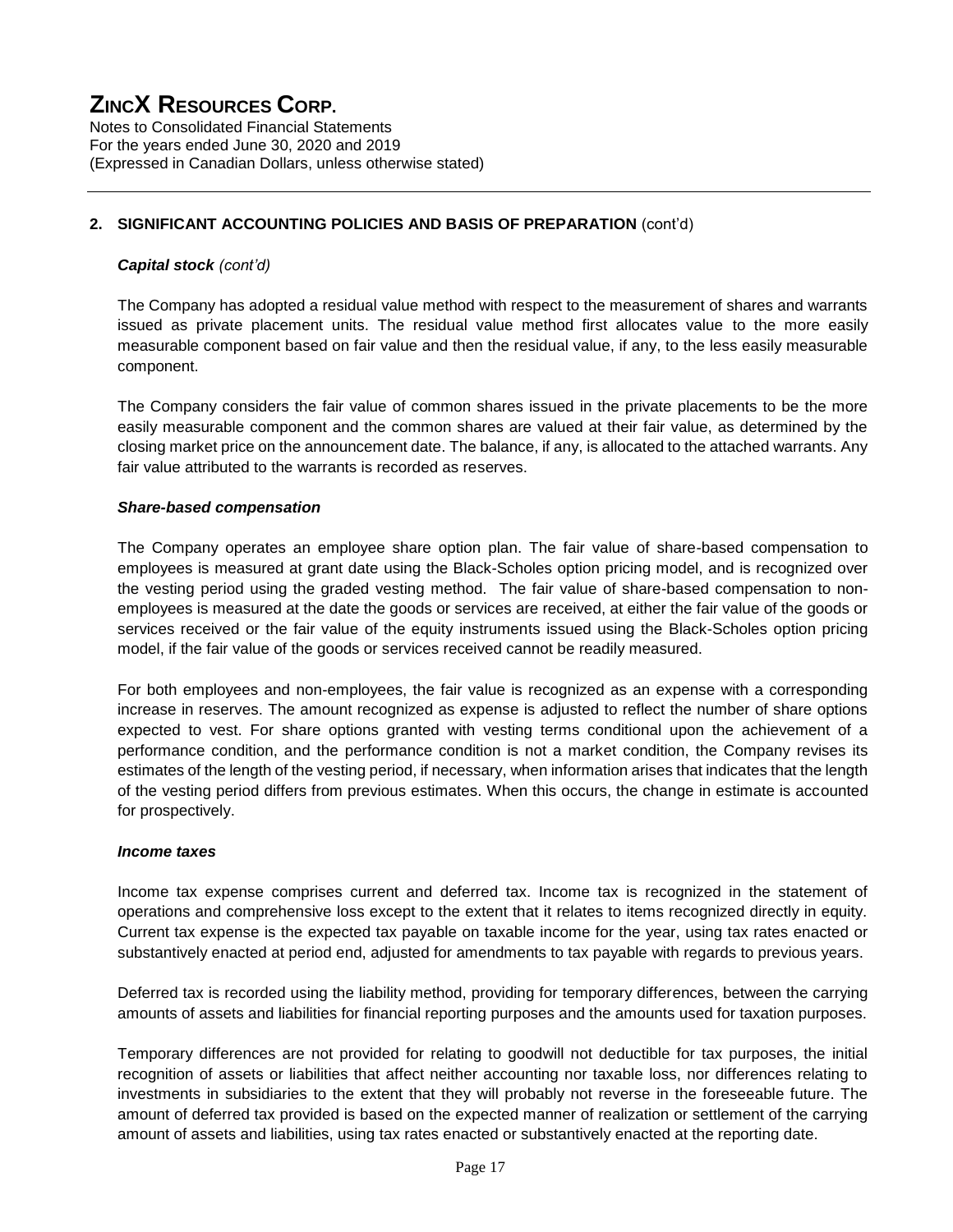Notes to Consolidated Financial Statements For the years ended June 30, 2020 and 2019 (Expressed in Canadian Dollars, unless otherwise stated)

#### **2. SIGNIFICANT ACCOUNTING POLICIES AND BASIS OF PREPARATION** (cont'd)

#### *Income taxes (cont'd)*

A deferred tax asset is recognized only to the extent that it is probable that future taxable profits will be available against which the asset can be utilized.

#### *Loss per share*

Loss per share is computed by dividing net loss available to common shareholders by the weighted average number of shares outstanding during the reporting period.

Diluted loss per share is computed similar to basic loss per share except that the weighted average shares outstanding are increased to include additional shares for the assumed exercise of share options and warrants, if dilutive. The number of additional shares is calculated by assuming that outstanding share options and warrants were exercised and that the proceeds from such exercises were used to acquire common stock at the average market price during the reporting periods.

#### *Comprehensive loss*

Comprehensive loss consists of net loss and other comprehensive loss and represents the change in equity which results from transactions and events from sources other than the Company's shareholders.

#### *Joint arrangements*

The Company holds interest in a joint arrangement with Teck Resources Ltd. ("Teck") and its partner Korea Zinc Co., Ltd. ("Korea Zinc") (Note 13), which is to be involved in mineral exploration of the Pie, Yuen and Cirque East properties. No separate entity was created upon entering the JV agreement. All decisions regarding exploration of the property will be made by a management committee consisting of two appointees by each of the Company and Teck. Teck will be acting as an operator. The Company classifies this joint arrangement as a joint operation.

A joint operation implies that the parties that have joint control of the arrangement have rights to the assets, and obligations for the liabilities, relating to the arrangement. In relation to its interest in a joint operation the Company recognizes its assets, including its share of any assets held jointly, its liabilities, including its share of any liabilities incurred jointly, its revenue from the sale of its share of the output arising from the joint operation, and expenses, including its share of any expenses incurred jointly.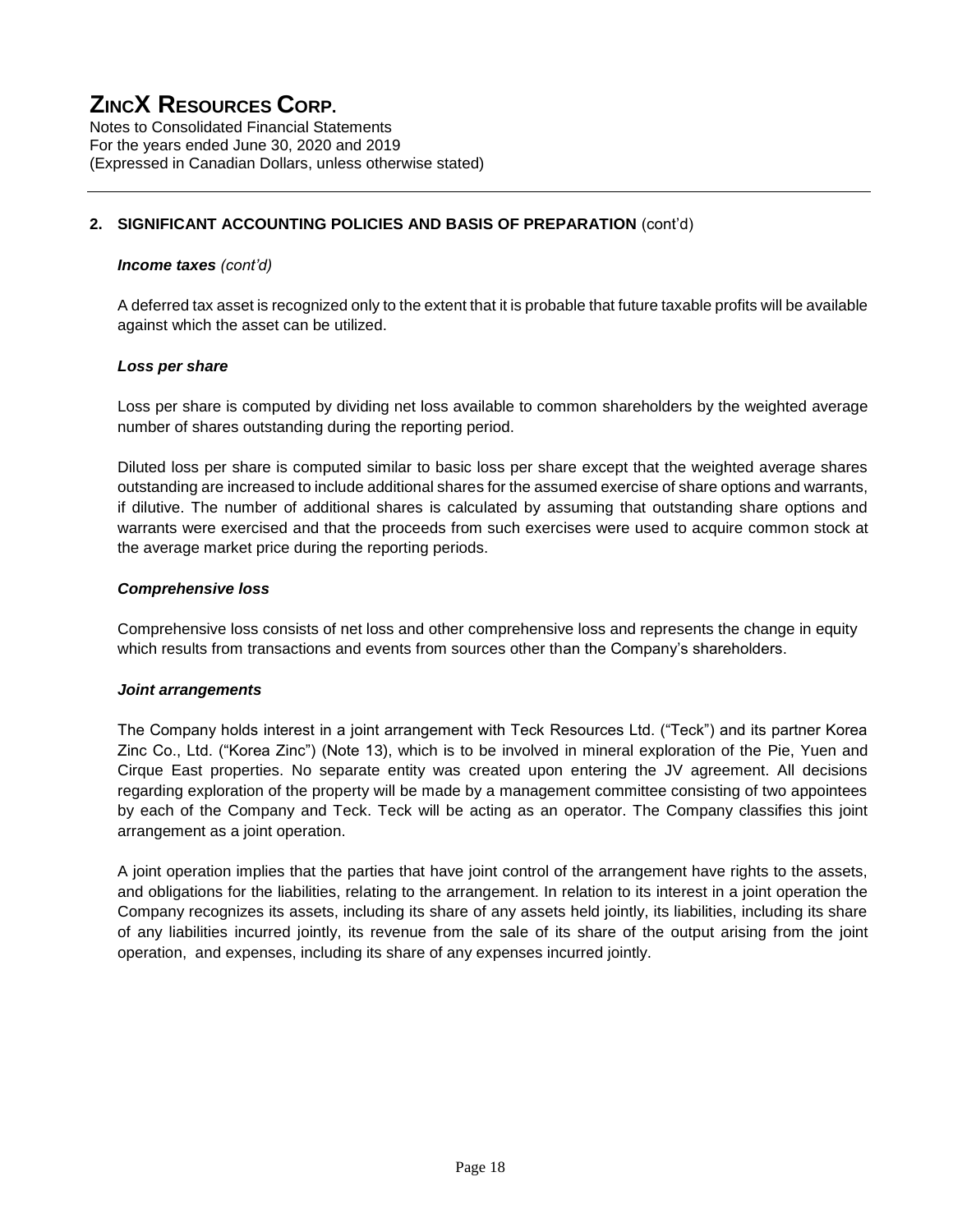Notes to Consolidated Financial Statements For the years ended June 30, 2020 and 2019 (Expressed in Canadian Dollars, unless otherwise stated)

#### **2. SIGNIFICANT ACCOUNTING POLICIES AND BASIS OF PREPARATION** (cont'd)

#### *New accounting policy: IFRS 16 – Leases ("IFRS 16")*

On July 1, 2019, the Company adopted IFRS 16 using the modified retrospective approach. The modified retrospective approach does not require restatement of prior period financial information, which continues to be reported under *IAS 17, Leases.*

Under IFRS 16, the Company is required to assess whether a contract is, or contains, a lease at the inception of the contract. A contract is, or contains, a lease if the contract conveys the right to control the use of an identified asset for a period of time in exchange for consideration. The Company evaluates whether the contract involves the use of an identified asset, whether the Company has the right to obtain substantially all of the economic benefits from use of the asset during the term of the arrangement, and if the Company has the right to direct the use of the asset.

#### *New accounting policy: IFRS 16 – Leases ("IFRS 16") (cont'd)*

As a lessee, the Company recognizes a right-of-use asset, and a lease liability at the commencement date of a lease. The right-of-use asset is initially measured at cost, which is comprised of the initial amount of the lease liability adjusted for any lease payments made at or before the commencement date, less any lease incentives received. The right-of-use asset is subsequently depreciated from the commencement date to the earlier of the end of the lease term, or the end of the useful life of the asset. In addition, the right-of-use asset may be reduced due to impairment losses, if any, and adjusted for certain re-measurements of the lease liability.

A lease liability is initially measured at the present value of the lease payments that are unpaid at the commencement date, discounted by the interest rate implicit in the lease, or if that rate cannot be readily determined, the incremental borrowing rate of the Company. Lease payments included in the measurement of the lease liability include fixed payments less any lease incentives receivable, variable lease payments that depend on an index or a rate, amounts expected to be payable under a residual value guarantee, and the exercise price of purchase options if the Company is reasonably certain to exercise that option.

The lease liability is subsequently measured at amortized cost using the effective interest method. It is remeasured when there is a modification, change in the lease term, change in the fixed lease payments or a change in the assessment to purchase the underlying asset.

#### *Effect of Adopting IFRS 16*

On July 1, 2019, the Company adopted IFRS 16 and recognized a lease liability of \$118,422 in relation to its office sublease, which had previously been classified as an operating lease under the principles of IAS 17.

The associated right-of-use asset has been measured at the amount equal to the lease liability on July 1, 2019. The right-of-use asset is subsequently depreciated from the commencement date to the earlier of the end of the lease term on a straight line basis.

The Company has elected not to recognize right-of-use assets and lease liabilities for short-term leases that have a lease term of 12 months or less and leases of low-value assets. The lease payments associated with these leases are charged directly to profit or loss over the lease term and classified as rent expenses.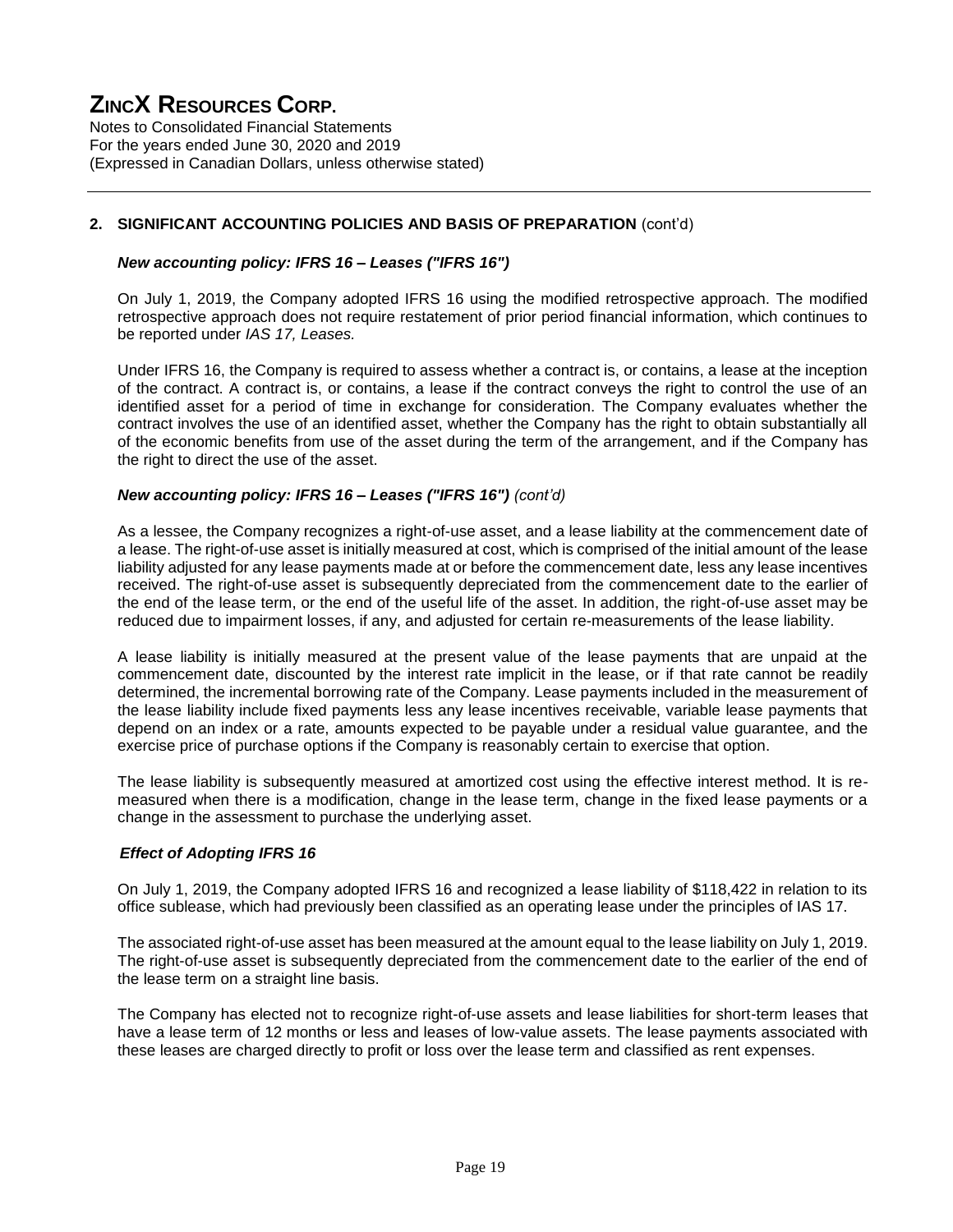Notes to Consolidated Financial Statements For the years ended June 30, 2020 and 2019 (Expressed in Canadian Dollars, unless otherwise stated)

#### **2. SIGNIFICANT ACCOUNTING POLICIES AND BASIS OF PREPARATION** (cont'd)

#### *Recent accounting pronouncements*

Accounting standards and amendments to existing accounting standards that have been issued but have future effective dates are either not applicable or are not expected to have a significant impact on the Company's financial statements.

#### **3. RECEIVABLES**

|                              | 2020  |   | 2019   |
|------------------------------|-------|---|--------|
| Government Sales Tax credits | 8,348 | S | 32,155 |
| Accrued interest (Note 7)    | 315   |   | 634    |
|                              | 8,663 | S | 32,789 |

The Company anticipates full recovery of its receivable and, therefore, no impairment has been recorded against these amounts.

#### **4. LOAN RECEIVABLE**

On August 25, 2017, the Company advanced \$100,000 to an operating entity (the "Debtor") of a publicly traded company with a director now in common, under a promissory note bearing interest at a rate of 10% per annum. The loan is classified as a short-term loan receivable subsequently measured at amortized cost. The loan matured on February 25, 2017 and was extended for an additional twelve months bearing the same interest rate of 10% per annum. After February 25, 2018, management agreed to extend the repayment of the loan and the accumulated interest until the Debtor finalizes a significant financing. During the year ended June 30, 2019, management made the assessment of the credit risk on the loan and recognized a loss allowance of \$128,466 against the amount of the loan principal and accumulated interest. There were no additional interest accrued on the loan during the year ended June 30, 2020 due to high probability of the debtor's default.

#### **5. MARKETABLE SECURITIES**

Marketable securities consist of common shares of public companies that are measured at fair value, which is determined using quoted closing prices of the shares on the exchange where they are listed, at the end of each reporting period. Effective July 1, 2018, pursuant to adoption of IFRS 9, a change in fair value of the marketable securities is included in profit and loss for the year.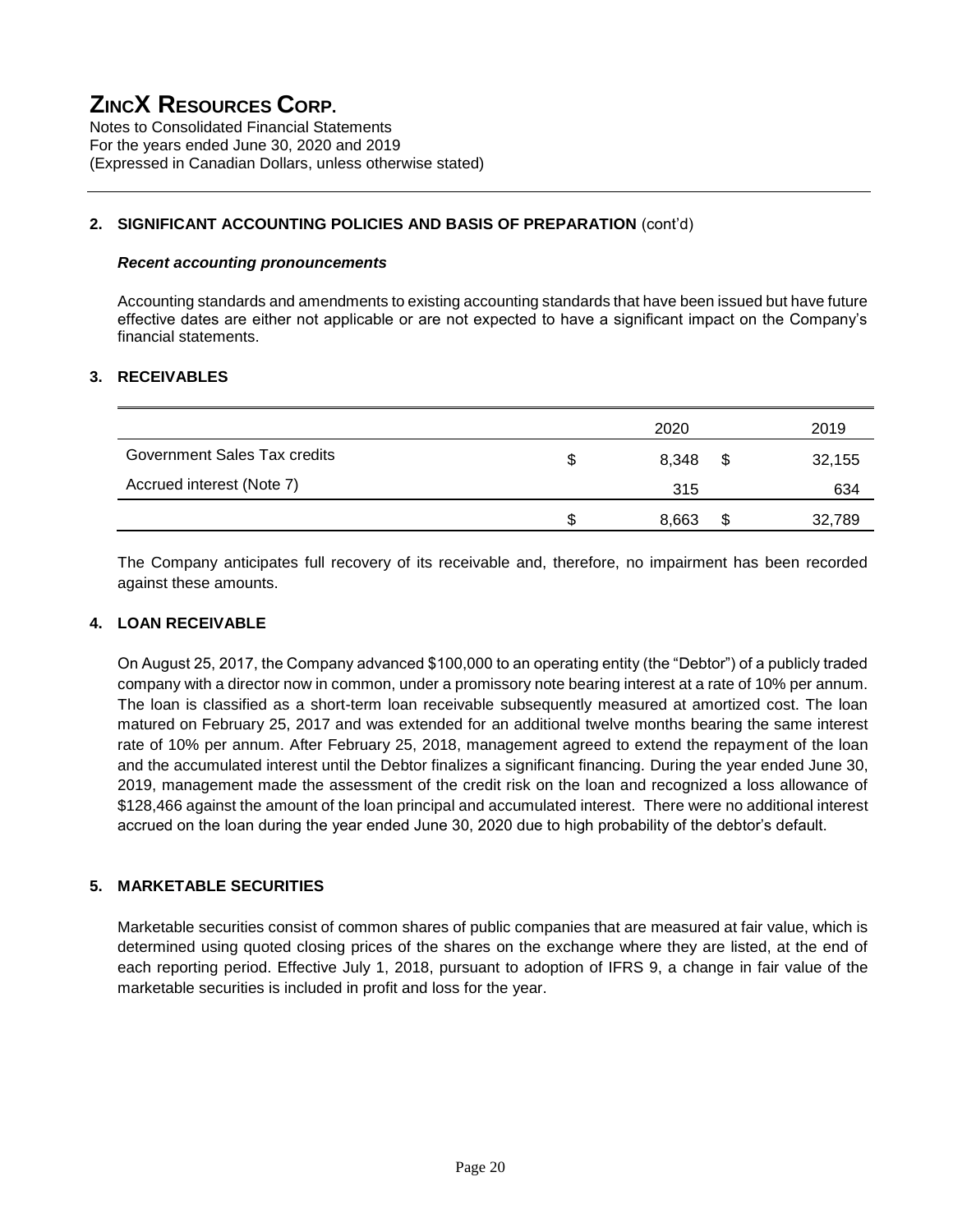Notes to Consolidated Financial Statements For the years ended June 30, 2020 and 2019 (Expressed in Canadian Dollars, unless otherwise stated)

#### **5. MARKETABLE SECURITIES** (cont'd)

The Company's marketable securities transactions are as follows:

|                                    |   | 2020    | 2019         |
|------------------------------------|---|---------|--------------|
| Common shares of public companies: |   |         |              |
| Fair value, beginning of year      |   | 41.875  | \$<br>57,150 |
| Unrealized gains (losses)          |   | (8,250) | (15,275)     |
| Fair value, end of year            | S | 33,625  | \$<br>41,875 |

#### **6. INVESTMENTS**

Investments consist of highly liquid Canadian dollar denominated redeemable guaranteed investment certificates ("GIC") yielding an average fixed interest rates of 1.7% to 2.38% per annum with maturity dates within one year. The investments are classified as FVTPL financial assets. The counter-party is a financial institution.

At June 30, 2020, the Company held GIC investments with total principal amount of \$2,412,000 (2019 - \$2,500,000) and accrued interest of \$16,043 (2019 - \$24,460).

During the year ended June 30, 2020, the Company redeemed \$91,767 (2019 - \$1,496,233) of its GIC investments and received an aggregate interest of \$41,876 (2019 - \$41,329) from the redemption of the GIC investments.

#### **7. OTHER ASSETS**

Other assets comprise of reclamation bonds totalling \$332,500 (2019 – \$332,500) posted as security deposits with the Government of British Columbia in relation to the Akie and Kechika Regional properties. The reclamation bonds are deposited in GICs through a financial institution and earn an average annual variable interest rate of prime minus 1.85% with a minimum of 0.25% and reinvested on an annual basis immediately at maturity. Interest accrued on the GICs is included in receivables (Note 3).

#### **8. TRADE PAYABLES AND ACCRUED LIABILITIES**

|                             | 2020         | 2019          |
|-----------------------------|--------------|---------------|
| <b>Exploration payables</b> | \$<br>893    | \$<br>380,385 |
| Other trade payables        | 25,007       | 32,797        |
| <b>Accrued liabilities</b>  | 41,399       | 70,658        |
|                             | \$<br>67,299 | \$<br>483,840 |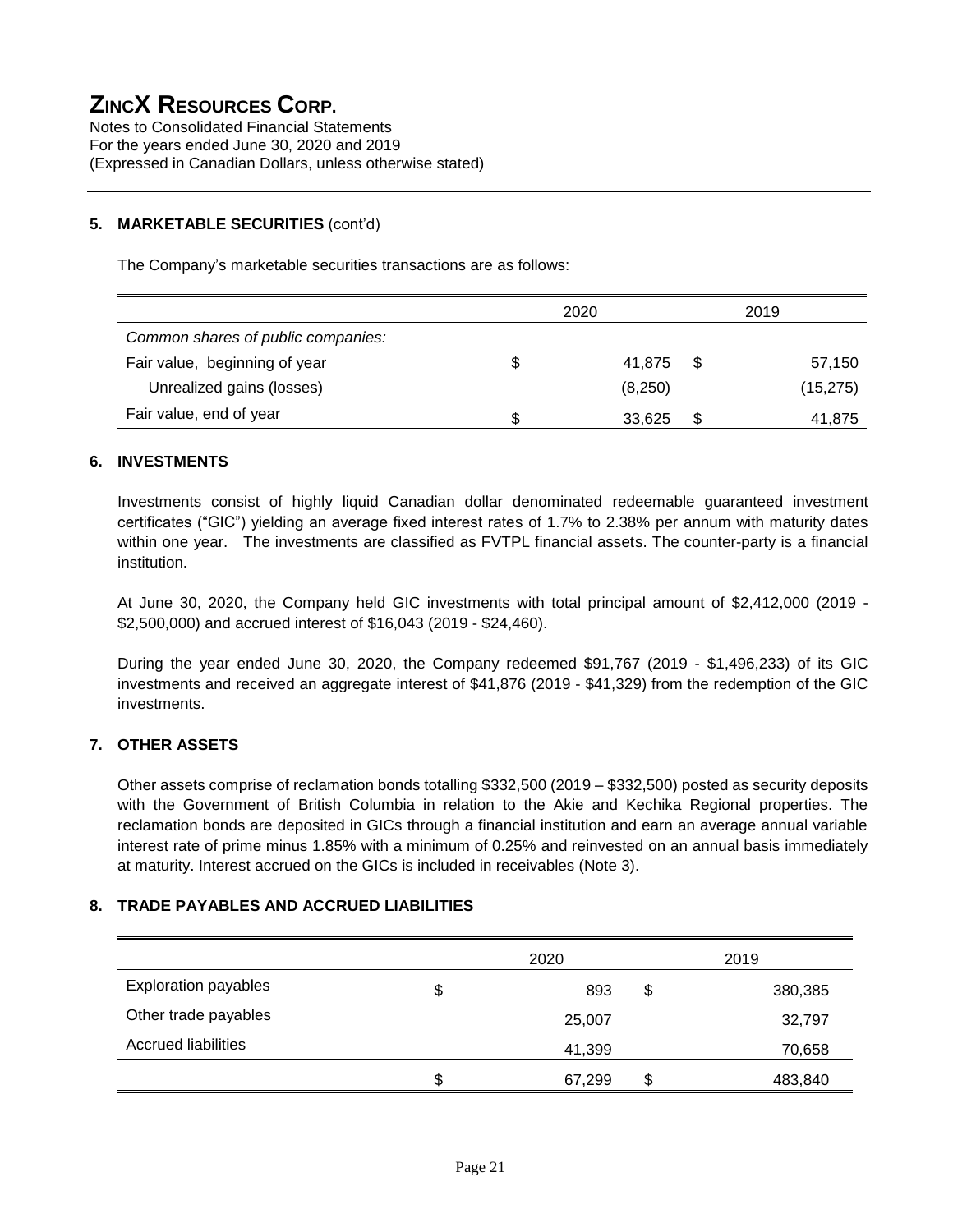Notes to Consolidated Financial Statements For the years ended June 30, 2020 and 2019 (Expressed in Canadian Dollars, unless otherwise stated)

#### **9. RIGHT-OF-USE ASSET AND LEASE LIABILITY**

On December 1, 2010, the Company entered into a sublease agreement with a company for its corporate office located in Vancouver, B.C. for a period of 10 years, expiring November 30, 2020, in exchange for \$5,000 per month plus applicable taxes. The sublease agreement was amended effective April 1, 2015 to increase the monthly rent rate to \$7,500 per month plus tax.

Effective July 1, 2019, the Company adopted IFRS 16 and recognized a lease liability of \$118,422 and a corresponding right-of use asset in relation to its office lease (Note 2). The lease liability was measured at the present value of the remaining lease payments, discounted using the Company's incremental borrowing rate.

The following table presents the right-of-use asset for the Company:

| Right-of-use asset, July 1, 2019<br>Depreciation (straight line over the remaining lease term) | S | 118.422<br>(83,592) |
|------------------------------------------------------------------------------------------------|---|---------------------|
| Right-of-use asset, June 30, 2020                                                              |   | 34,830              |

During the year ended June 30, 2020, the Company also recognized interest expense of \$8,159 (2019 - \$Nil) on lease liability according to IFRS 16 requirements. Cash payments related to the office lease were \$90,000 (2019 - \$90,000).

The reconciliation of lease liability is presented in the table below:

| Lease commitments as at June 30, 2019:                  |              |
|---------------------------------------------------------|--------------|
| Current                                                 | \$<br>90,000 |
| Non-current                                             | 37,500       |
| Total lease commitments, June 30, 2019                  | 127,500      |
| Effect of discounting (10% rate) on adoption of IFRS 16 | (9,078)      |
| Lease liability, July 1, 2019                           | 118,422      |
| Interest expense                                        | 8.159        |
| Lease payments                                          | (90,000)     |
| Lease liability, June 30, 2020                          | 36,580       |
| Current                                                 | \$<br>36,580 |

Costs related to the short-term offsite storage leases of \$7,717 (2019 - \$6,532) were expensed.

#### **10. FLOW-THROUGH PREMIUM LIABILITY**

|                            | 2020         | 2019          |
|----------------------------|--------------|---------------|
| Balance, beginning of year | 241.445      | 232,453       |
| Recorded                   | 29,992       | 360,166       |
| Amortized                  | (241, 445)   | (351, 174)    |
| Balance, end of year       | \$<br>29.992 | \$<br>241,445 |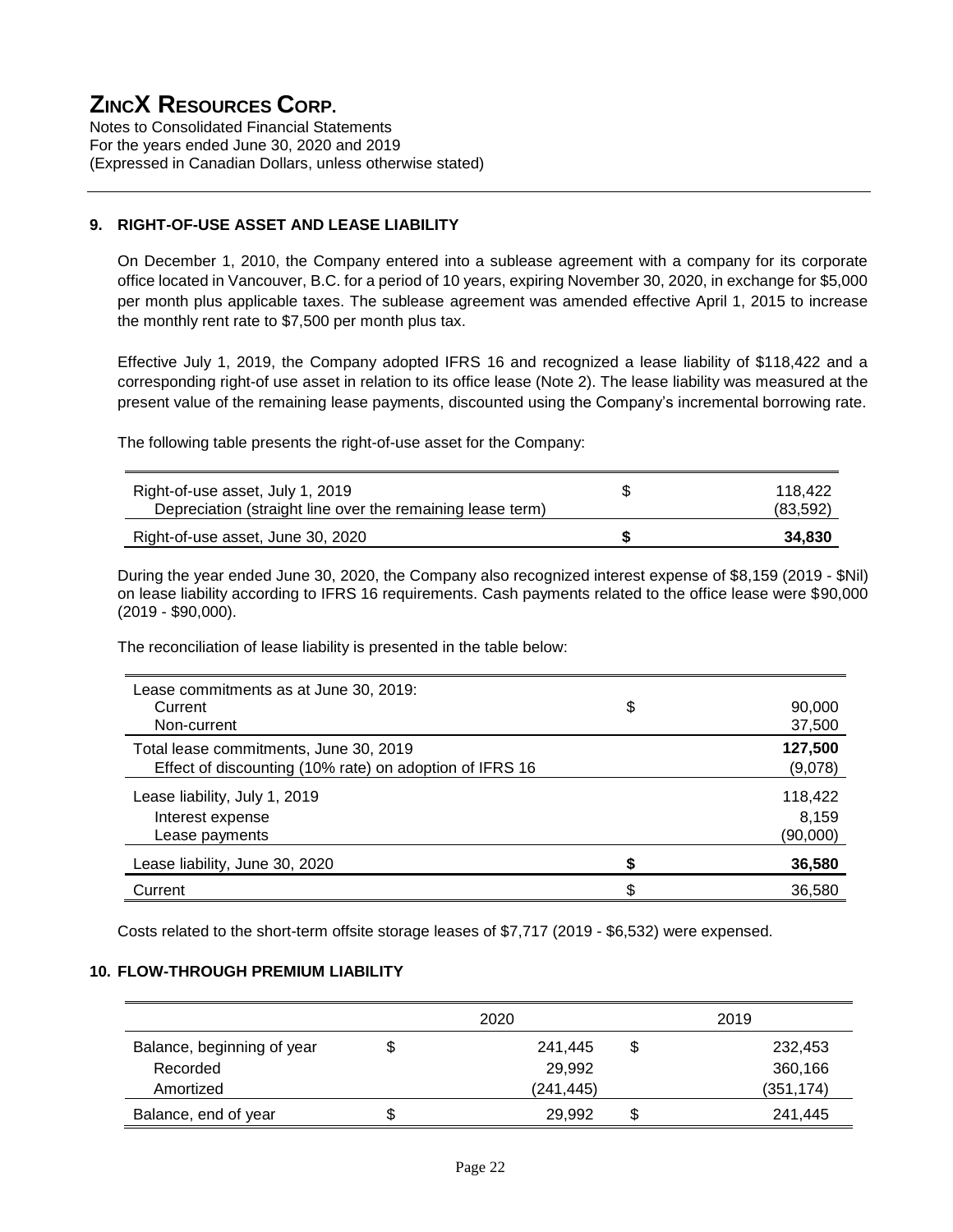Notes to Consolidated Financial Statements For the years ended June 30, 2020 and 2019 (Expressed in Canadian Dollars, unless otherwise stated)

#### **10. FLOW-THROUGH PREMIUM LIABILITY** (cont'd)

In December 2019, the Company completed a flow-through private placements issuing an aggregate of 1,016,666 flow-through shares (Note 14(b)) at a price of \$0.15 per share for gross proceeds of \$152,500. The Company recorded a flow-through liability of \$29,992 in connection with the flow-through private placements, which was calculated based on an estimated premium of approximately \$0.029 per flow-through share issued.

As at June 30, 2020, the Company has not incurred qualifying exploration expenditures with respect to its 2019 flow-through commitments. The Company has fully renounced exploration of expenditures of \$152,500 to the flow-through subscribers for calendar 2019 using the "look back" rule for income tax purposes and is required to incur the qualified exploration expenditures by December 31, 2020. In response to difficulties to accessing the field due to Covid19, the government proposed to extend the timelines for spending the qualified exploration expenditure by 12 months, and Part XII.6 tax adjusted accordingly. However, the proposal has not been finalized.

In November and December 2018, the Company completed two consecutive flow-through private placements issuing an aggregate of 3,568,692 flow-through shares (Note 14(b)(i)) at a price of \$0.39 per share for gross proceeds of \$1,391,790. The Company recorded a flow-through liability of \$360,166 in connection with the flow-through private placements, which was calculated based on an estimated premium of approximately \$0.10 per flow-through share issued.

The flow-through premium liability does not represent a cash liability to the Company, and is to be fully amortized to the statement of operations and comprehensive loss pro-rata with the amount of qualifying flowthrough expenditures incurred. The flow-through agreements require the Company to renounce certain deductions for Canadian exploration expenditures incurred on the Company's resource properties.

As at June 30, 2020, the Company incurred the qualifying exploration expenditures of \$1,391,790 (June 30, 2019 - \$458,773) with respect to its 2018 flow-through commitments and during the year ended June 30, 2020 amortized \$241,445 (June 30, 2019 - \$118,721) of the flow-through liability. The Company has fully renounced exploration expenditures of \$1,391,790 to the flow-through subscribers for calendar 2018 using the "look-back" rule for tax purposes and has incurred the qualified exploration expenditures by December 31, 2019.

When the Company uses the "look-back" rule to renounce exploration expenditures to investors before the Company actually incurs them, the Company is liable for the flow-through Part XII.6 tax ("FT Tax"). The reconciliations of the accrued and paid 2018 and 2019 FT Tax for the period ended June 30, 2020 and for the year ended June 30, 2019 are as follows:

|                            |   | 2020      |   | 2019      |
|----------------------------|---|-----------|---|-----------|
| Balance, beginning of year | J | 10,451    | Φ | 5,923     |
| Accrued                    |   | 1,795     |   | 14,941    |
| FT Tax paid                |   | (10, 975) |   | (10, 413) |
| Balance, end of year       | Ф | 1.271     |   | 10,451    |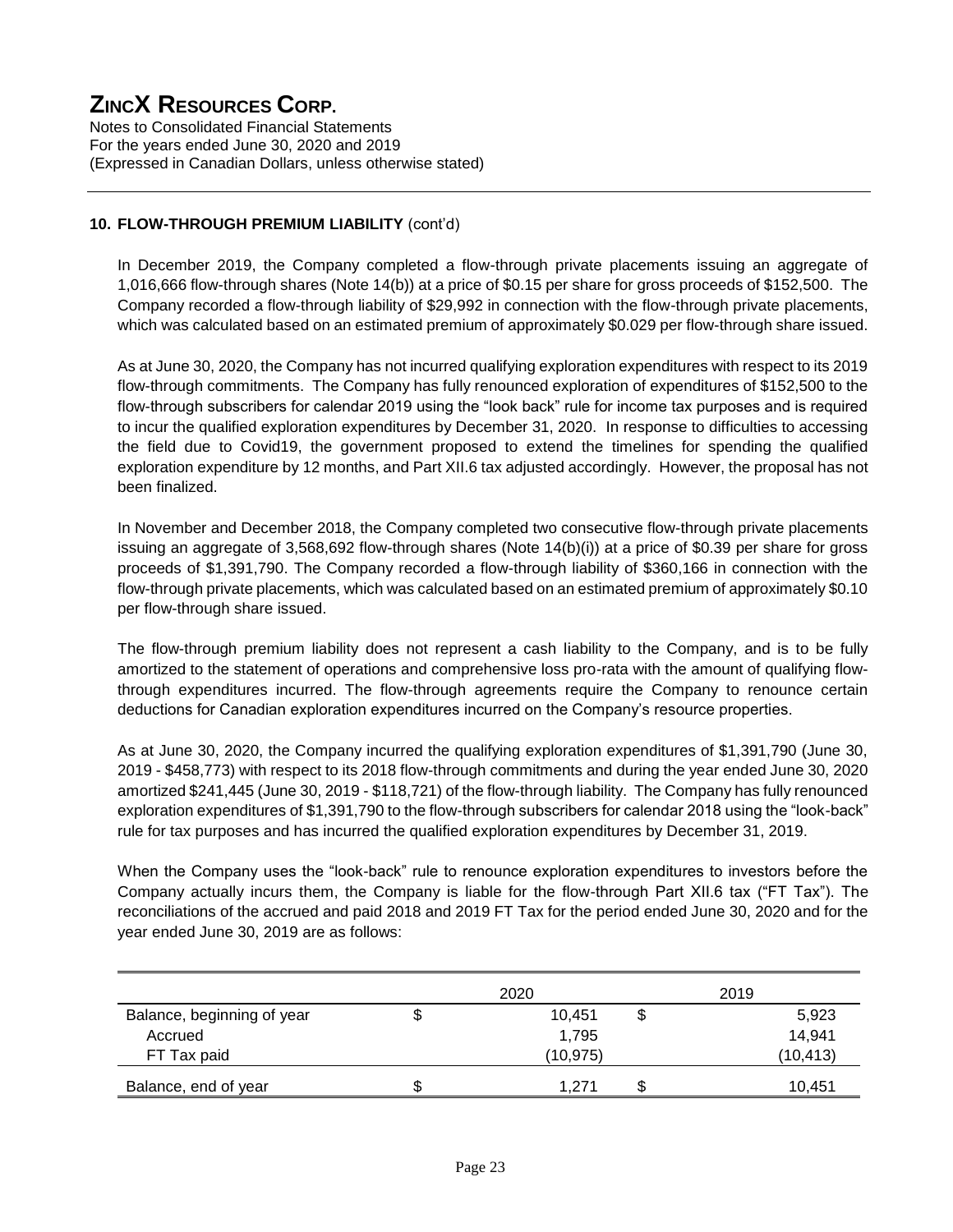Notes to Consolidated Financial Statements For the years ended June 30, 2020 and 2019 (Expressed in Canadian Dollars, unless otherwise stated)

#### **11. CEBA LOAN**

On April 30, 2020, the Company received the Canada Emergency Business Account ("CEBA") loan which is an interest-free loan to cover operating costs. The CEBA loan was launched by the government of Canada to support businesses by providing financing for their expenses that cannot be avoided or deferred, and assisting businesses for successful relaunch when the economy recovers from COVID-19. Repaying the balance of the loan on or before December 31, 2022 will result in a loan forgiveness of \$10,000.

Pursuant to IAS 20 *Accounting for Government Grants and Disclosure of Government Assistance*, the benefit of a government loan at below-market rate is treated as a government grant and measured in accordance with IFRS 9 *Financial Instruments:* the benefit of below-market rate shall be measured as the difference between initial carrying value of the loan (being the present value of a similar loan at market rates) and the proceeds received. The Company has estimated the initial carrying value of the CEBA Loan at \$30,671, using a discount rate of 10%, which was the estimated rate for a similar loan without interest-free component. The difference of \$9,329 will be accredited to the loan liability over the term of the CEBA Loan and offset to other income on the statement of loss and comprehensive loss.

|                            |    | 2020    | 2019 |  |
|----------------------------|----|---------|------|--|
| Balance, beginning of year | Φ  |         |      |  |
| Loan received              |    | 40,000  |      |  |
| Interest free benefit      |    | (9,329) |      |  |
| Finance expense            |    | 513     |      |  |
| Balance, end of year       | S. | 31.184  |      |  |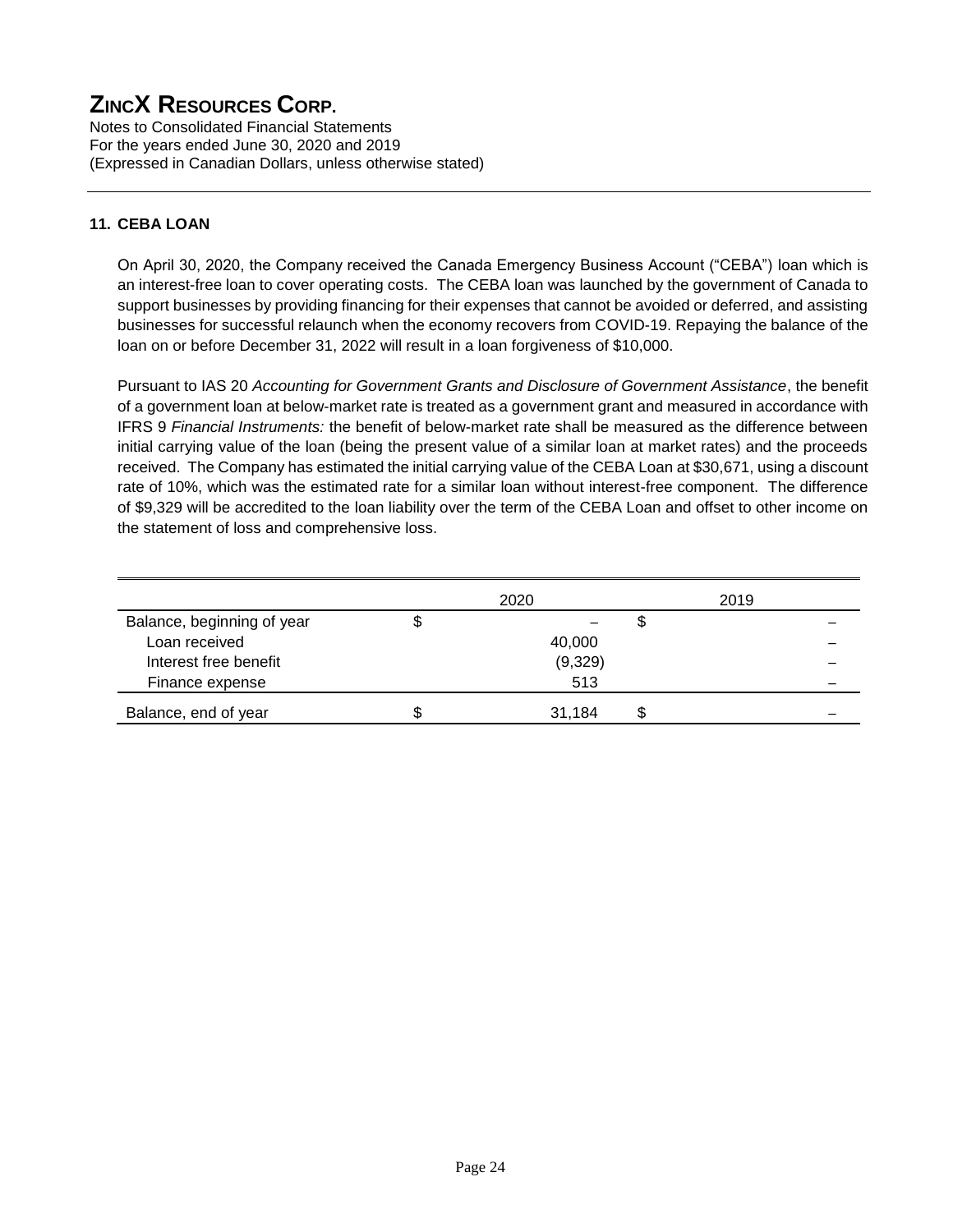Notes to Consolidated Financial Statements For the years ended June 30, 2020 and 2019 (Expressed in Canadian Dollars, unless otherwise stated)

#### **12. EQUIPMENT**

|                                  | Computers and<br>software | Office<br>equipment and<br>furniture | License $(1)$            | Vehicle $(1)$            | Camp<br>equipment and<br>fixtures $(1)$ | Camp structures<br>and upgrades <sup>(1)</sup> | Total           |
|----------------------------------|---------------------------|--------------------------------------|--------------------------|--------------------------|-----------------------------------------|------------------------------------------------|-----------------|
| Cost:                            |                           |                                      |                          |                          |                                         |                                                |                 |
| At June 30, 2018                 | \$<br>19,769              | \$<br>21,992                         | \$<br>36,744             | \$<br>37,026             | \$<br>375,254                           | \$<br>654,554                                  | \$<br>1,145,339 |
| Acquisition                      |                           | 1,284                                | 1,091                    |                          |                                         |                                                | 2,375           |
| Disposal                         | (6,949)                   | (1, 211)                             |                          |                          |                                         |                                                | (8, 160)        |
| At June 30, 2019                 | 12,820                    | 22,065                               | 37,835                   | 37,026                   | 375,254                                 | 654,554                                        | 1,139,554       |
| Acquisition                      |                           | 1,157                                | 1,091                    | 5,626                    | 25,216                                  |                                                | 33,090          |
| Disposal                         |                           | (1, 474)                             |                          |                          |                                         |                                                | (1, 474)        |
| At June 30, 2020                 | \$<br>12,820              | \$<br>21,748                         | \$<br>38,926             | \$<br>42,652             | \$<br>400,470                           | \$<br>654,554                                  | \$<br>1,171,170 |
| <b>Accumulated depreciation:</b> |                           |                                      |                          |                          |                                         |                                                |                 |
| At June 30, 2018                 | \$<br>18,780              | \$<br>15,049                         | \$<br>29,861             | \$<br>34,252             | \$<br>260,811                           | \$<br>521,148                                  | \$<br>879,901   |
| Depreciation                     | 761                       | 1,677                                | 4,981                    | 1,088                    | 28,611                                  | 33,352                                         | 70,470          |
| <b>Disposal</b>                  | (6,949)                   | (1, 211)                             | $\overline{\phantom{0}}$ | $\overline{\phantom{0}}$ | $\overline{\phantom{0}}$                |                                                | (8, 160)        |
| At June 30, 2019                 | 12,592                    | 15,515                               | 34,842                   | 35,340                   | 289,422                                 | 554,500                                        | 942,211         |
| Depreciation                     | 228                       | 2,393                                | 1,771                    | 2,820                    | 30,195                                  | 25,082                                         | 62,489          |
| Disposal                         |                           | (1, 474)                             |                          |                          |                                         |                                                | (1, 474)        |
| At June 30, 2020                 | \$<br>12,820              | \$<br>16,434                         | \$<br>36,613             | \$<br>38,160             | \$<br>319,617                           | \$<br>579,582                                  | \$<br>1,003,226 |
| Net book value:                  |                           |                                      |                          |                          |                                         |                                                |                 |
| At June 30, 2019                 | \$<br>228                 | \$<br>6,550                          | \$<br>2,993              | \$<br>1,686              | \$<br>85,832                            | \$<br>100,054                                  | \$<br>197,343   |
| At June 30, 2020                 | \$<br>—                   | \$<br>5,314                          | \$<br>2,313              | \$<br>4,492              | \$<br>80,853                            | \$<br>74,972                                   | \$<br>167,944   |

License, vehicles, camp equipment and fixtures and camp upgrades are used for exploration and evaluation activities. Depreciation for these items of \$59,868 for the year ended June 30, 2020 (2019 - \$68,032) has been capitalized to exploration and evaluation assets (Note 13). Depreciation of the remaining items of \$2,621 (2019 - \$2,438) has been expensed.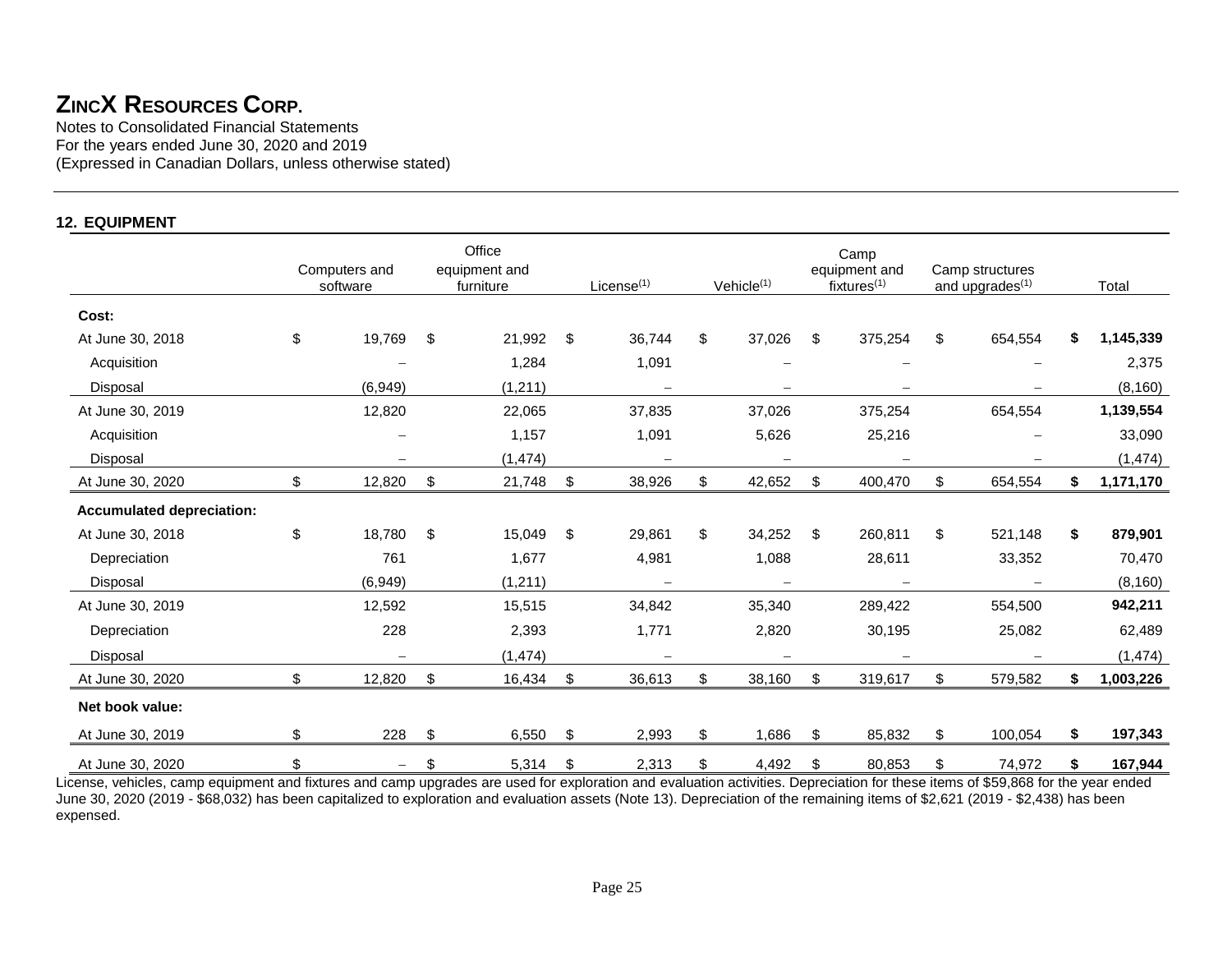Notes to Consolidated Financial Statements For the years ended June 30, 2020 and 2019 (Expressed in Canadian Dollars, unless otherwise stated)

#### **13. EXPLORATION AND EVALUATION ASSETS**

Title to exploration and evaluation assets involves certain inherent risks due to the difficulties of determining the validity of certain claims as well as the potential for problems arising from the frequently ambiguous conveyancing history characteristic of many resource claims. The Company has investigated title to all of its exploration and evaluation assets and, to the best of its knowledge, title to all of its claims are in good standing.

#### **Akie Property, British Columbia**

The Akie property is the Company's flagship exploration project and is host to the Cardiac Creek SEDEX Zn-Pb-Ag deposit. The Company owns a 100% interest in the Akie property, which resulted from Company expenditures and the acquisition of Ecstall Mining Corporation.

#### **Kechika Regional project, British Columbia**

The Kechika Regional project, represented by a series of contiguous property blocks including Pie and Mt. Alcock, extends northwest from the Akie property. The Company owns a 100% interest in these properties, which were acquired during fiscal 2007 and 2008, including the acquisition of Ecstall. The interest in the Mt. Alcock property is subject to a 1.0 % net smelter royalty.

In September 2013, the Company entered into an option agreement (the "Agreement') with Teck Resources Limited ("Teck") pursuant to which Teck could acquire up to a 70% interest in the Company's Pie, Cirque East and Yuen properties (the "Property"), three of the 10 regional properties that make up the Kechika Regional Project, on or before September 30, 2019.

In December 2017, Teck and Korea Zinc completed the requirements of the First Option to earn a 51% interest in the Property

In January 2018, Teck and Korea Zinc informed the Company that they would not be proceeding with the Second Option to earn an additional 19% interest in the Property. According to the terms of the Agreement, the parties will continue exploration of the Property under a Joint Venture arrangement on the 49%-51% basis, with Teck acting as the operator.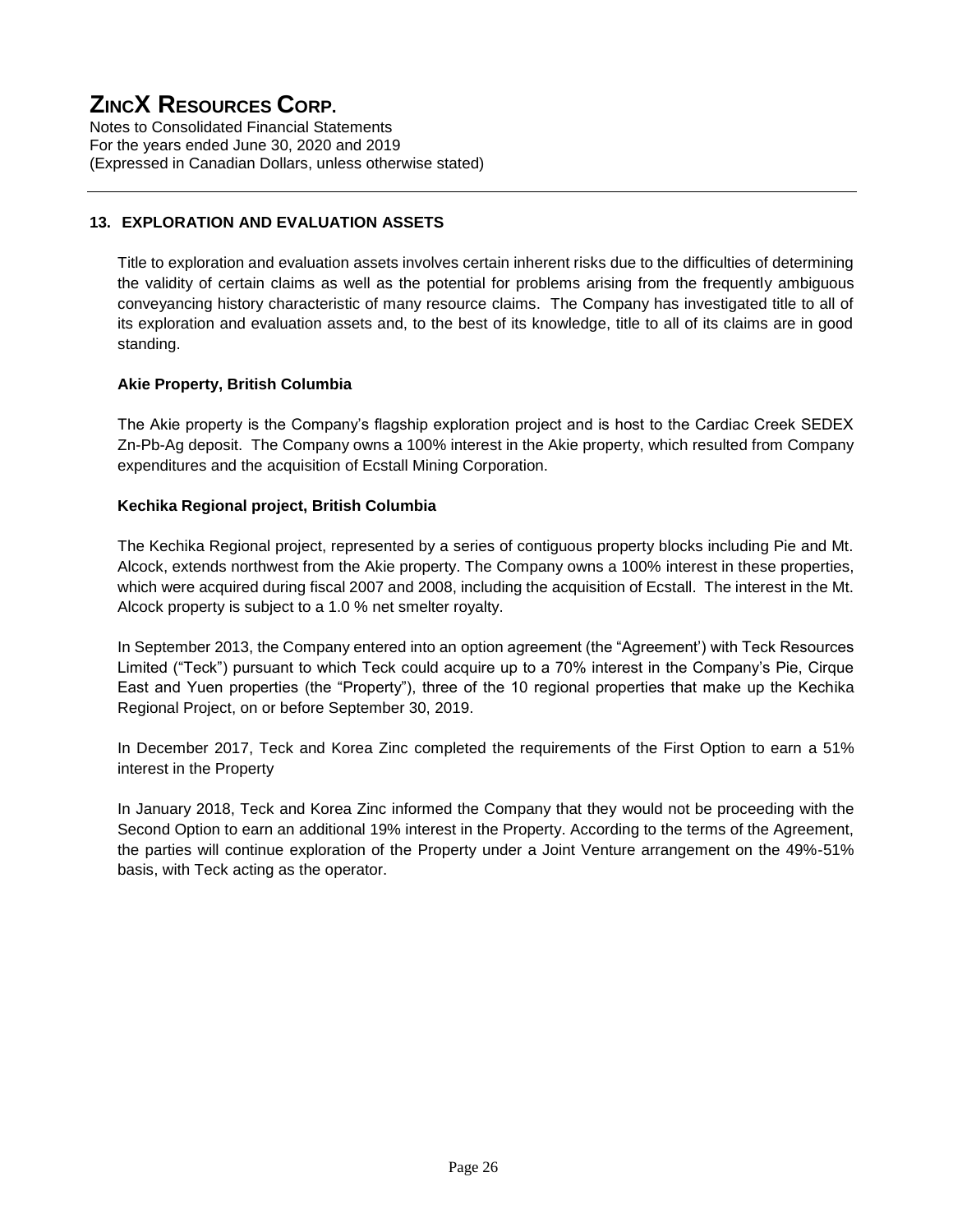Notes to Consolidated Financial Statements For the years ended June 30, 2020 and 2019 (Expressed in Canadian Dollars, unless otherwise stated)

#### **13. EXPLORATION AND EVALUATION ASSETS** (cont'd)

Summary of exploration expenditures incurred on various properties:

|                                             | <b>Akie Property</b> | Kechika Regional |                    | <b>Total</b> |
|---------------------------------------------|----------------------|------------------|--------------------|--------------|
| Balance, June 30, 2019 and 2020             | \$<br>24,165,241     | \$<br>192,768    | \$                 | 24,358,009   |
| Deferred exploration costs:                 |                      |                  |                    |              |
| <b>Balance, June 30, 2018</b>               | \$<br>44,355,601     | \$<br>4,354,446  | Ŝ.                 | 48,710,047   |
| Camp equipment, depreciation                | 68,032               |                  |                    | 68,032       |
| Drilling                                    | 1,362,020            |                  |                    | 1,362,020    |
| Geology                                     | 112,836              |                  |                    | 112,836      |
| Geophysics                                  |                      | 13,579           |                    | 13,579       |
| <b>Preliminary Economic Assessment</b>      | 29,524               |                  |                    | 29,524       |
| Community consultations                     | 151,562              |                  |                    | 151,562      |
| Environmental studies and permit compliance | 42,939               |                  |                    | 42,939       |
| <b>Balance, June 30, 2019</b>               | 46,122,514           | 4,368,025        |                    | 50,490,539   |
| Camp equipment, depreciation                | 59,868               |                  |                    | 59,868       |
| Drilling                                    | 761,950              |                  |                    | 761,950      |
| Geology                                     | 108,948              |                  |                    | 108,948      |
| Community consultations                     | 151,848              |                  |                    | 151,848      |
| Environmental studies and permit compliance | 43,723               |                  |                    | 43,723       |
| <b>METC</b> recoverable                     | (197, 861)           |                  |                    | (197, 861)   |
| <b>Balance, June 30, 2020</b>               | \$<br>47,050,990     | \$<br>4,368,025  | $\mathbf{\hat{S}}$ | 51,419,015   |
| <b>Total, June 30, 2019</b>                 | \$<br>70,287,755     | \$<br>4,560,793  | \$                 | 74,848,548   |
| <b>Total, June 30, 2020</b>                 | \$<br>71,216,231     | \$<br>4,560,793  | \$                 | 75,777,024   |

The Company applies for the 20% British Columbia METC and the enhanced tax credit of an additional 10% for Mountain Pine Beetle affected areas, on qualified mining exploration costs incurred. During the year ended June 30, 2020, the Company received BC METC of \$197,861 (2019 - \$Nil) and \$3,569 (2019 - \$Nil) in accumulated interest for its fiscal 2018 and 2019 exploration expenditures above the amounts renounced under its flow-through commitments.

#### **14. CAPITAL STOCK AND RESERVES**

#### **(a) Authorized**

Unlimited common shares without par value.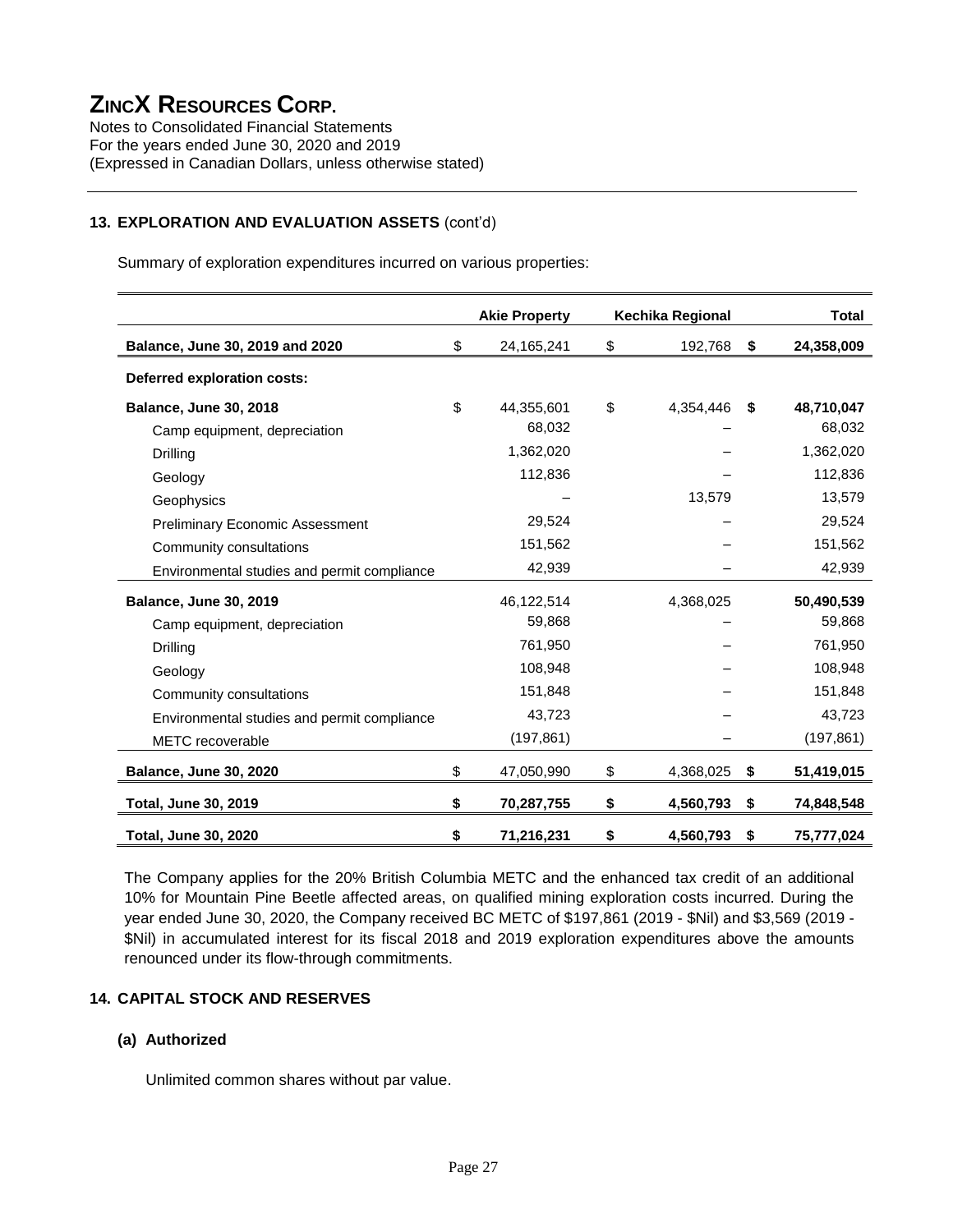Notes to Consolidated Financial Statements For the years ended June 30, 2020 and 2019 (Expressed in Canadian Dollars, unless otherwise stated)

#### **14. CAPITAL STOCK AND RESERVES** (cont'd)

#### **(b) Issued and outstanding**

During the year ended June 30, 2020, the Company completed a flow-through private placement of 1,016,666 flow-through shares at a price of \$0.15 per share for gross proceeds of \$152,500. The Company paid cash finder's fee of \$7,625 in connection with the private placement. A flow-through premium liability of \$29,992 was recorded in connection with this private placement, which was calculated based on an estimated premium of approximately \$0.029 per flow-through share issued (Note 10);

During the year ended June 30, 2019, the Company's equity transactions were as follows:

(i) the Company completed two consecutive flow-through private placements of aggregate 3,568,692 flow-through shares at a price of \$0.39 per share for aggregate gross proceeds of \$1,391,790. The Company paid cash finder's fees of \$63,896 and incurred regulatory filing fees of \$10,213 in connection with the private placements.

A flow-through premium liability of \$360,166 was recorded in connection with these private placements, which was calculated based on an estimated premium of approximately \$0.10 per flowthrough share issued (Note 10);

- (ii) 142,500 common shares were issued pursuant to the exercise of 142,500 stock options at an average price of \$0.25 per share for total proceeds of \$36,025. In addition, a reallocation of \$48,820 from reserves to capital stock was recorded on the exercise of these options. This amount constitutes the fair value of options recorded at the original grant date;
- (iii) 220,000 share purchase warrants issued under the December 2016 private placement were exercised at a price of \$0.55 per share for total proceeds of \$121,000;
- (iv) the Company received TSX-V approval for its new Normal Course Issuer Bid ("NCIB") application to purchase at market price up to 8,287,534 common shares, being approximately 5% of the Company's issued and outstanding common shares, through the facilities of the TSX-V. The bid was open from August 1, 2018 to July 31, 2019. There were no shares repurchased under the NCIB during the year ended June 30, 2019; and
- (v) The Company cancelled and returned to its treasury 781,500 common shares of the Company that were repurchased under the NCIB in fiscal 2018. Upon the cancellation, \$475,540 was recorded as a reduction to capital stock for the assigned value of the shares, and \$262,959 was allocated to reserves.

#### **(c) Share options**

Previously, the Company adopted a 20% fixed share option plan whereby the Company had reserved 20,557,283 common shares under the plan. The term of any options granted under the plan is fixed by the Board of Directors and may not exceed ten years from date of grant. At its Annual General and Special Meeting held on January 17, 2019, the shareholders of the Company approved the Amended and Restated Stock Option Plan, under which the maximum number of common shares of the Company reserved for issuance under the plan was increased to 33,774,275 or 20% of the issued and outstanding common shares as at December 13, 2018.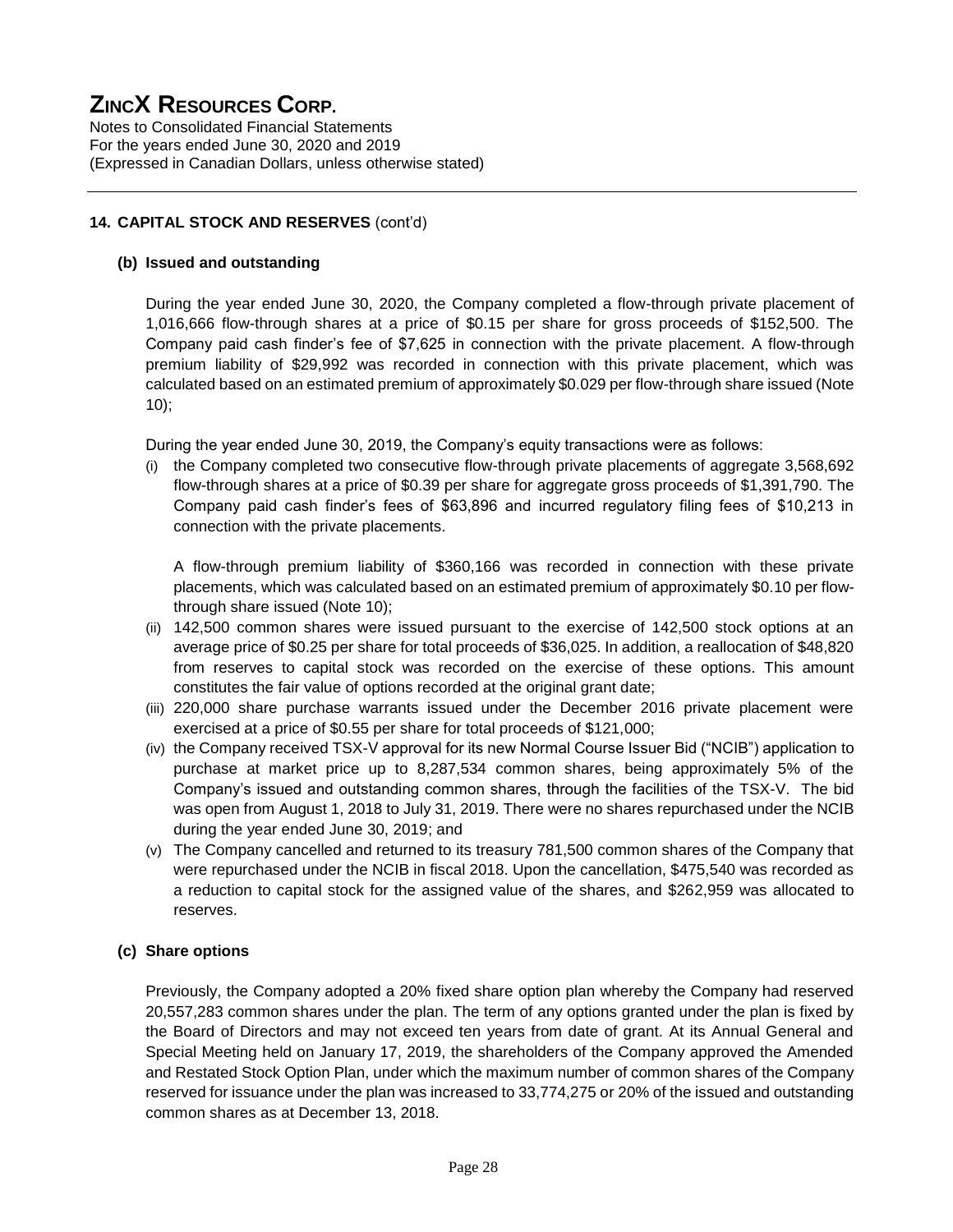Notes to Consolidated Financial Statements For the years ended June 30, 2020 and 2019 (Expressed in Canadian Dollars, unless otherwise stated)

#### **14. CAPITAL STOCK AND RESERVES** (cont'd)

#### **(c) Share options** (cont'd)

The number of options granted to a consultant in a 12 month period must not exceed 2% of the issued shares of the Issuer from the date of grant. Options issued to consultants performing investor relations activities must vest in stages over 12 months with no more than 1/4 of the options vesting in any three month period. Share options granted to directors, officers and employees of the Company vest immediately.

Share option transactions are summarized as follows:

|                            | Options<br>Outstanding | <b>Weighted Average</b><br><b>Exercise Price</b> |
|----------------------------|------------------------|--------------------------------------------------|
| Outstanding, June 30, 2018 | 9,592,500              | 0.32<br>\$                                       |
| Granted                    | 1,100,000              | 0.34                                             |
| Exercised                  | (142, 500)             | 0.25                                             |
| Cancelled/Forfeited        | (380,000)              | 0.31                                             |
| Outstanding, June 30, 2019 | 10,170,000             | 0.32                                             |
| Granted                    | 2,585,000              | 0.12                                             |
| Cancelled/Forfeited        | (3, 145, 000)          | 0.38                                             |
| Outstanding, June 30, 2020 | 9,610,000              | \$<br>0.21                                       |

During the year ended June 30, 2020, the Company:

- (i) granted an aggregate of 2,585,000 (2019 1,100,000) share options to certain employees and consultants of the Company and recorded share-based compensation expense of \$193,344 (2019 - \$206,557) for the share options granted.
- (ii) repriced previously granted share options to a number of employees and consultants to acquire 1,850,000 common shares at a price between \$0.30 per share and \$0.40 per share, expiring between December 27, 2023 and February 9, 2028, to \$0.12 per share. An additional share-based compensation expense of \$43,270 was recorded in connection with the re-pricing.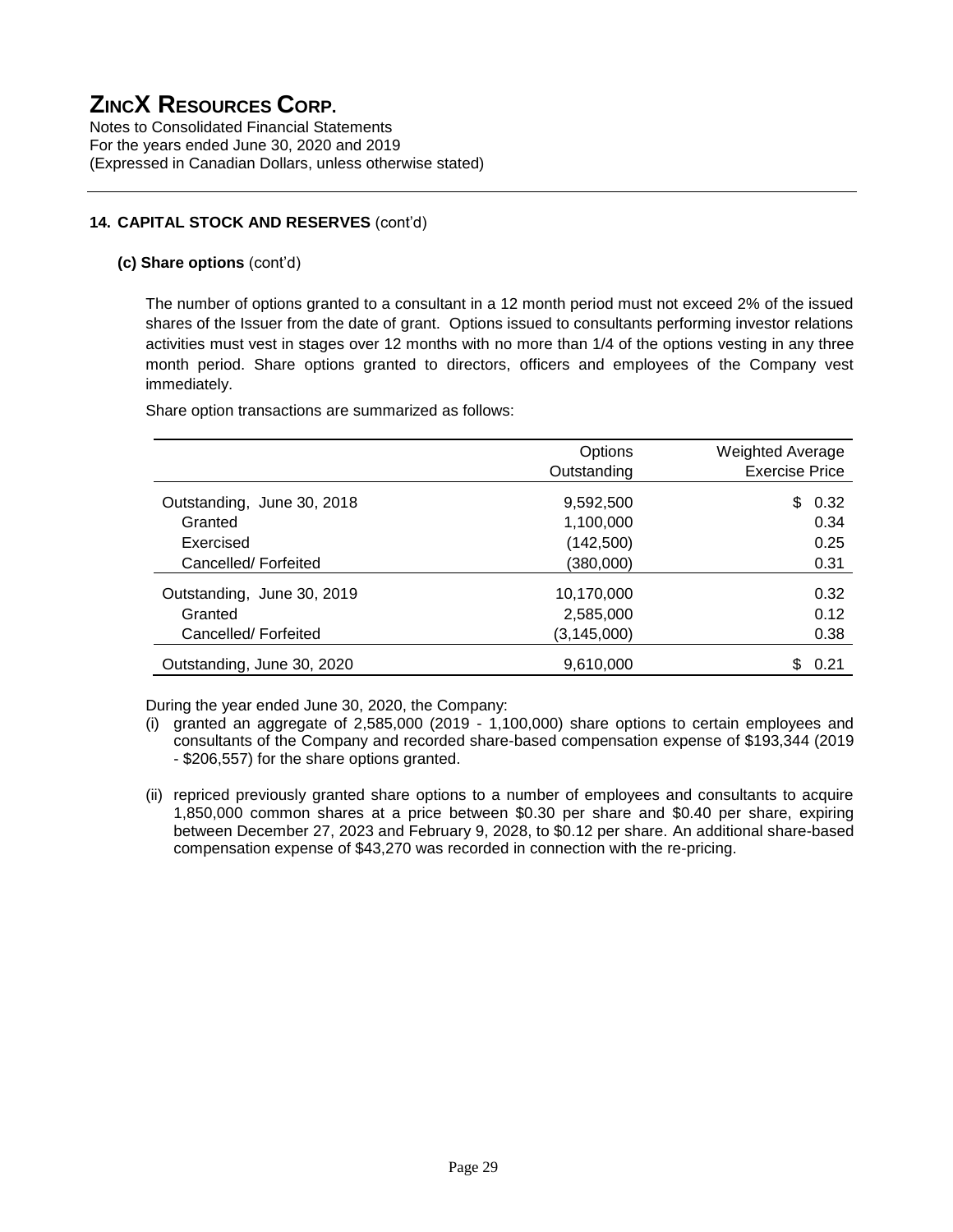Notes to Consolidated Financial Statements For the years ended June 30, 2020 and 2019 (Expressed in Canadian Dollars, unless otherwise stated)

#### **14. CAPITAL STOCK AND RESERVES** (cont'd)

#### **(c) Share options** (cont'd)

Share options outstanding and exercisable at June 30, 2020 are summarized as follows:

| Number of<br>Options | Exercise<br>Price | <b>Expiry Date</b> | Remaining<br>Life of Options<br>(Years) | Number of Options<br>Exercisable |
|----------------------|-------------------|--------------------|-----------------------------------------|----------------------------------|
| 545,000              | \$0.55            | November 24, 2020  | 0.40                                    | 545,000                          |
| 5,000                | \$0.23            | November 24, 2020  | 0.40                                    | 5,000                            |
| 600,000              | \$0.35            | June 16, 2021      | 0.96                                    | 600,000                          |
| 55,000               | \$0.40            | November 2, 2021   | 1.34                                    | 55,000                           |
| 40,000               | \$0.39            | December 27, 2023  | 3.49                                    | 40,000                           |
| 105,000              | \$0.12            | December 27, 2023  | 3.49                                    | 105,000                          |
| 3,680,000            | \$0.23            | April 10, 2025     | 4.78                                    | 3,680,000                        |
| 60,000               | \$0.33            | July 3, 2026       | 6.01                                    | 60,000                           |
| 700,000              | \$0.12            | July 3, 2026       | 6.01                                    | 700,000                          |
| 110,000              | \$0.40            | September 13, 2026 | 6.21                                    | 110,000                          |
| 395,000              | \$0.12            | September 13, 2026 | 6.21                                    | 395,000                          |
| 80,000               | \$0.30            | February 9, 2028   | 7.62                                    | 80,000                           |
| 650,000              | \$0.12            | February 9, 2028   | 7.62                                    | 650,000                          |
| 2,585,000            | \$0.12            | February 6, 2030   | 9.61                                    | 2,585,000                        |
| 9,610,000            | \$0.21            |                    | 5.94                                    | 9,610,000                        |

The Company uses the Black-Scholes option pricing model to calculate the fair value of stock options granted. The model requires management to make estimates, which are subjective and may not be representative of actual results. Changes in assumptions can materially affect estimates of fair values.

At the end of each reporting period, the Company recalculates the fair value of non-vested options granted to non-employees and record a corresponding adjustment to share-based compensation expense.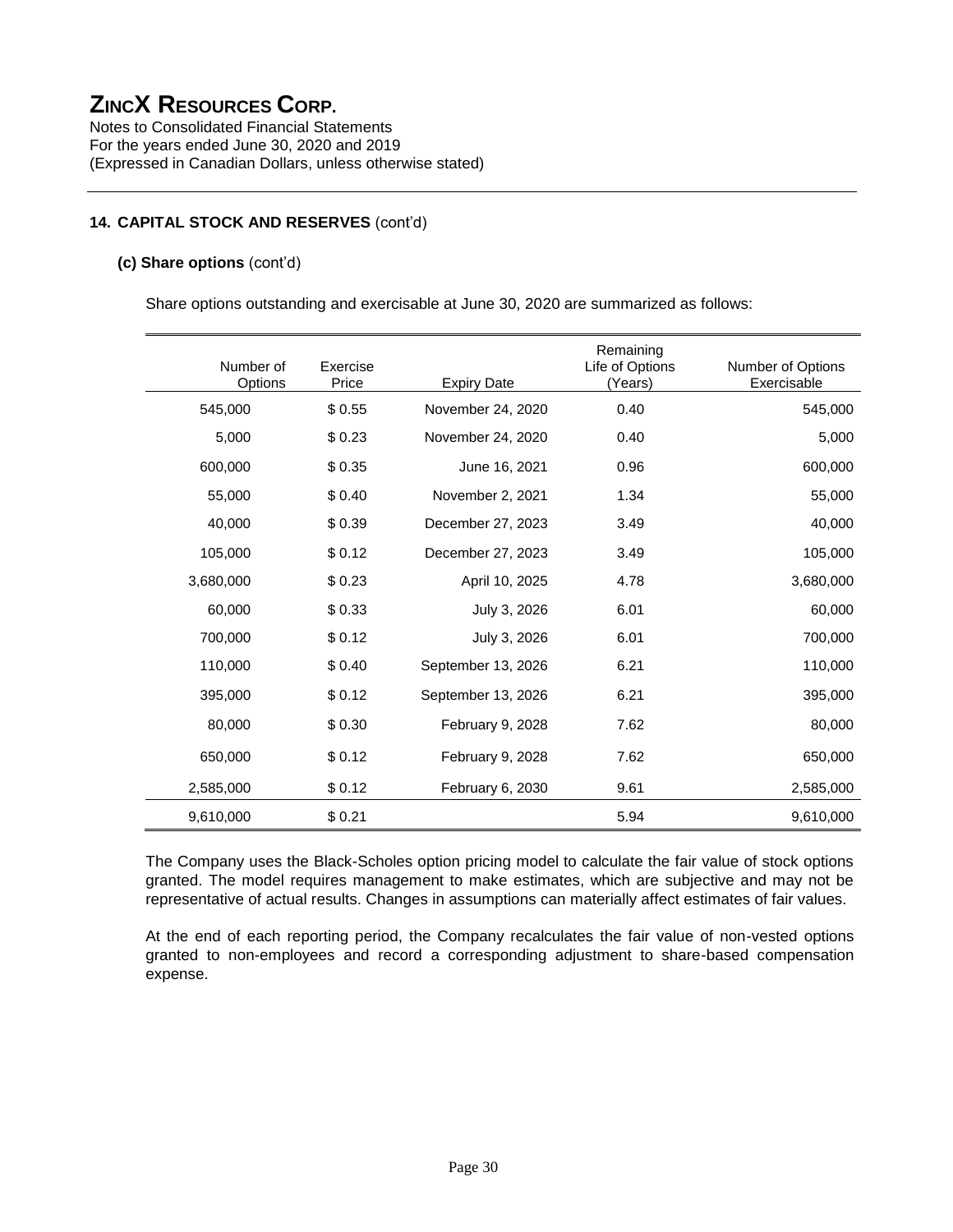Notes to Consolidated Financial Statements For the years ended June 30, 2020 and 2019 (Expressed in Canadian Dollars, unless otherwise stated)

#### **14. CAPITAL STOCK AND RESERVES** (cont'd)

#### **(c) Share options** (cont'd)

The following weighted average assumptions were used to estimate the grant date fair values:

|                                        | June 30, 2020 | June 30, 2019 |
|----------------------------------------|---------------|---------------|
| Number of options granted              | 2,585,000     | 1,100,000     |
| Risk free interest rate                | 1.38%         | 2.07%         |
| Expected dividend yield                | 0%            | 0%            |
| Stock price volatility                 | 61.83%        | 62.89%        |
| Expected life of options               | 10 years      | 6.58 years    |
| Weighted average fair value of options | \$0.07        | \$0.19        |
| Forfeiture                             | $0\%$         | 0%            |

The following weighted average assumptions were used to estimate the fair value of options repriced during the year ended June 30, 2020:

| Number of options repriced             | 1,850,000 |
|----------------------------------------|-----------|
| Risk free interest rate                | 1.38%     |
| Expected dividend yield                | 0%        |
| Stock price volatility                 | 64.57%    |
| Expected life of options (years)       | 6.87      |
| Weighted average fair value of options | \$0.07    |
| Forfeiture                             | 0%        |

#### **(d) Warrants**

Share purchase warrants transactions are summarized as follows:

|                                 | <b>Warrants</b><br>Outstanding | <b>Weighted Average</b><br><b>Exercise Price</b> |
|---------------------------------|--------------------------------|--------------------------------------------------|
| Balance, June 30, 2018          | 3,457,250                      | 0.54                                             |
| Exercised (Note 14 (b)(iii))    | (220,000)                      | 0.55                                             |
| Expired                         | (3,237,250)                    | 0.55                                             |
| Balance, June 30, 2020 and 2019 |                                |                                                  |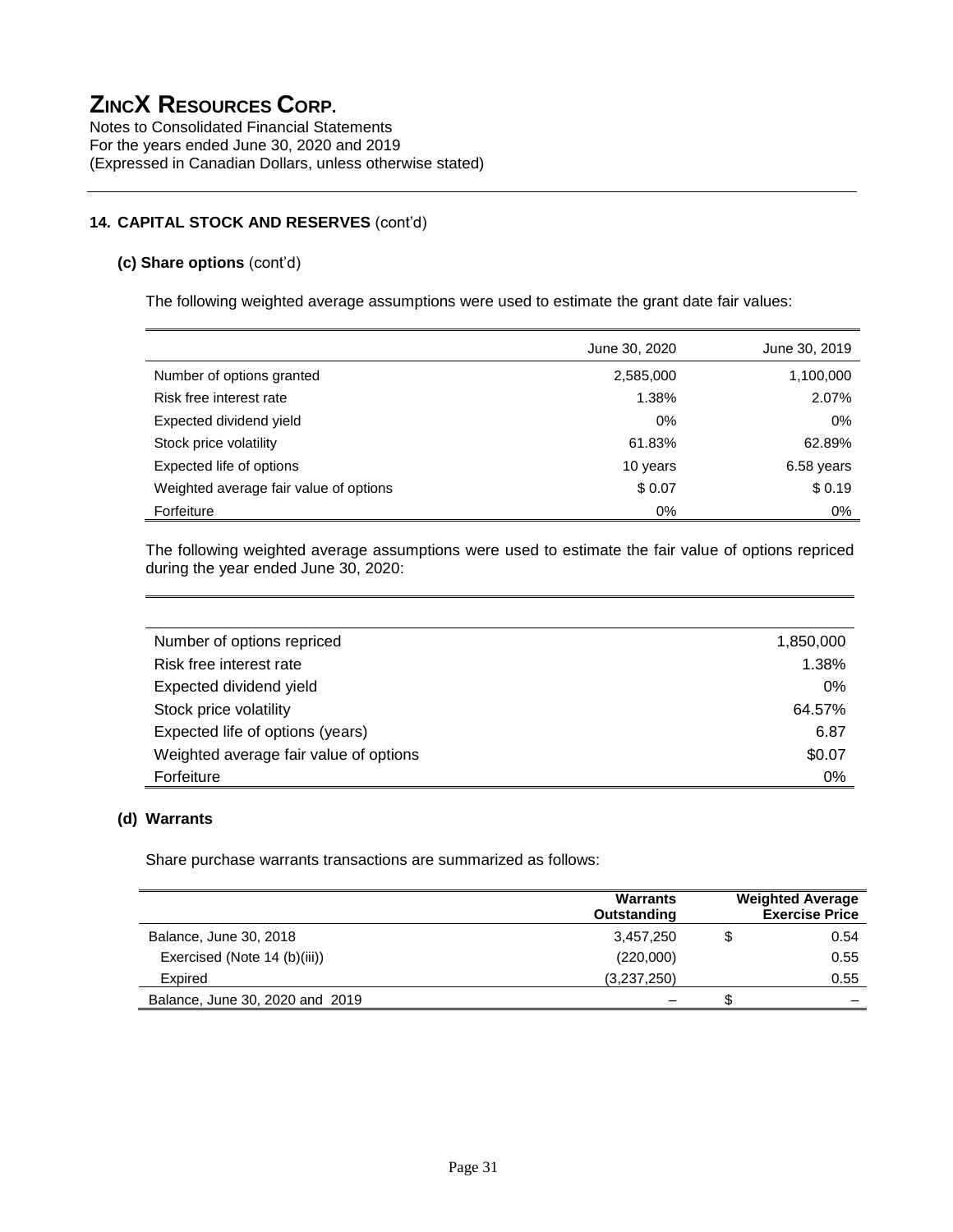Notes to Consolidated Financial Statements For the years ended June 30, 2020 and 2019 (Expressed in Canadian Dollars, unless otherwise stated)

#### **14. CAPITAL STOCK AND RESERVES** (cont'd)

#### **(e) Reserves**

|                                                                            | Options and<br>agent warrants |            |    | Finance<br>warrants | Treasury shares |           |    | Total      |  |  |
|----------------------------------------------------------------------------|-------------------------------|------------|----|---------------------|-----------------|-----------|----|------------|--|--|
| Balance, June 30, 2018                                                     | \$                            | 10,274,595 | \$ | 2,204,276           | \$              | 1,993,921 | \$ | 14,472,792 |  |  |
| Exercise of options (Note 14 (b)(ii))                                      |                               | (48, 820)  |    |                     |                 |           |    | (48, 820)  |  |  |
| Share-based compensation (Note<br>14(c)<br>Cancellation of treasury shares |                               | 206,557    |    |                     |                 |           |    | 206,557    |  |  |
| (Note $14(b)(v)$ )                                                         |                               |            |    |                     |                 | 262,959   |    | 262,959    |  |  |
| Balance, June 30, 2019<br>Share-based compensation (Note                   | \$                            | 10,432,332 | \$ | 2,204,276           | \$              | 2,256,880 | \$ | 14,893,488 |  |  |
| 14(c)                                                                      |                               | 236,614    |    |                     |                 |           |    | 236,614    |  |  |
| Balance, June 30, 2020                                                     | \$                            | 10,668,946 | \$ | 2,204,276           | \$              | 2,256,880 | S  | 15,130,102 |  |  |

#### **15. INCOME TAXES**

A reconciliation of current income taxes at statutory rates with the reported taxes is as follows:

|                                                             |    | 2020        |   | 2019          |
|-------------------------------------------------------------|----|-------------|---|---------------|
|                                                             |    |             |   |               |
| Net loss before income taxes                                | S. | (1,246,987) |   | \$(2,011,776) |
|                                                             |    |             |   |               |
| Expected income tax recovery at statutory tax rates         | \$ | (337,000)   | S | (543,000)     |
| Non-deductible expenditures                                 |    | 68,000      |   | 80,000        |
| Change in statuary rates and other                          |    | (54,000)    |   | 7,000         |
| Impact of flow through shares                               |    | 251,000     |   | 420,000       |
| Share issue costs                                           |    | (2,000)     |   | (20,000)      |
| Change in unrecognized deductible temporary differences     |    | 245,000     |   |               |
| Adjustment to prior years provision versus statuary returns |    | 24,000      |   | 51,000        |
| Total deferred tax expense (recovery)                       | \$ | 195.000     | S | (5,000)       |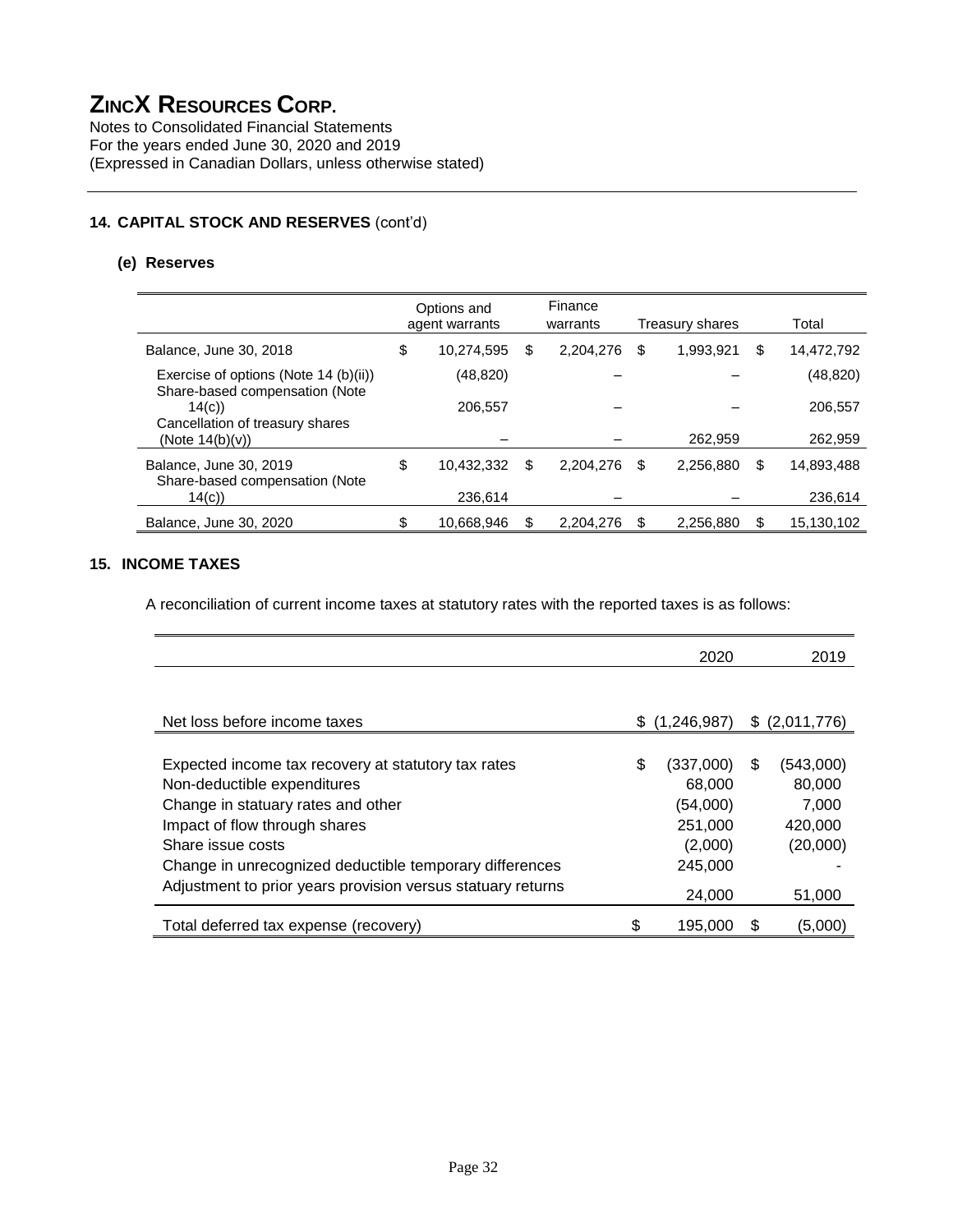Notes to Consolidated Financial Statements For the years ended June 30, 2020 and 2019 (Expressed in Canadian Dollars, unless otherwise stated)

#### **15. INCOME TAXES** (cont'd)

Deferred tax expense (recovery) comprises the following:

|                                                                            |     | 2020       | 2019       |
|----------------------------------------------------------------------------|-----|------------|------------|
| Deferred tax expense (recovery)                                            | \$. | 195,000 \$ | (5,000)    |
| Deferred tax recovery on amortization of<br>flow-through premium liability |     | (241, 445) | (351, 174) |
| Total deferred tax recovery                                                | S   | (46.445)   | (356, 174) |

The significant components of the Company's deferred tax assets and liabilities are as follows:

| Deferred tax assets (liabilities)   | 2020               | 2019              |
|-------------------------------------|--------------------|-------------------|
|                                     |                    |                   |
| Exploration and evaluation assets   | (8,980,000)<br>\$. | (8,770,000)<br>S. |
| Share issue costs                   | 45,000             | 72,000            |
| Allowable capital losses            |                    | 241,000           |
| Non-capital losses                  | 6.327,000          | 6,058,000         |
| Property and equipment              | 288,000            | 271,000           |
| Marketable securities               |                    | 3,000             |
| Investment tax credits              | 517,000            | 517,000           |
| Total deferred income tax liability | (1,803,000)        | (1,608,000)<br>\$ |

Significant components of deductible temporary differences, unused tax losses and unused tax credits that have not been included on the statement of financial position are as follows:

|                                | 2020        | Expiry dates | 2019        | Expiry dates |
|--------------------------------|-------------|--------------|-------------|--------------|
| Non-capital loss carry forward | \$2.232.000 | 2026 to 2039 | \$2.232.000 | 2026 to 2038 |
| Allowable capital losses       | 894.000     | No expiry    | 32,000      | No expiry    |

During the year ended June 30, 2020, the Company issued a total of 1,016,666 (2019- 3,568,692) flowthrough common shares for gross proceeds of \$152,500 (2019 - \$1,391,790). The flow-through agreements require the Company to renounce certain deductions for Canadian exploration expenditures incurred on the Company's resource properties. The Company renounced 100% of the December 2019 subscriptions of \$152,500 to the flow-through shareholders under the "look-back rule" for the 2019 calendar year, and, as of June 30, 2020, spent \$Nil on the eligible exploration expenditures with respect to this flow-through commitments.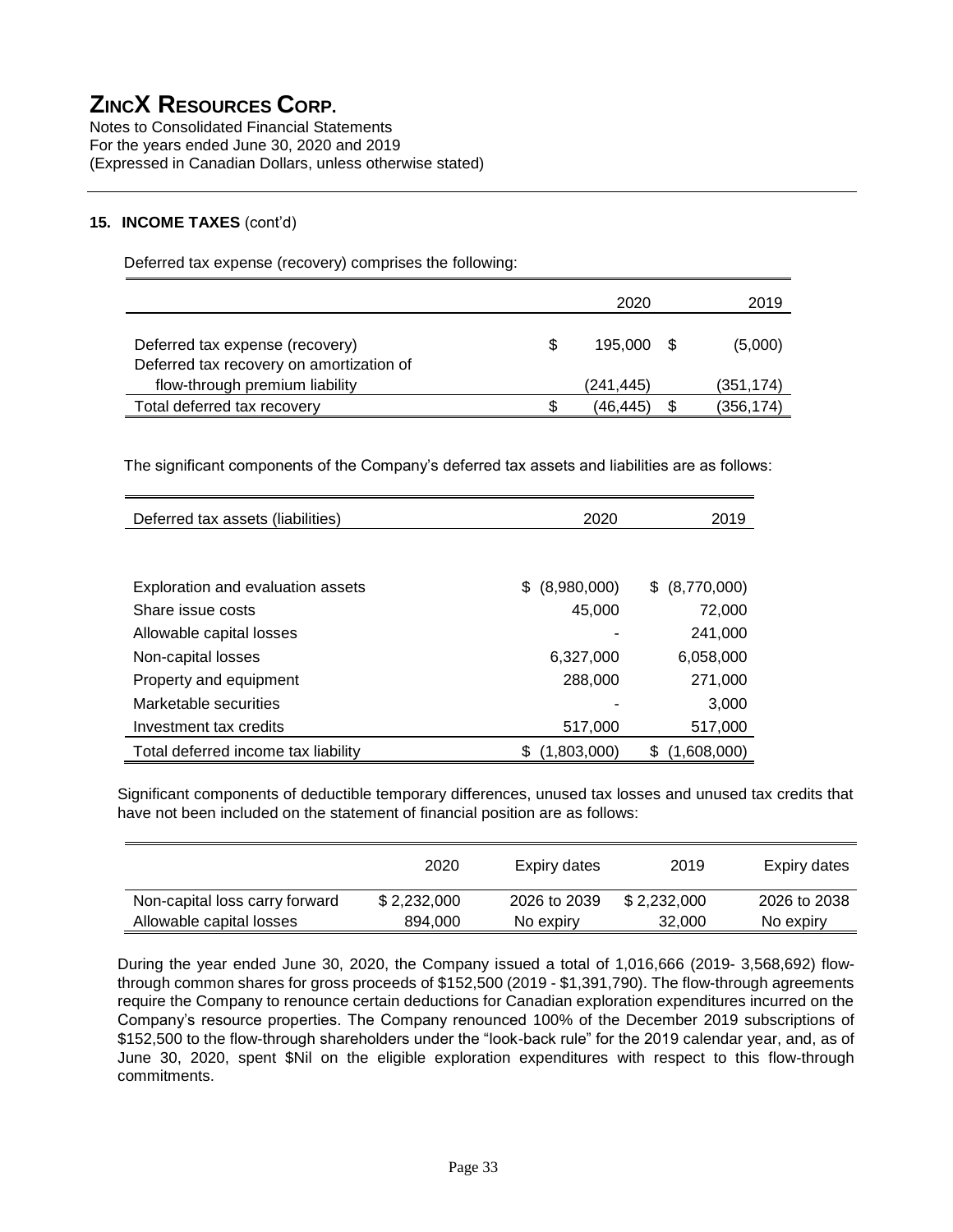Notes to Consolidated Financial Statements For the years ended June 30, 2020 and 2019 (Expressed in Canadian Dollars, unless otherwise stated)

#### **16. SUPPLEMENTAL DISCLOSURE WITH RESPECT TO CASH FLOWS**

|                                          | 2020  | 2019              |  |
|------------------------------------------|-------|-------------------|--|
| Cash paid during the year for interest   | 8.158 | $\qquad \qquad -$ |  |
| Cash paid during the year for income tax |       |                   |  |

Significant non-cash transactions for the years ended June 30, 2020 and 2019 included:

- exploration and evaluation assets of \$893 (2019 \$380,385) in accounts payable;
- depreciation of camp equipment and upgrades of \$59,868 (2019 \$68,032) included in exploration and evaluation assets (Note 12);
- an allocation of \$29,992 (2019 \$360,166) from capital stock to flow-through premium liability on the issuance of the flow-through shares (Note 10);
- a recognition of \$118,422 (2019 \$Nil) on right-of use asset and lease liability due to adoption of IFRS 16;
- an allocation of \$Nil (2019 \$48,820) from reserves to capital stock upon the exercise of stock options (Note 14(b)(ii)); and
- unrealized loss of \$8,250 (2019 \$15,275) on marketable securities due to changes in fair value recorded as fair value through profit and loss (Note 5).

#### **17. RELATED PARTY TRANSACTIONS**

Key management personnel includes persons having the authority and responsibility for planning, directing, and controlling the activities of the Company as a whole. Key management personnel comprise of the directors of the Company, executive and non-executive, and Vice President of Exploration.

The remuneration of the key management personnel during the years ended June 30, 2020 and 2019 were as follows:

|                                         | 2020          |    | 2019    |
|-----------------------------------------|---------------|----|---------|
| Bonuses (iii)                           | \$            | \$ | 30,256  |
| Consulting fees (iv)                    | 11,500        |    | 15,000  |
| Directors fees (ii)                     |               |    | 20,000  |
| Exploration and evaluation expenditures |               |    |         |
| (geological consulting) (v)             | 151,200       |    | 153,760 |
| Management fees (i)                     | 296,000       |    | 354,000 |
| Share-based compensation                | 150,711       |    |         |
| Other employment benefits (vi)          | 26,314        |    | 30,625  |
| Total                                   | \$<br>635,725 | c  | 603,641 |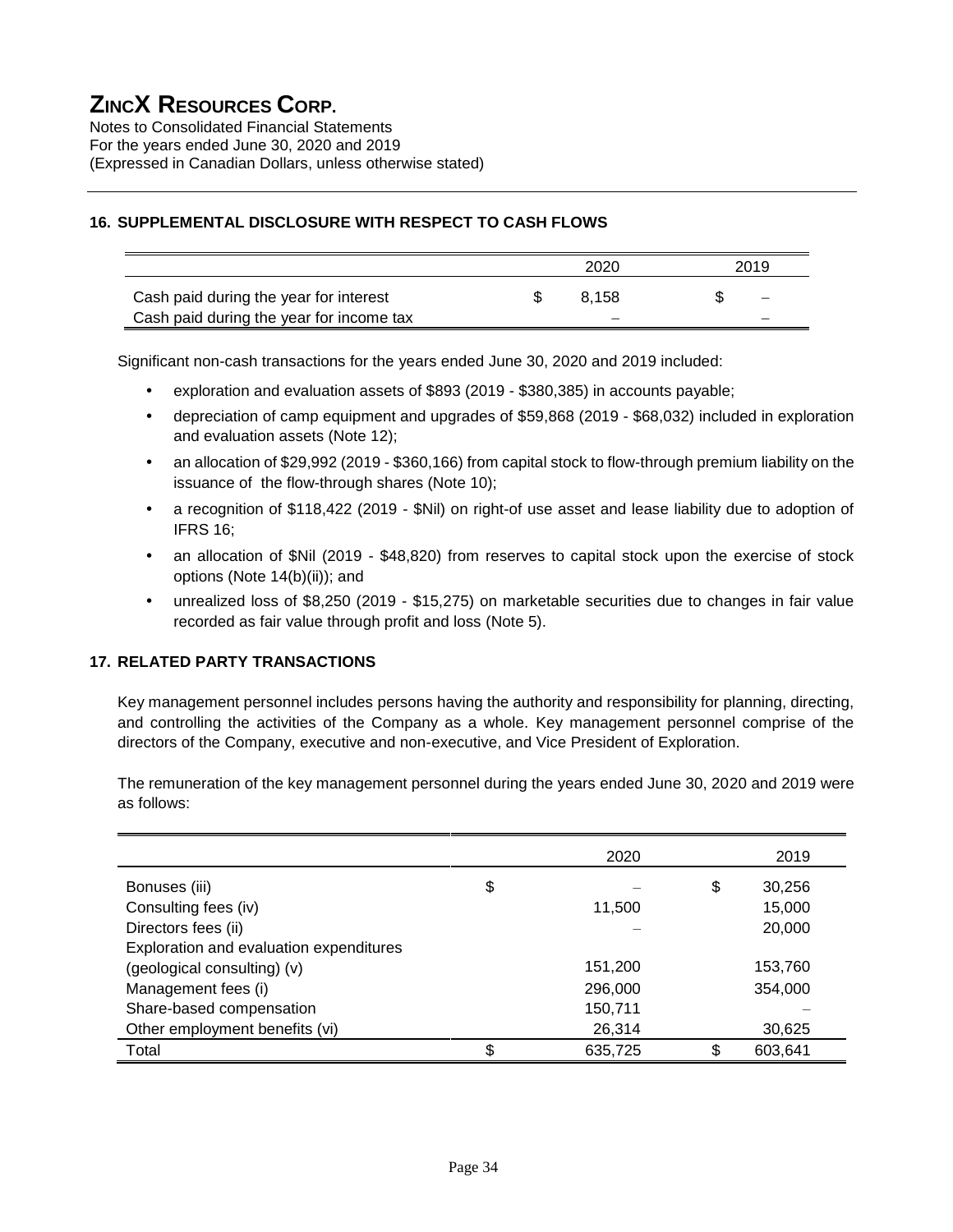Notes to Consolidated Financial Statements For the years ended June 30, 2020 and 2019 (Expressed in Canadian Dollars, unless otherwise stated)

#### **17. RELATED PARTY TRANSACTIONS** (cont'd)

Transactions with key management and other related party transactions:

- (i) Pursuant to a management and administrative services agreement amended effective July 1, 2011 and May 1, 2014 with Varshney Capital Corp. ("VCC"), a company with two common directors, the Company agreed to pay monthly management and administrative fees of \$29,500 and \$5,000, respectively. Effective March 1, 2020, the management fees were reduced to \$15,000 per month. During the year ended June 30, 2019, the Company paid \$296,000 (2019 – \$354,000) for management fees and \$60,000 (2019 – \$60,000) for administrative fees to VCC;
- (ii) the Company paid \$Nil (2019 \$20,000) in directors' fees to four directors of the Company;
- (iii) the Company paid bonuses of \$Nil (2019 \$30,256) to VCC;
- (iv) the Company paid \$11,500 (2019 \$15,000) for consulting fees to a company controlled by a director;
- (v) the Company paid or accrued exploration and evaluation costs of \$151,200 (2019 \$153,760) for geological consulting fees to a company owned by the VP of Exploration of the Company, of which \$137,256 (2019 - \$137,860) was capitalized as exploration and evaluation costs and \$13,944 (2019 - \$15,900) was expensed as consulting fees;
- (vi) other employment benefits included life insurance and health benefits for the CEO and health benefits for the CFO of the Company;
- (vii) the Company owed \$2,000 (2019 \$Nil) in consulting fees to Sircon AG, a company controlled by a director of the Company; and
- (viii) the Company received an advance of \$1,398,686 from a significant shareholder, Tongling Non-Ferrous Metals ("Tongling"), to fund a drill program on the Akie Property. The advance will be repaid in common shares of the Company to Tongling valued at a minimum of \$0.30 per share, subject to TSX-V approval.

#### **18. CAPITAL MANAGEMENT**

The Company's objectives of capital management are intended to safeguard the entity's ability to support the Company's normal operating requirement on an ongoing basis, continue the development and exploration of its mineral properties, and support any expansionary plans. The Board of Directors does not establish quantitative return on capital criteria for management, but rather relies on the expertise of the Company's management to sustain future development of the business. The Company considers its capital to be equity.

The Company's operations are currently not generating positive cash flow; as such, the Company is dependent on external financing to fund its activities. In order to carry out potential expansion and to continue operations, and pay for administrative costs, the Company will spend its existing working capital, and raise additional amounts as needed. Companies in this stage typically rely upon equity and debt financing or joint venture partnerships to fund their operations. The current financial markets are very difficult and there is no certainty with respect to the Company's ability to raise capital. However, the Company estimates that it has sufficient working capital to continue with planned activities.

Management reviews its capital management approach on an ongoing basis and believes that this approach, given the relative size of the Company, is reasonable. The Company's overall strategy with respect to capital risk management remained unchanged during the year ended June 30, 2020. The Company is not subject to any externally imposed capital requirements.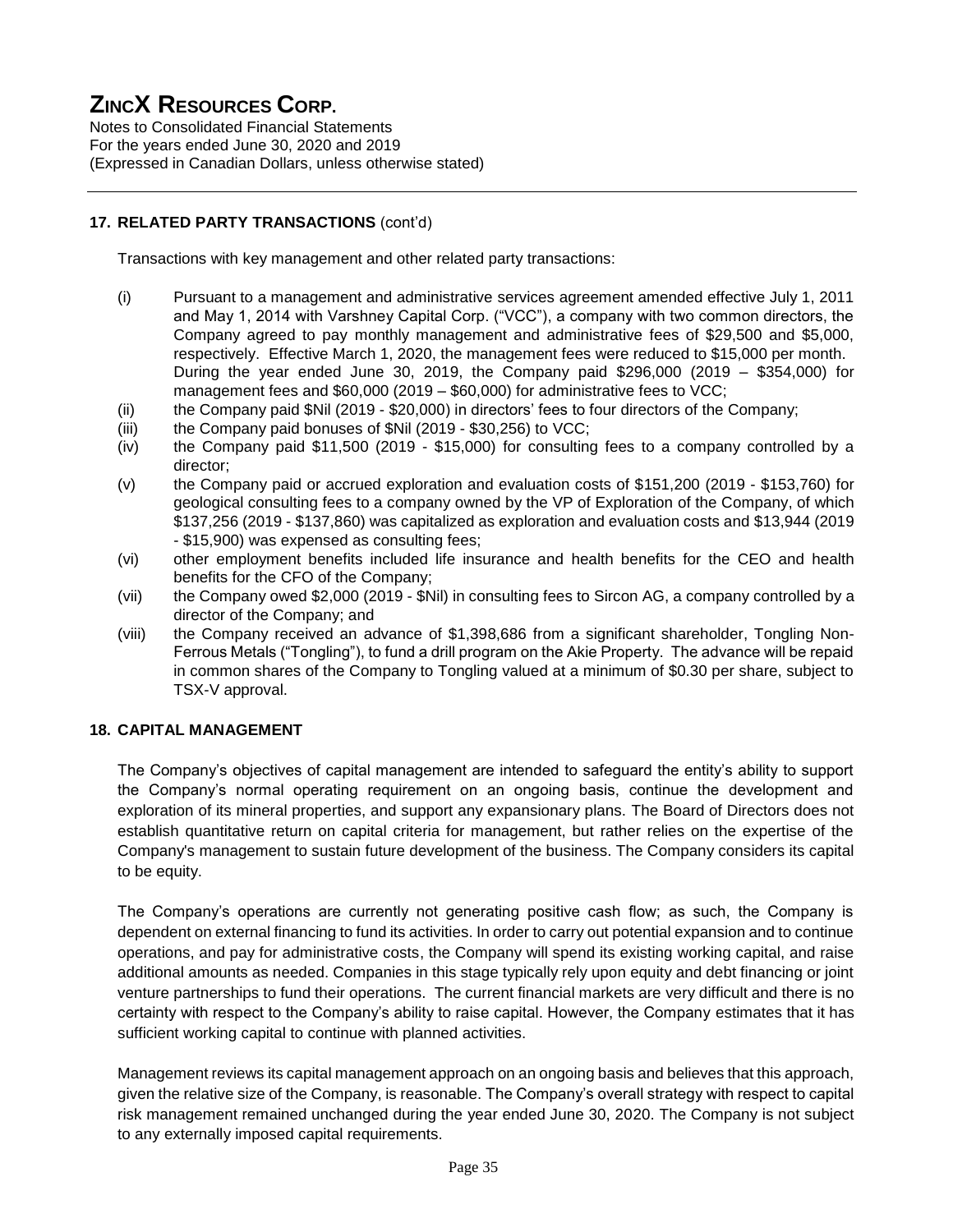Notes to Consolidated Financial Statements For the years ended June 30, 2020 and 2019 (Expressed in Canadian Dollars, unless otherwise stated)

#### **19. FINANCIAL INSTRUMENTS AND RISK MANAGEMENT**

The Company's financial instruments as at June 30, 2020 were as follows:

|                                        | <b>Fair Value</b><br>through Profit or |           |                       |           |
|----------------------------------------|----------------------------------------|-----------|-----------------------|-----------|
|                                        |                                        |           |                       |           |
|                                        | Loss                                   |           | <b>Amortized Cost</b> |           |
| <b>Financial assets</b>                |                                        |           |                       |           |
| Cash                                   | \$                                     | 208,938   | - \$                  |           |
| <b>Receivables</b>                     |                                        |           |                       | 315       |
| Marketable securities                  |                                        | 33,625    |                       |           |
| Investment                             |                                        | 2,428,043 |                       |           |
| <b>Financial liabilities</b>           |                                        |           |                       |           |
| Trade payables and accrued liabilities |                                        |           |                       | 67,299    |
| Due to related parties                 |                                        |           |                       | 1,400,686 |
| Government loan                        |                                        |           |                       | 31,184    |
|                                        | \$                                     | 2,670,606 | \$.                   | 1,499,484 |

Fair value estimates of financial instruments are made at a specific point in time, based on relevant information about financial markets and specific financial instruments. As these estimates are subjective in nature, involving uncertainties and matters of significant judgment, they cannot be determined with precision. Changes in assumptions can significantly affect estimated fair values.

#### Fair value hierarchy

The Company uses the following hierarchy for determining and disclosing the fair value of the financial instruments by valuation technique:

i) Level 1 – Applies to assets or liabilities for which there are quoted prices in active markets for identical assets or liabilities.

ii) Level 2 – Applies to assets or liabilities for which there are inputs other than quoted prices included in Level 1 that are observable for the asset or liability, either directly such as quoted prices for similar assets or liabilities in active markets or indirectly such as quoted prices for identical assets or liabilities in markets with insufficient volume or infrequent transactions.

iii) Level 3 – Applies to assets or liabilities for which there are unobservable market data.

Cash, investments, and marketable securities are carried at fair value using a level 1 fair value measurement. The carrying value of receivables, loan receivable and trade payables and accrued liabilities approximate their fair value because of the short-term nature of these instruments.

#### *Credit Risk*

Credit risk is the risk that one party to a financial instrument will fail to discharge an obligation and cause the other party to incur a financial loss. The Company's primary exposure to credit risk is on its bank deposits of \$208,938 (2019 - \$802,671) and short-term investments in GICs of \$2,428,043 (2019 - \$2,524,460). This risk is managed by using major Canadian banks that are high credit quality financial institutions as determined by rating agencies.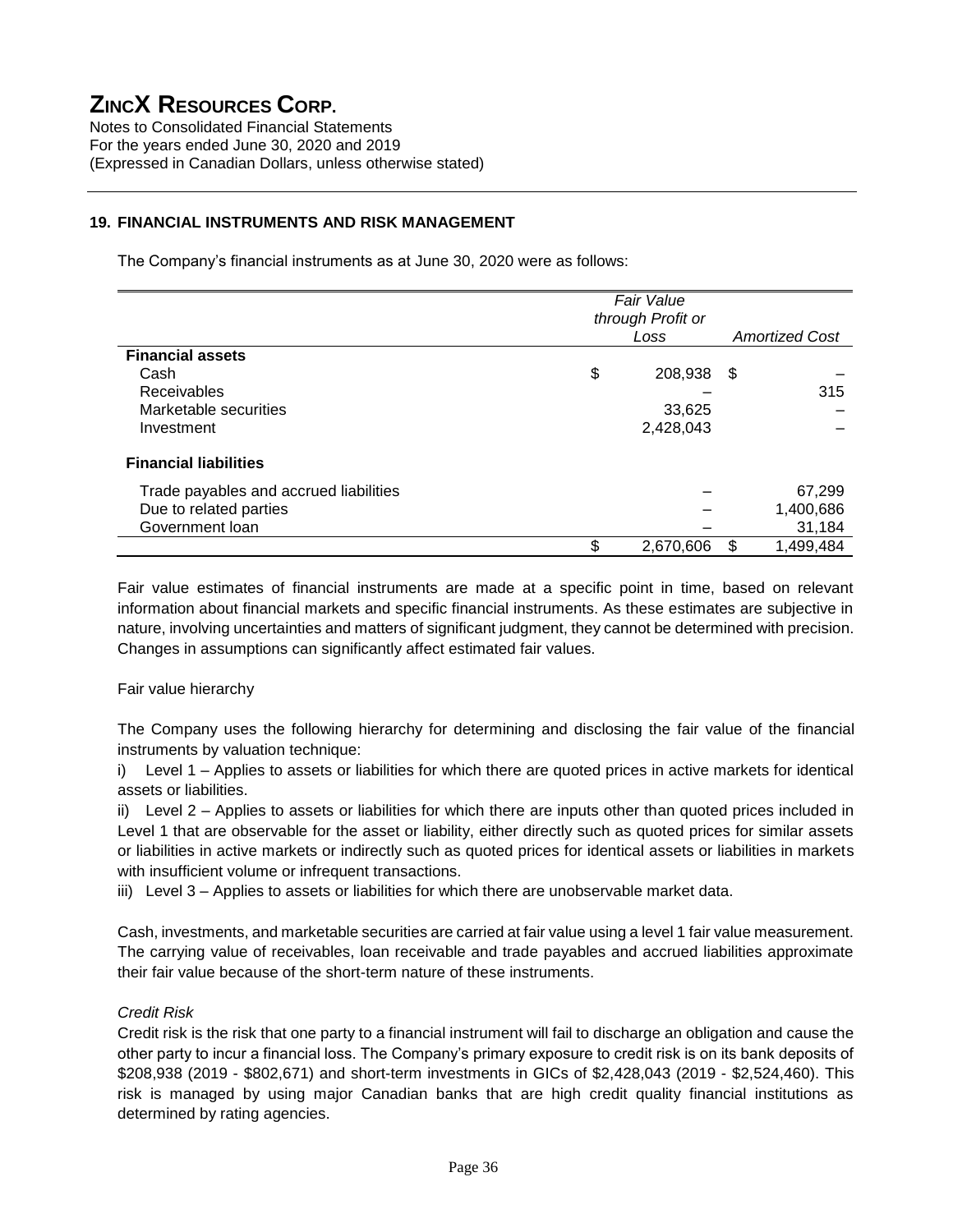Notes to Consolidated Financial Statements For the years ended June 30, 2020 and 2019 (Expressed in Canadian Dollars, unless otherwise stated)

#### **19. FINANCIAL INSTRUMENTS AND RISK MANAGEMENT** (cont'd)

#### *Credit Risk (cont'd)*

The Company's secondary exposure to credit risk is on its receivables. This risk is minimal as receivables consist primarily of refundable government sales taxes and interest accrued on GIC investments. Recoverable explorations costs recorded as other receivables were collected to year ended June 30, 2020.

The Company is exposed to higher credit risk on its loan receivable with the amortized balance of \$Nil (2019 - \$128,466) (Note 4) as at June 30, 2020. The loan is issued under an unsecured promissory note and has been outstanding for more than 40 months since its original maturity date on February 25, 2017. Based on the assessment of the credit risk on the loan, the Company recognized an impairment loss allowance on this amount in fiscal 2019.

#### *Liquidity Risk*

Liquidity risk arises through the excess of financial obligations over available financial assets due at any point in time. The Company's objective in managing liquidity risk is to maintain sufficient readily available reserves in order to meet its liquidity requirements at any point in time. The Company achieves this by maintaining sufficient cash and investments. As at June 30, 2020, the Company was holding combined cash and investments of \$2,636,981 (2019 - \$3,327,131) to settle its current liabilities of \$1,534,557 (2019 – 725,285). Management believes it has sufficient funds to meet its current obligations as they become due and to fund its exploration projects and administrative costs for the next 12 months.

#### *Market risk*

Market risk is the risk of loss that may arise from changes in market factors such as interest rates, foreign exchange rates, and commodity and equity prices. These fluctuations may be significant and the Company, has exposure to these risks.

#### *a. Interest Rate Risk*

Interest rate risk is the risk that the fair value of future cash flows of a financial instrument will fluctuate because of changes in the market interest rates. The Company is not exposed to significant interest rate risk.

#### *b. Currency Risk*

The Company operates in Canada and is therefore not exposed to significant foreign exchange risk arising from transactions denominated in a foreign currency.

#### *c. Price risk*

The Company is exposed to price risk with respect to commodity and equity prices. Equity price risk is defined as the potential adverse impact on the Company's earnings due to movements in individual equity prices or general movements in the level of the stock market. Commodity price risk is defined as the potential adverse impact on earnings and economic value due to commodity price movements and volatilities. The Company closely monitors certain commodity prices, individual equity movements, and the stock market to determine the appropriate course of action to be taken by the Company.